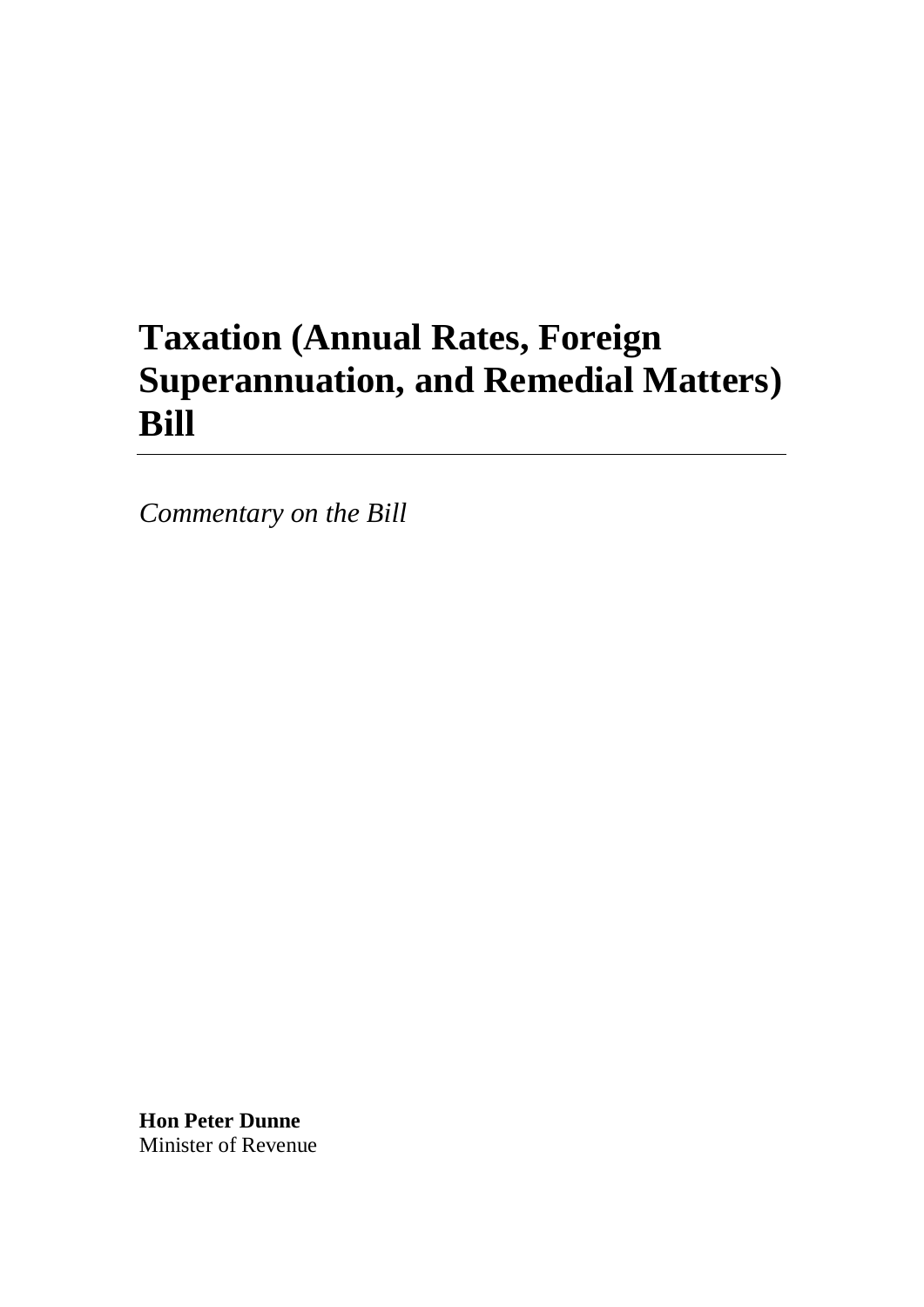First published in May 2013 by Policy and Strategy, Inland Revenue, PO Box 2198, Wellington 6140.

Taxation (Annual Rates, Foreign Superannuation, and Remedial Matters) Bill; Commentary on the Bill. ISBN 0-478-39212-5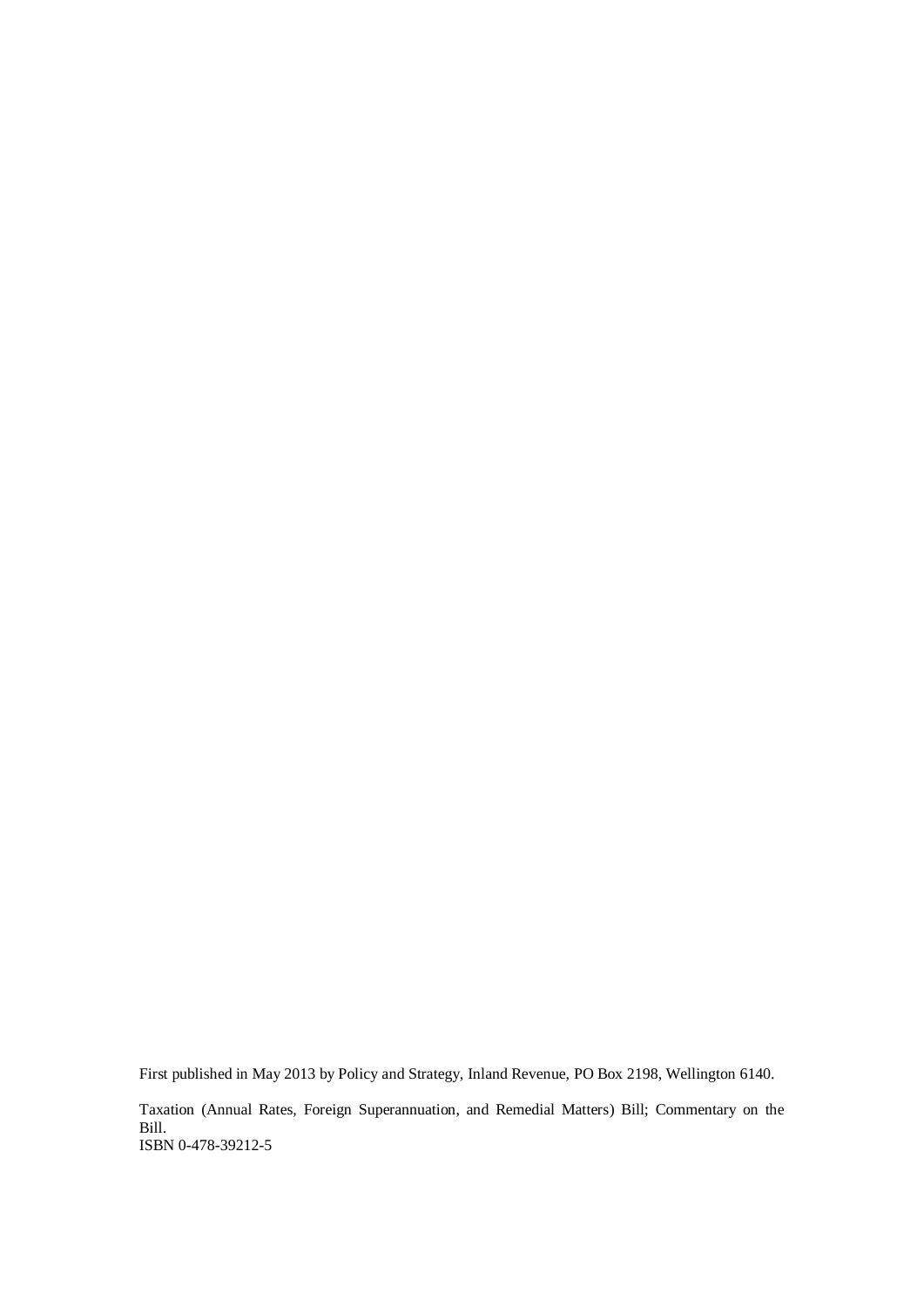## **CONTENTS**

| Overview<br>Tax treatment of foreign superannuation                           | $\overline{2}$<br>3<br>19 |
|-------------------------------------------------------------------------------|---------------------------|
|                                                                               |                           |
|                                                                               |                           |
| <b>MINERAL MINING</b>                                                         |                           |
| Overview                                                                      | 20                        |
| Who the rules apply to                                                        | 21                        |
| What is "income" to a mineral miner?                                          | 22                        |
| Deductions for a mineral miner                                                | 25                        |
| Tax credits for mineral miners                                                | 31                        |
| Anti-avoidance rules for mineral miners                                       | 32                        |
| Consequential amendments                                                      | 33                        |
| <b>OTHER POLICY MATTERS</b>                                                   | 35                        |
| Annual confirmation of income tax rates                                       | 36                        |
| Working for Families tax credits                                              | 37                        |
| Notional interest under IFRS                                                  | 41                        |
| Over-crediting of imputation credits in excess of FIF income                  | 42                        |
| Bad debt deductions for holders of debt – compliance                          | 44                        |
| Bad debt deductions for holders of debt – base maintenance                    | 46                        |
| Charities with overseas charitable purposes                                   | 48                        |
| Financial reporting                                                           | 49                        |
| <b>REMEDIAL MATTERS</b>                                                       | 50                        |
| Remedial changes to the taxation of insurance business                        | 51                        |
| Remedial amendment to the time bar for amendment of income tax<br>assessments | 55                        |
| <b>Rewrite Advisory Panel amendments</b>                                      | 56                        |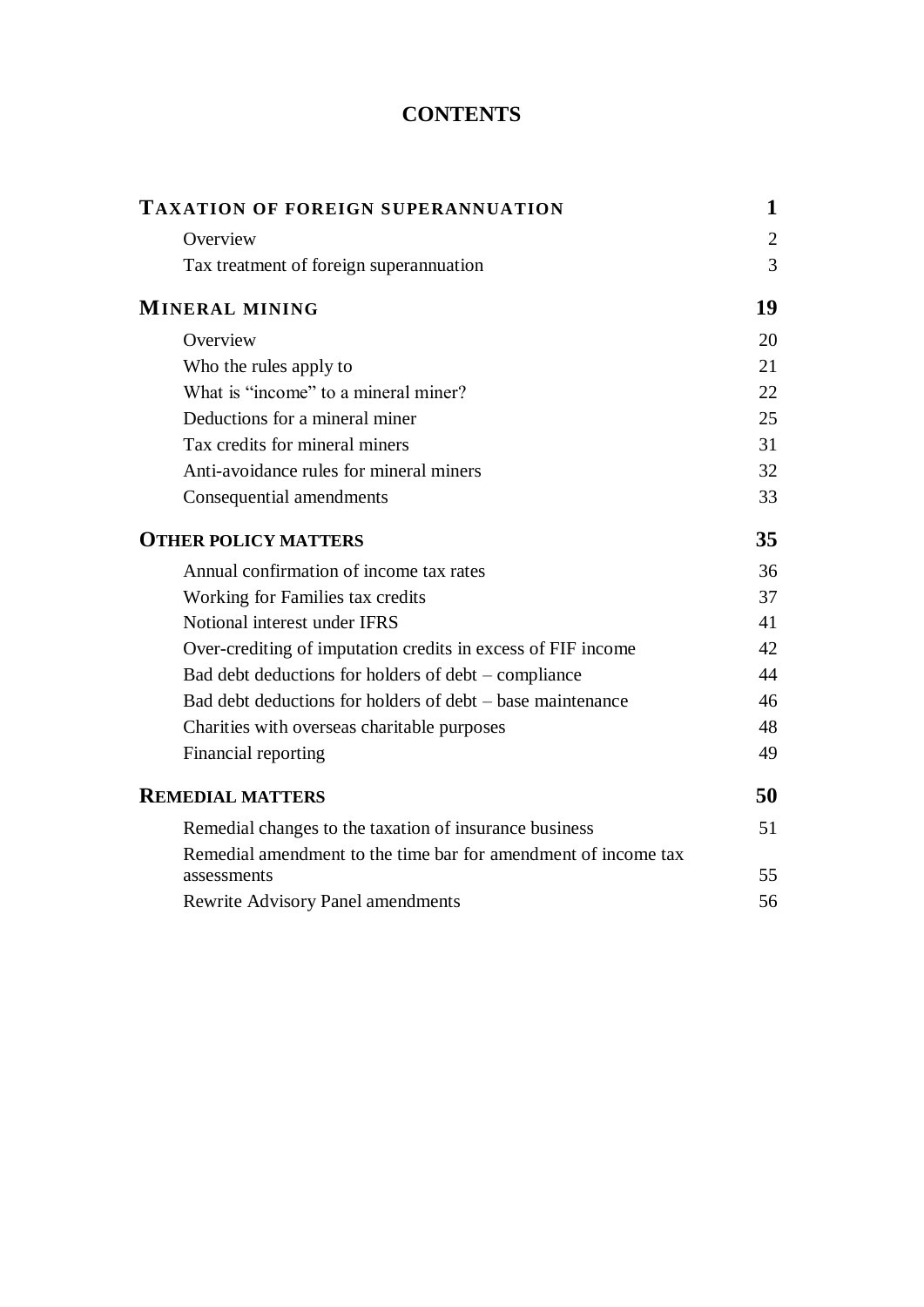## TAXATION OF FOREIGN SUPERANNUATION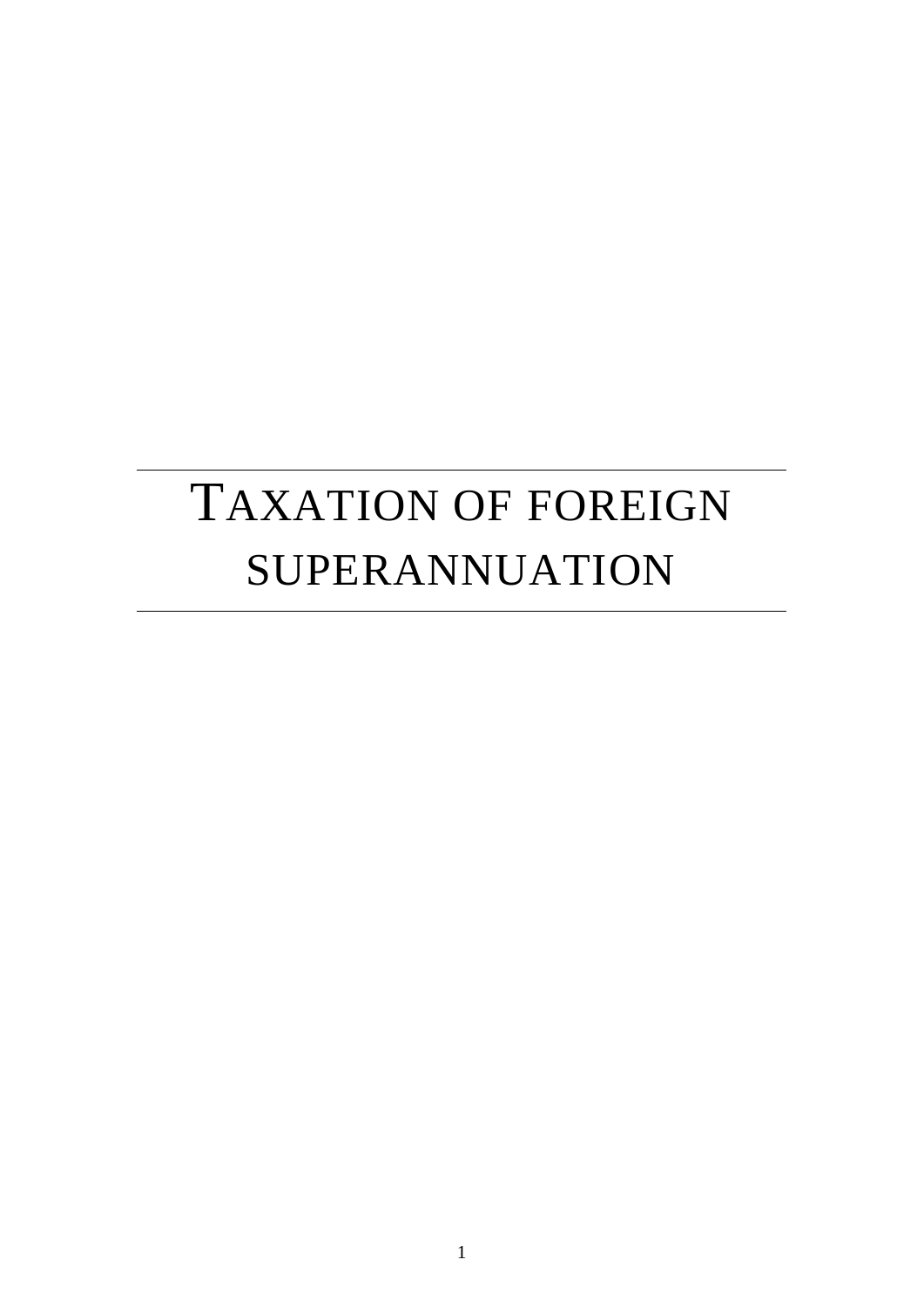## **OVERVIEW**

People who migrate to New Zealand (or those who return to New Zealand after working overseas) frequently have contributed to superannuation schemes in their previous country of residence.

The current rules for taxing New Zealand residents on their foreign superannuation are complex and can be difficult for taxpayers to understand. In some cases, superannuation interests are subject to tax on accrual under the foreign investment fund (FIF) rules. In other cases, a person may be taxed on receipt depending on the legal structure of the foreign scheme (such as whether the scheme is structured as a company or a trust). The tax treatment differs according to which set of rules applies. As a result, it is not always clear that the rules result in a fair outcome, particularly for lump-sum amounts.

From 1 April 2014, a new cohesive set of rules will replace the current rules applying to interests in, and income from, foreign superannuation schemes.

The FIF rules will cease to apply to foreign superannuation interests.

Instead lump-sum amounts will be taxed on receipt under one of two new calculation methods: the schedule method or the formula method. The schedule method is the default method. It is designed to approximate the tax that would have been paid on accrual while the person was New Zealand-resident, in conjunction with an interest charge that recognises that the payment of tax has been deferred until receipt. The formula method taxes the person based on the actual gains while they were resident in New Zealand, again in conjunction with an interest charge that recognises that the payment of tax has been deferred until receipt.

The proposed new rules were signalled in the officials' issues paper, *Taxation of foreign superannuation*, released in July 2012. While essentially following the approach proposed in the issues paper, the rules proposed in the bill vary in some respects from those proposed in the issues paper. These variances are in response to submissions received and subsequent consultation with interested parties.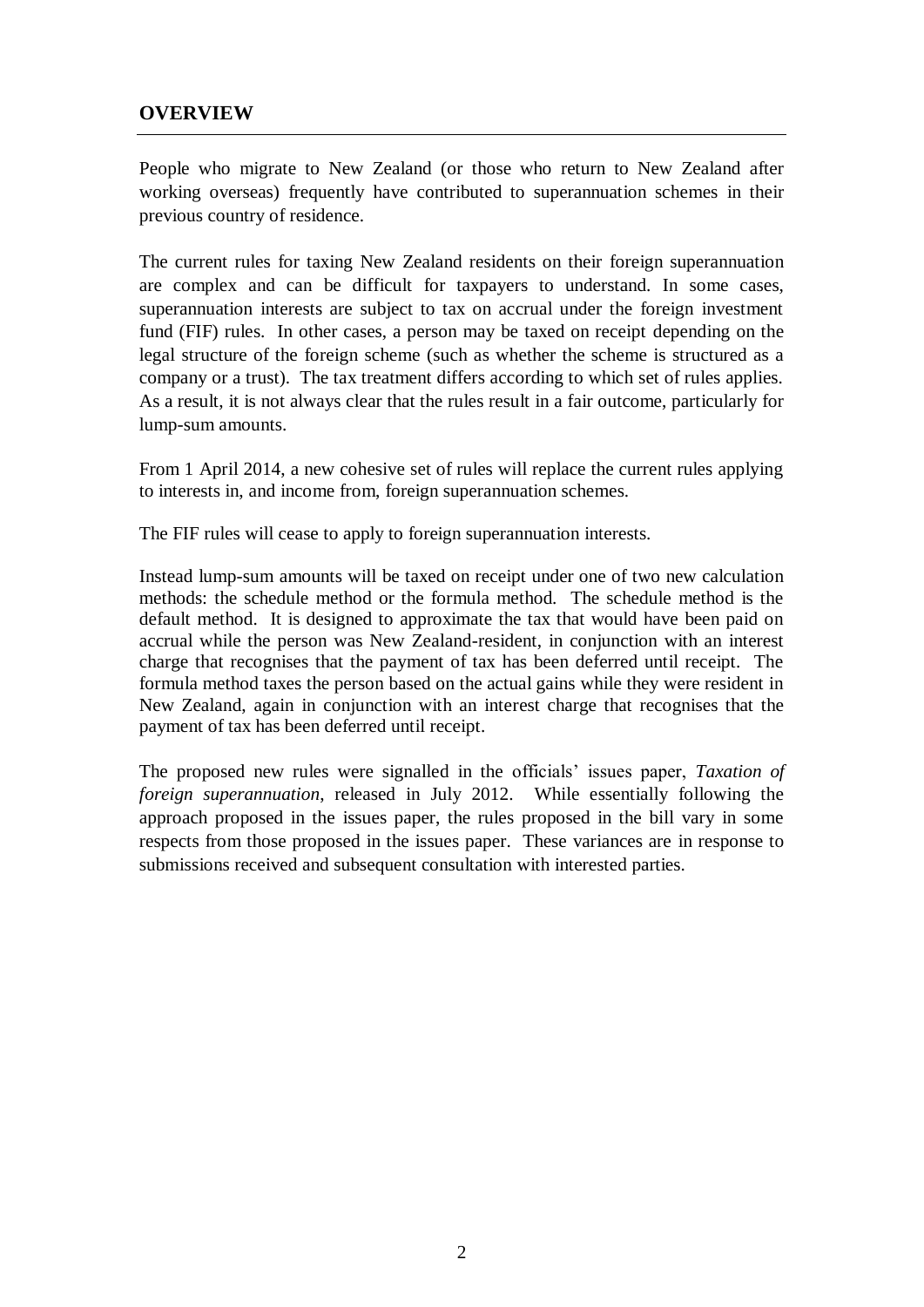## **TAX TREATMENT OF FOREIGN SUPERANNUATION**

## *(Clauses 6–9, 17, 18, 25, 40–43, 75, 103(9) –(11), 106, 115–117)*

## **Summary of proposed amendment**

The bill proposes new rules for taxing interests of New Zealand residents in foreign superannuation schemes. Under the proposed changes, interests will no longer be taxed on accrual under the foreign investment fund (FIF) rules or on distribution from a company or a trust. Instead, distributions will be taxed under a new set of rules specific to foreign superannuation.

Lump-sum amounts from foreign superannuation schemes will be partially or wholly taxed when received. The new rules will apply to cash withdrawals and to amounts transferred into New Zealand or Australian superannuation schemes. Transfers between foreign schemes will generally not be taxable. Withdrawals in the first four years after a person becomes resident will not be taxable.

After the four-year exemption period, a person's tax liability on a withdrawal will generally be calculated using a new "schedule method". Proposed new schedule 33 provides a particular fraction based on how long the person has been a New Zealand resident before making the withdrawal. This fraction will be applied to the withdrawal to determine the person's taxable income. This method will approximate the tax that would otherwise have been paid on accrual while the person is resident in New Zealand.

An alternative method of calculating actual gains derived while the person is New Zealand-resident – the "formula method" – will also be available for amounts received from foreign "defined contribution schemes". An interest factor will be applied to the value of the gains to compensate for the use-of-money (deferral) benefit.

The proposed new rules will mainly apply to people who contribute to a foreign superannuation scheme through an employer while working overseas. They will also cover non-employment-related schemes which fall within the tax definition of a "foreign superannuation scheme". The proposed rules will not apply to periodic pensions or foreign social security, which will continue to be taxed as they are currently − that is, taxed on receipt at the person's marginal tax rate. The proposed rules will not be expected to apply to withdrawals from Australian superannuation funds, which are generally exempt under the New Zealand-Australia double tax agreement.

Under the proposed changes, people who have transferred their superannuation savings from a foreign superannuation scheme to a KiwiSaver scheme will be able to withdraw funds from the transferred amount to pay the tax liability.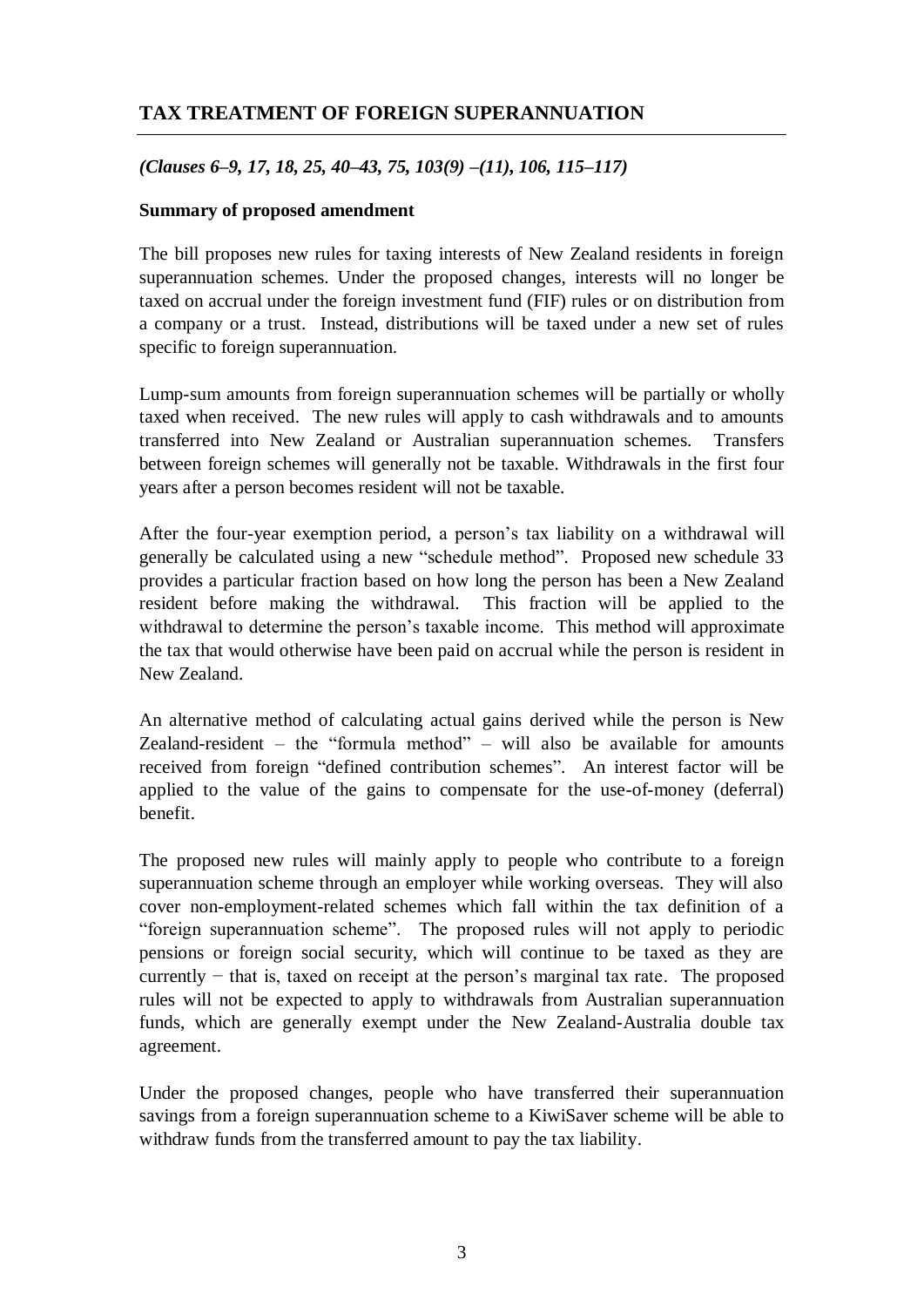## **Application date**

The amendments will apply from 1 April 2014.

A person may continue to apply the FIF rules to an interest in a foreign superannuation scheme if they returned FIF income or a loss in respect of that interest before the date this legislation was introduced.

As a concessionary measure, people who have made a lump sum withdrawal or transfer before 1 April 2014 will have the option to pay tax on only 15 percent of the lump-sum amount. People using this option will need to include 15 percent of the lump-sum amount as income in their 2013–14 or 2014–15 tax return. This option will satisfy the tax liability for past withdrawals in relation to which a person did not properly return income.

## **Background**

 $\overline{a}$ 

An officials' issues paper released in July  $2012<sup>1</sup>$  proposed to replace the current rules for taxing foreign superannuation with a new set of rules that would be fairer and simpler for taxpayers to understand and comply with. Further analysis of the rationale of this proposal may be found in the Regulatory Impact Statement to this bill, published on Inland Revenue's tax policy website, [www.taxpolicy.ird.govt.nz.](http://www.taxpolicy.ird.govt.nz/)

The issues paper proposed that:

- foreign superannuation interests would be taxed on receipt rather than under the FIF rules;
- lump sums would be partially taxed based on the person's length of residence (previously called the "inclusion rate" method but under the changes proposed in the bill, this is referred to as the "schedule method"); and
- periodic pensions would continue to be taxed on receipt at a person's marginal tax rate, which is the current tax treatment.

While generally supportive of taxing foreign superannuation on receipt, submitters suggested a number of changes. The proposed changes in the bill take into account submitters' views.

In particular, an alternative method is being introduced to tax actual investment gains derived while the taxpayer is a New Zealand resident (the "formula method"). This will be available in respect of interests in foreign "defined contribution schemes" if the person has access to sufficient information.

The issues paper proposed that the new rules would apply to transfers from the 2011– 12 tax year (generally from 1 April 2011). However, most submissions favoured a prospective application date. Accordingly, the new rules will generally apply from 1 April 2014. A concessionary measure allowing people to pay tax on 15 percent of

<sup>1</sup> *Taxation of foreign superannuation*, released on 24 July 2012.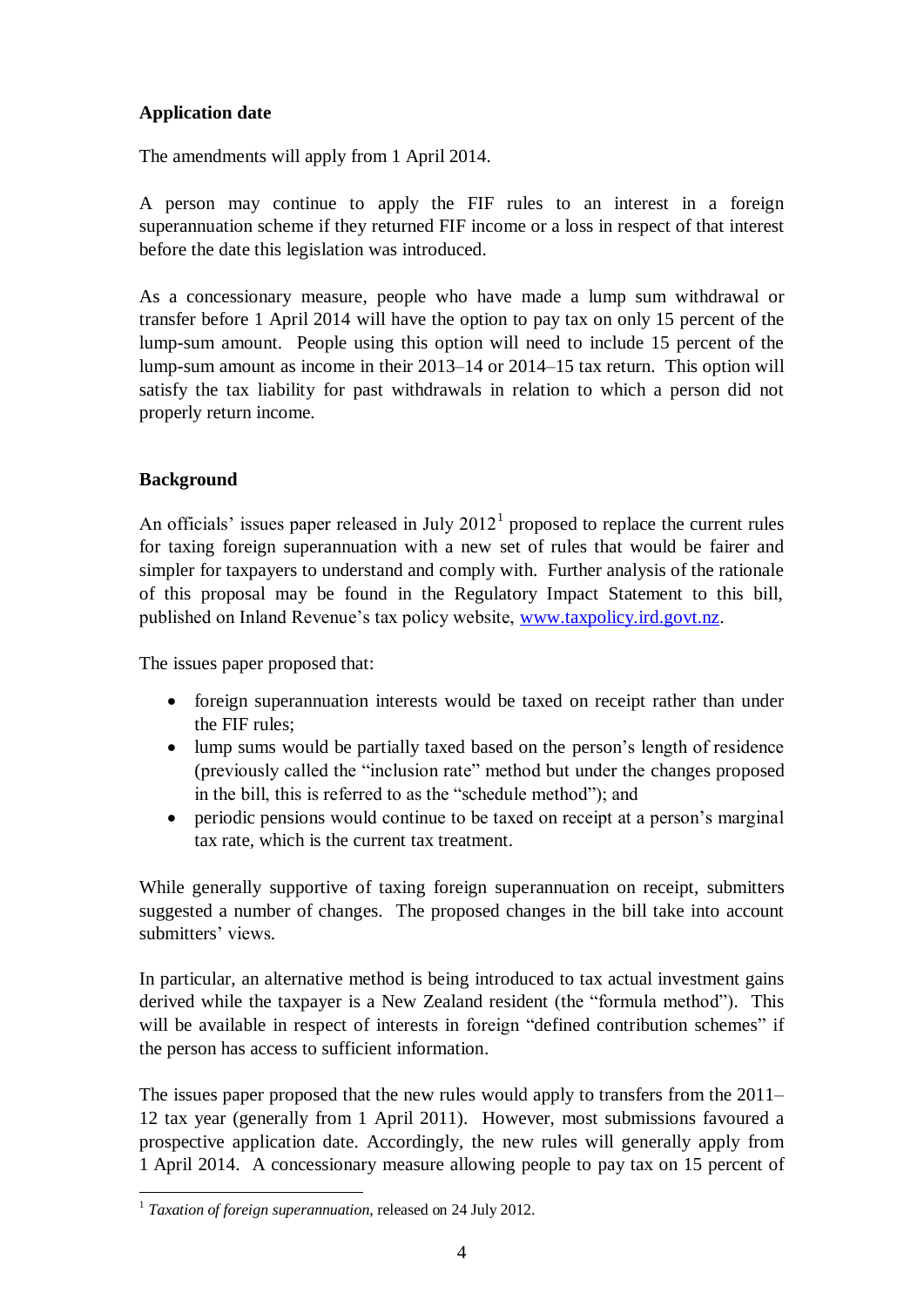their lump-sum transfer will be available, in addition to existing law, for transfers made before 1 April 2014.

In some cases, foreign superannuation is transferred to a locked-in New Zealand scheme. A person may be unable to access the transferred amount in order to pay the tax liability, which can result in cashflow difficulties. The issues paper invited comment on whether a mechanism for allowing tax to be paid directly from a New Zealand fund would be useful. As a practical solution, an amendment to the KiwiSaver rules will therefore permit withdrawals from KiwiSaver schemes to pay the tax liability.

## **Detailed analysis**

## *New rules for interests in foreign superannuation schemes*

The bill proposes new rules for all interests in foreign superannuation schemes from 1 April 2014. The new rules will apply to interests in a "foreign superannuation scheme" as defined in section YA 1 of the Income Tax Act 2007.

A new definition of "FIF superannuation interest" is included in section YA 1, which specifies the requirements by which a person may continue to use the FIF rules from 1 April 2014. The FIF rules will apply only to these interests. The qualifying criteria are discussed in more detail below.

Interests in foreign superannuation schemes which are not FIF superannuation interests will be excluded from the FIF rules through amendments to section EX 29 and a broad new FIF exemption in section EX 42B. Proposed new section EX 42B provides that interests in or rights to benefit from a foreign superannuation scheme will not be subject to the FIF rules for income years beginning on or after 1 April 2014.

Accordingly, sections CQ 5, DN 6, EX 29, EX 33 and EX 42 are being amended or repealed to remove references to the FIF rules that will no longer be required.

Proposed new section CD 36B clarifies that foreign superannuation withdrawals will not be taxed as dividends under the company tax rules. Similarly, amendments to sections HC 15 and HC 27 provide that foreign superannuation withdrawals are not subject to the trust tax rules.

Instead, all amounts from foreign superannuation schemes – whether in the form of lump sums or pensions − will be taxed on receipt.

Proposed new section CF 3 introduces new rules for taxing lump sums received from foreign superannuation schemes. Lump sums will be taxed either under the schedule approach or the formula approach.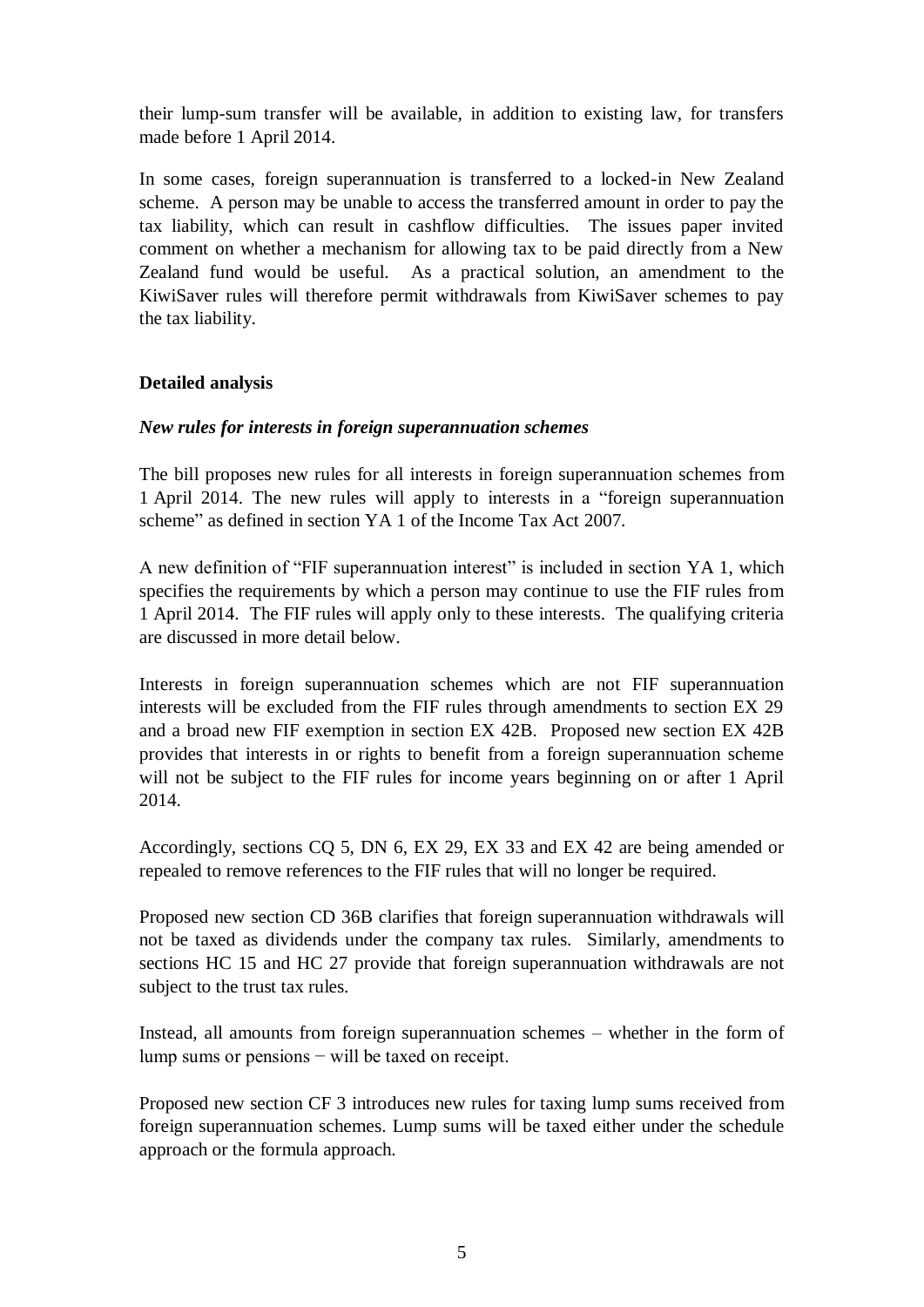As with other forms of income, it should be noted that the portion of the lump sum that is assessable income may impact a person's entitlements and obligations for that tax year, such as child support, Working for Families, and student loans.

## *When will lump-sum withdrawals and transfers be taxed?*

A lump sum withdrawal will be taxable under the proposed new rules if it is a "foreign superannuation withdrawal" and if it is received during the person's "assessable period". The rules for calculating when a person's assessable period begins and ends are discussed below.

Proposed new section CF 3(1) defines a "foreign superannuation withdrawal" as an amount received from a foreign superannuation scheme that is not a pension. It includes:

- a cash withdrawal:
- a transfer from a foreign superannuation scheme into a New Zealand superannuation scheme;
- a transfer from a foreign superannuation scheme outside Australia into an Australian superannuation scheme; and
- a disposal of the superannuation interest to another person for example, as part of a relationship property agreement or if the interest is sold to another person.

## **Example**

 $\overline{a}$ 

James worked in the United Kingdom and has an interest in a UK scheme. He moves to New Zealand and transfers part of his interest into a KiwiSaver scheme under the UK's  $QROPS<sup>2</sup>$  legislation. The amount that is transferred will come within the definition of a foreign superannuation withdrawal and so James must calculate his tax liability on the transfer under the new rules.

## *When will lump sum withdrawals and transfers not be taxed?*

*Withdrawals and transfers from Australian superannuation schemes*

Withdrawals from Australian schemes, and transfers from Australian schemes to New Zealand schemes, are generally not taxed under the Australia-New Zealand double tax agreement or under the forthcoming trans-Tasman superannuation portability agreement (which will take effect from 1 July 2013). This treatment will continue under the new rules.

<sup>2</sup> Qualifying recognised overseas pension scheme.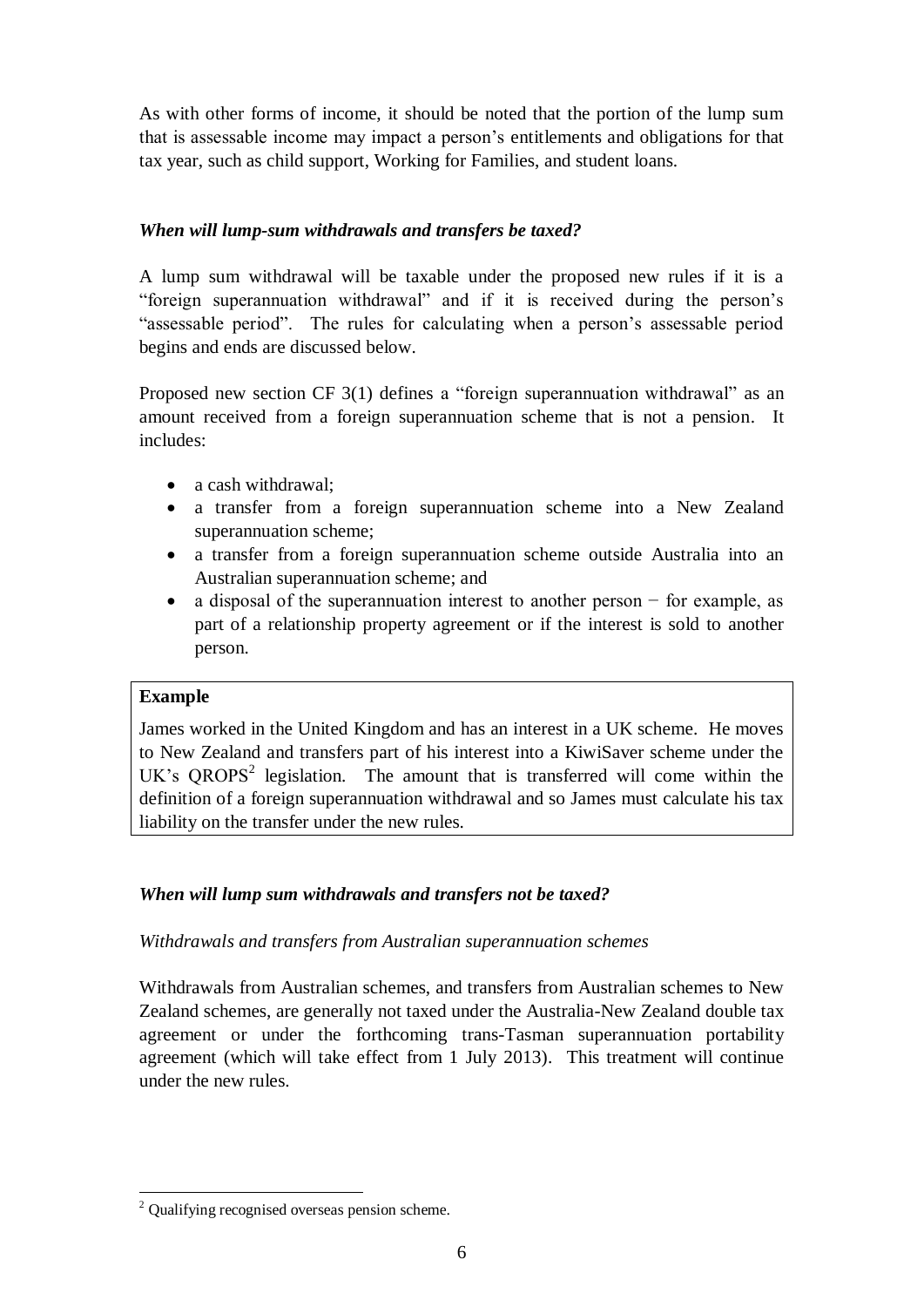## *Transfers between two foreign schemes (rollover relief)*

A transfer between two foreign superannuation schemes typically gives rise to a taxable event under current law, being a disposal of rights in the first scheme and an acquisition of rights in the new scheme.

Proposed new section CF 3(1) provides that a transfer from one foreign superannuation scheme to another foreign superannuation scheme will not be taxable. This may occur, for example, when a person disposes of their interest to purchase an annuity with a different provider, or if a person transfers from one foreign scheme to another foreign superannuation scheme in order to obtain better returns. Instead, the person will be taxed on the eventual withdrawal or payment (or transfer to an Australian or New Zealand scheme) based on the length of their New Zealand residence from when they initially acquired the interest (in the first scheme).

As transfers from Australian schemes are typically exempt, as noted above, transfers from a foreign scheme to an Australian scheme will be taxable as if the transfer was made to a New Zealand scheme.

## **Example**

Sarah, a New Zealand resident, has an Individual Retirement Account in the United States. She wants to purchase an annuity with a different scheme provider. Under normal circumstances this would be taxable as it is a disposal and reacquisition. However, under the proposed new rules Sarah will get rollover relief so does not need to pay tax on the amount she withdraws to purchase the annuity. Any pension received while resident will be taxable under the current law.

## *Transfers upon death*

Rollover relief will also be provided when a deceased person's interest in a foreign superannuation scheme is transferred directly to a New Zealand resident. The transfer will not be taxed. Instead, the recipient will be taxed on the eventual withdrawal or transfer (subject to the rollover relief discussed above), based on the duration of New Zealand residence of both the recipient and the deceased.

## **Example**

Matthew moved to New Zealand in 2016 to be closer to his New Zealand-based daughter Jenny. Matthew died in 2023, seven years after migration. Matthew had an interest in a foreign superannuation fund which was acquired while non-resident. His foreign superannuation was transferred to Jenny under his will, and was not taxed at that time. Jenny withdraws the foreign superannuation in 2026, after her father's death. She is treated as having acquired the foreign superannuation interest in 2016, which is when Matthew first became resident after acquiring the interest.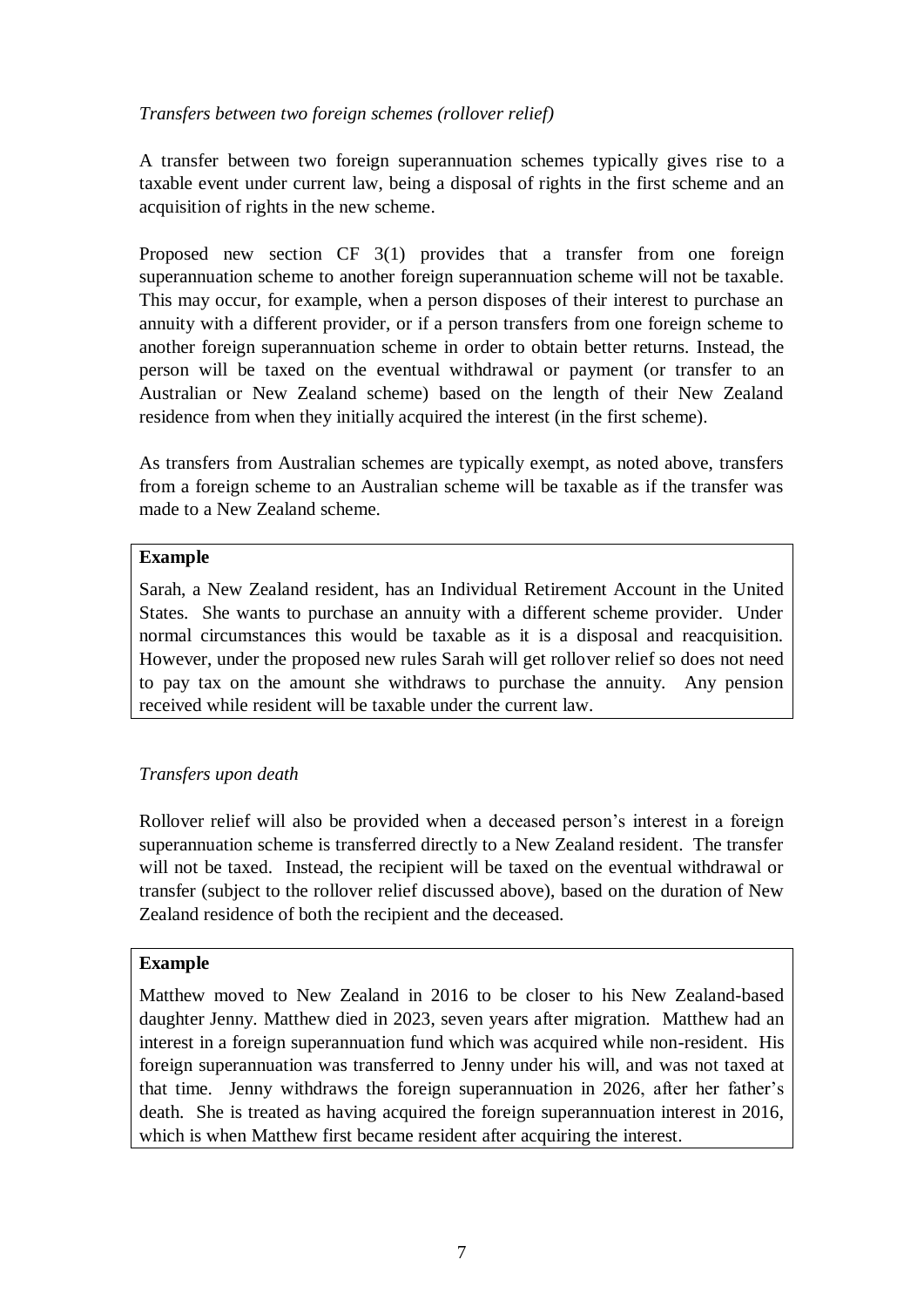## *No tax if lump sum is withdrawn during first four years of residence*

Under the current rules, people who are transitional residents are generally not subject to tax on foreign income during the first four years of residence. The FIF rules do not apply and any withdrawals are not taxable.

Under the proposed new rules, new sections CF 3(2)(b), CW 28B and CF 3(3) provide for a four-year grace period (exemption period) during which certain people who do not meet the criteria for the transitional residents' exemption may also make a withdrawal or transfer with no New Zealand tax consequences. The exemption period will operate in a similar way to the transitional residents' exemption, to ensure consistency of treatment between all new migrants. A person may only receive the exemption period once.

The exemption period will apply for the 48-month period starting at the end of the month in which they become resident (and are not non-resident under a double tax agreement). It will apply for persons who acquired an interest in a foreign superannuation scheme while non-resident under either section YD 1 or an applicable double tax agreement. The exemption period will not be available for interests that were acquired while the person was resident in New Zealand.

Proposed new section CF  $3(2)(a)$  confirms the current position where there is no tax on foreign superannuation withdrawals for transitional residents. The transitional residents' exemption in section CW 27 is also being retained in its current form.

## **Example**

Amanda is deemed to have acquired a permanent place of abode in New Zealand on 16 June 2015. She is eligible for an exemption period which begins on the date she acquired her permanent place of abode. Her exemption period ends on 30 June 2019. Her assessable period begins on 1 July 2019.

## *Methods for taxing lump sums*

Lump sums received will be taxable if they are received during the person's *assessable period*. How to calculate the assessable period is described below.

A lump sum will be partially taxed under one of the two following methods:

- the "schedule method" (the default method) in proposed new section CF  $3(6)(a)$ ; or
- the "formula method" in new section  $CF 3(6)(b)$ .

Proposed new section CW 28C provides that the part of the lump sum that is not treated as a gain under the schedule method or formula method is exempt income.

A person who satisfies the criteria to use the formula may choose to apply either that method or the schedule method in relation to withdrawals from a particular interest in a foreign superannuation scheme.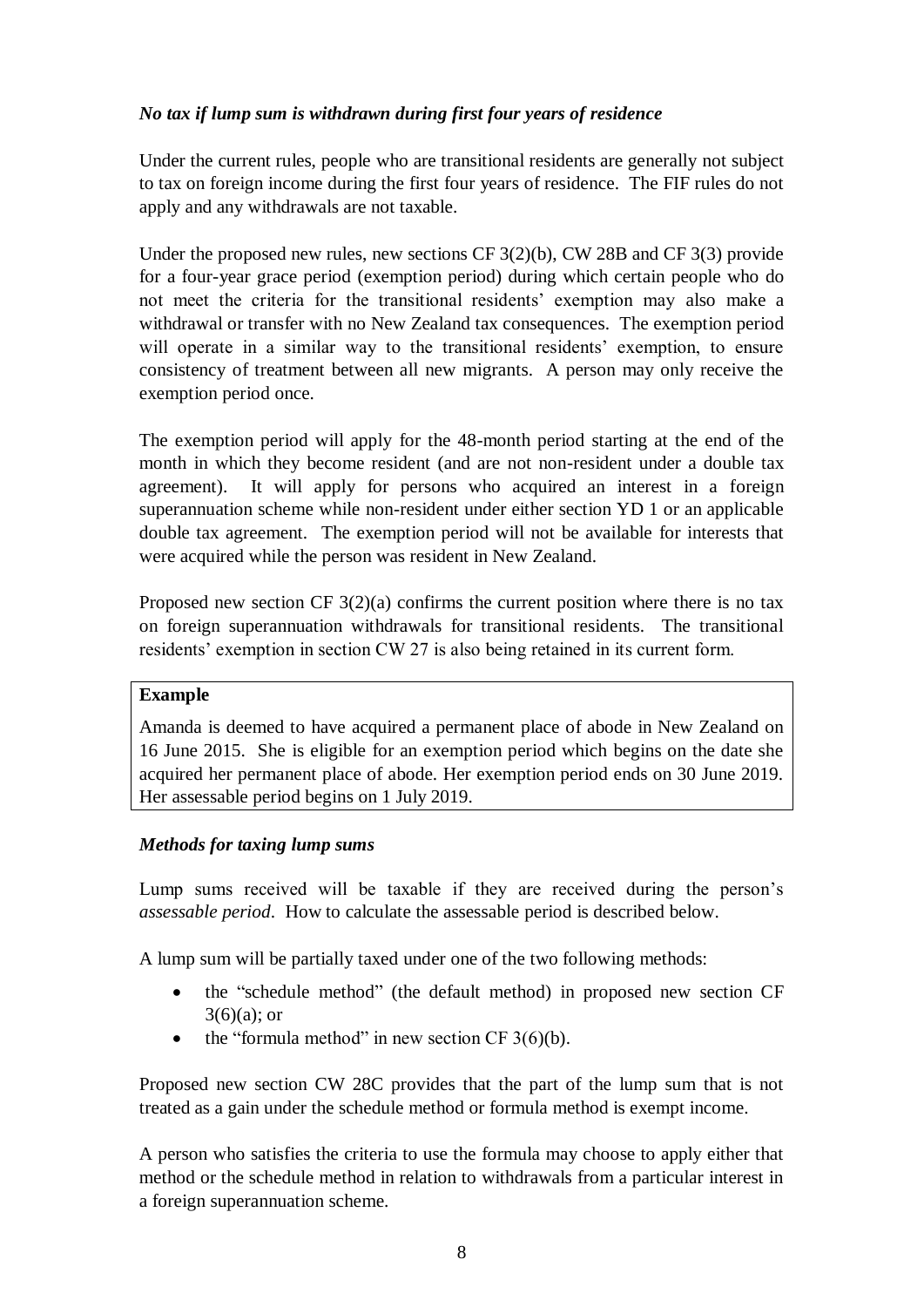The criteria for using the formula method are listed in section CF 3(6)(b). The foreign superannuation scheme must be a defined contribution scheme for which a person has sufficient information about the value of the scheme and contributions made. A person must not have used the schedule method for a past withdrawal in respect of that particular interest, and must not have made a withdrawal or transfer before 1 April 2014.

#### *Calculating the assessable period*

As noted above, a person who receives a foreign superannuation withdrawal during their *assessable period* will be taxed under either the schedule or formula method.

If the person acquired the interest while they were non-resident, the assessable period will start when their exemption period ends.

If the person acquired the interest while they were resident, they are not eligible for an exemption period. Their assessable period will start when they acquire the interest.

The assessable period ends when a person becomes non-resident.

The tax liability arising under the schedule method will depend to a large extent on how long the person has been a New Zealand tax resident. This is based on the number of income years beginning in the person's assessable period. The interest factor in the formula method is also a function of years of residence. Sections CF 3(8)(c) and CF 3(15)(c) provide that a person's years of residence is calculated as the greater of 1 and the number of income years which begin in the assessable period before a person makes a withdrawal.

#### **Example**

Ben's exemption period ends on 30 September 2015. His assessable period begins on 1 October 2015. The first income year beginning in his assessable period starts on 1 April 2016. Ben leaves New Zealand and his last day as a New Zealand tax resident is 27 March 2030. His assessable period is from 1 October 2016 until 27 March 2030.

As noted above, section CF 3(1) provides that transfers between two foreign schemes will generally not be taxed. Instead, the amount will be taxed under the schedule or formula method either when it is finally withdrawn or when it is transferred to a New Zealand or Australian superannuation scheme. The schedule and formula methods are based on the duration of residence since the interest in the *first* scheme was acquired, so the assessable period will begin on the date the interest in the first scheme was acquired.

When an interest in a foreign superannuation scheme is transferred to another person, the transfer will be taxable to the transferor based on their years of residence, if the transferor is a New Zealand resident. The recipient's assessable period will begin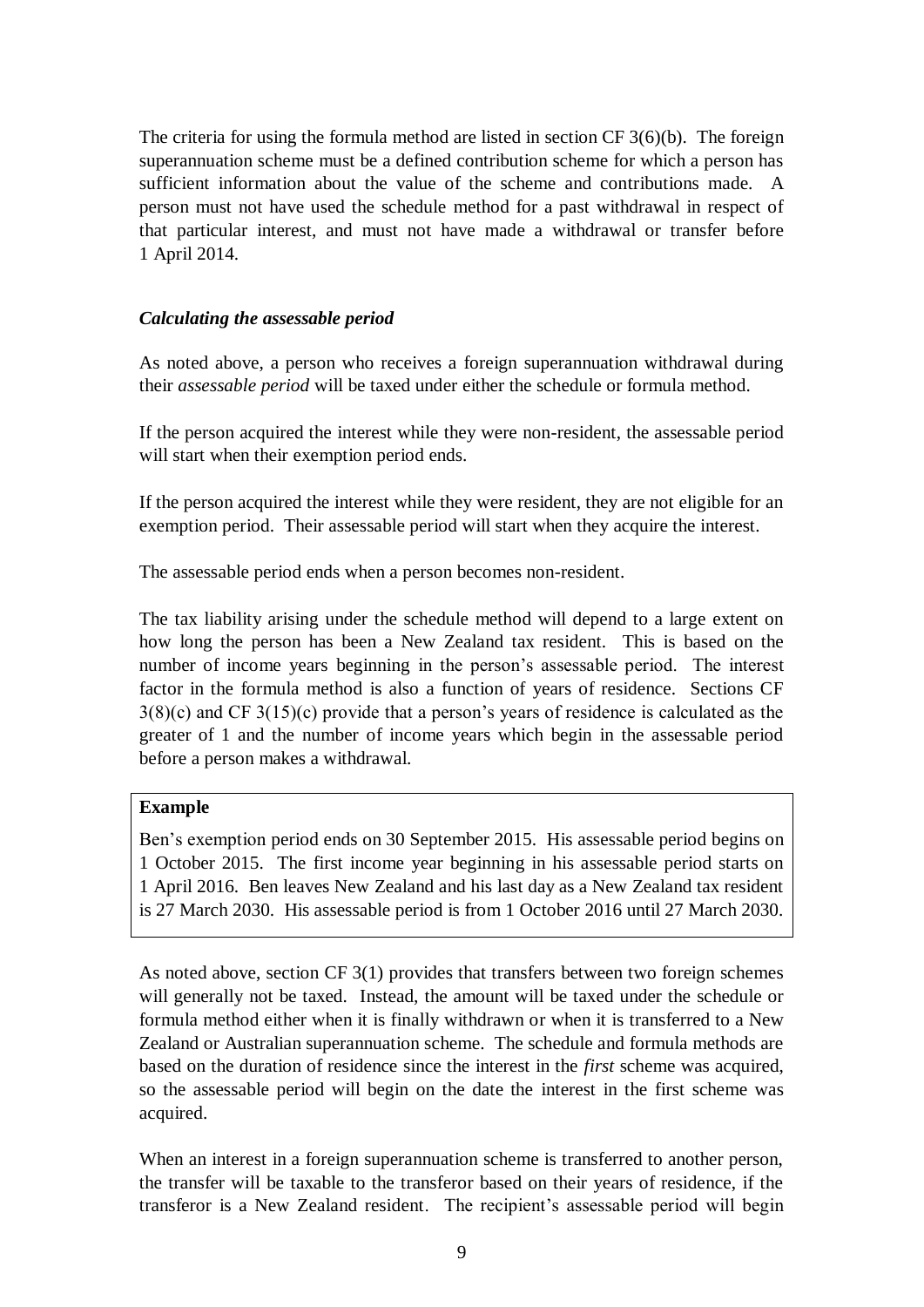when they first acquire the interest from the transferor, if they are a New Zealand resident. This will apply in situations such as a relationship split, where a relationship property agreement may transfer all or part of an interest in a foreign superannuation scheme from one party to the other.

For someone who loses residency and then becomes resident again, it is possible to have more than one assessable period. In this situation, the applicable assessable periods will be aggregated.

The assessable period will be determined for each specific foreign superannuation interest, based on the number of years of residence since the interest in *that* particular interest was acquired.

It is possible that a person might have different assessable periods for different interests. For example, a person migrates to New Zealand with an interest in a foreign superannuation scheme and they acquire an interest in another scheme while they are New Zealand-resident. The assessable period for the first interest will begin when their four-year exemption period ends and for the second interest it will begin when the second interest is acquired.

This will ensure that the new rules will still work as intended if an individual has interests in multiple schemes and transfers amounts at different points in time.

## *Schedule method*

Proposed new sections CF  $3(6)(a)$ , CF  $3(7)$ , (8) and (16) provide for the schedule method. The schedule method is the default method for taxing foreign superannuation withdrawals.

The schedule method deems a certain amount of the lump-sum receipt to be investment gains, based on the person's years of residence. The approach uses fractions that represent the proportion of the lump-sum receipt to be included in assessable income. The schedule year fractions increase with years of residence. The remainder of the lump-sum receipt is not assessable.

The fractions in proposed schedule 33 are set at the rate necessary to put a person who leaves their foreign superannuation overseas in the same position as if they had instead transferred their superannuation to New Zealand and paid tax on investment gains as they accrued. Given the assumptions (including a 5% post-tax interest rate in the foreign scheme), a person should conceptually be indifferent between keeping their superannuation overseas and transferring it to New Zealand. Further discussion of the policy rationale behind the schedule method can be found in the annex to the issues paper.<sup>3</sup>

 3 *Taxation of foreign superannuation*, released on 24 July 2012.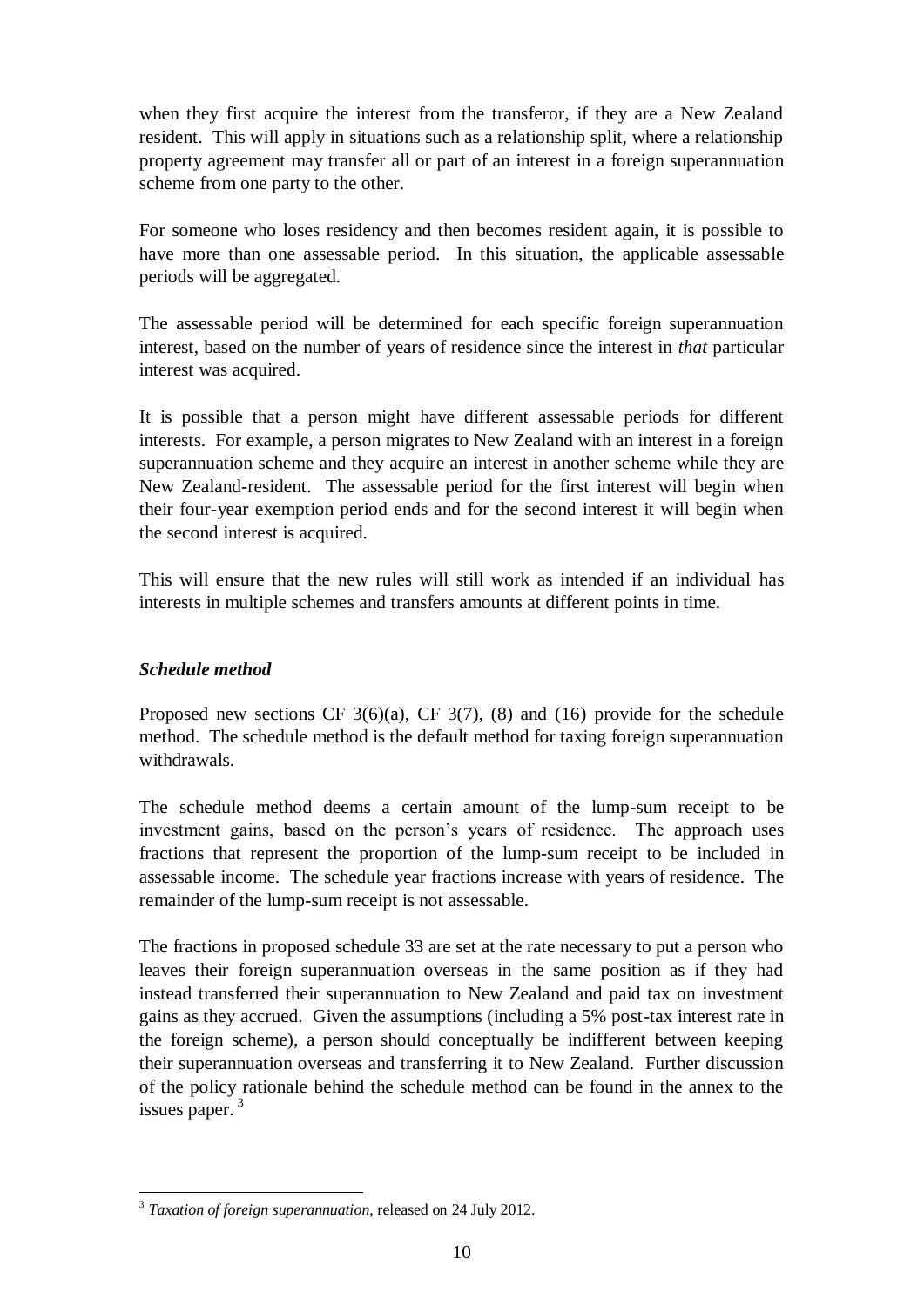A person's assessable income will be calculated as follows:

```
Assessable income = (super withdrawal – contributions left) x schedule year 
                      fraction
```
The term "super withdrawal" is the amount of the transfer or withdrawal made by the person.

The appropriate "schedule year fraction" to use is identified by calculating the number of income years beginning in the assessable period, before the person receives the lump sum. In short, this is the number of income years which begin after the person is a New Zealand resident and after their four-year "exemption period" ends. The effect of counting a person's years of residence from the end of the exemption period is to treat them as being non-resident during the exemption period. Gains which accrue during those four years will not be clawed back and taxed on receipt.

## **Example**

Lucy's assessable period begins on 1 August 2020. She withdraws a lump sum of \$50,000 on 27 January 2024. There are three income years beginning in Lucy's assessable period, so Lucy is required to use the schedule year fraction for year three. The corresponding schedule fraction is 14.06%, so her assessable income will be \$7,030 (being \$50,000 x 14.06%). Assuming Lucy's tax rate is 33%, she will be liable to pay \$2,319.90 of tax on her \$50,000 lump-sum withdrawal.

If the number of income years beginning in their assessable period is zero (that is, in the part-year in which their exemption period ended but before the start of the next income year), the person should use the schedule year fraction associated with year one.

## **Example**

Karen's assessable period begins on 1 October 2020. She withdraws a lump sum of \$50,000 on 5 February 2021, which means that an income year has not yet started during her assessable period. Karen is required to use the schedule year fraction for year one because the withdrawal was made between 1 October 2020 and 31 March 2022. The corresponding schedule fraction is 4.76%, so her assessable income will be \$2,380 (being \$50,000 x 4.76%). Assuming Karen's tax rate is 33%, she will be liable to pay \$785.40 of tax on her \$50,000 lump-sum withdrawal.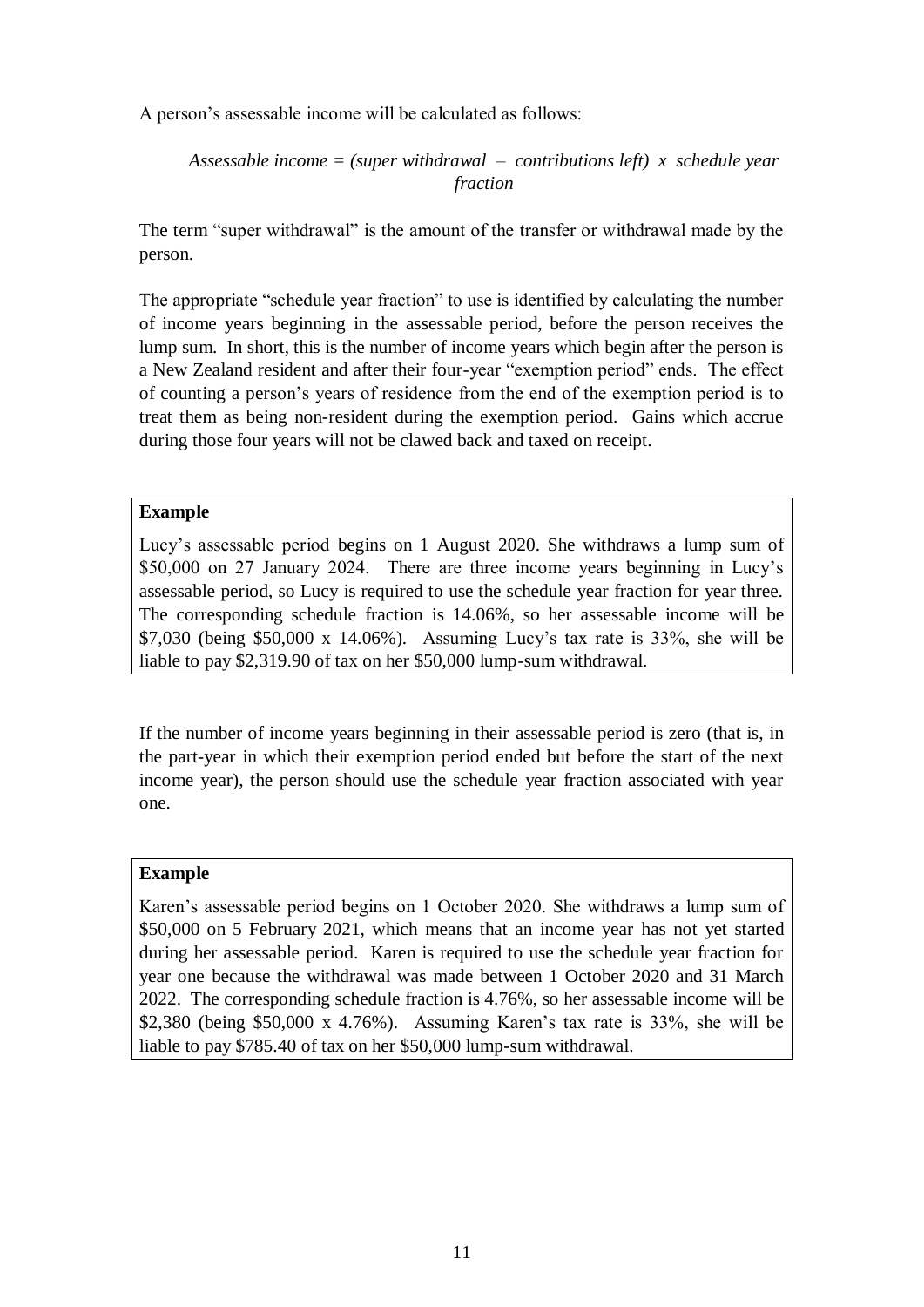| Schedule year  | Schedule year<br>fraction |  |
|----------------|---------------------------|--|
| $\mathbf{1}$   | 4.76%                     |  |
| $\overline{c}$ | 9.45%                     |  |
| 3              | 14.06%                    |  |
| $\overline{4}$ | 18.60%                    |  |
| 5              | 23.07%                    |  |
| 6              | 27.47%                    |  |
| 7              | 31.80%                    |  |
| 8              | 36.06%                    |  |
| 9              | 40.26%                    |  |
| 10             | 44.39%                    |  |
| 11             | 48.45%                    |  |
| 12             | 52.45%                    |  |
| 13             | 56.39%                    |  |
| 14             | 60.27%                    |  |
| 15             | 64.08%                    |  |
| 16             | 67.84%                    |  |
| 17             | 71.53%                    |  |
| 18             | 75.17%                    |  |
| 19             | 78.75%                    |  |
| 20             | 82.28%                    |  |
| 21             | 85.74%                    |  |
| 22             | 89.16%                    |  |
| 23             | 92.58%                    |  |
| 24             | 95.83%                    |  |
| 25             | 99.08%                    |  |
| $26+$          | 100%                      |  |

Proposed new schedule 33 provides the full schedule of rates per year of residence as follows:

The "contributions left" item in the formula is effectively a deduction for contributions made for or on behalf of a person while the person is a New Zealand resident, if the contributions satisfy certain conditions. The schedule method may otherwise treat some of the New Zealand contributions as gains and would result in over-taxation.

Proposed new section CF 3(16) sets out these conditions:

- at the time the contribution is made, the person must be a New Zealand resident under section YD 1 and not non-resident under a double tax agreement;
- the contribution must be required under the rules of the foreign superannuation scheme (that is, voluntary contributions will not be eligible);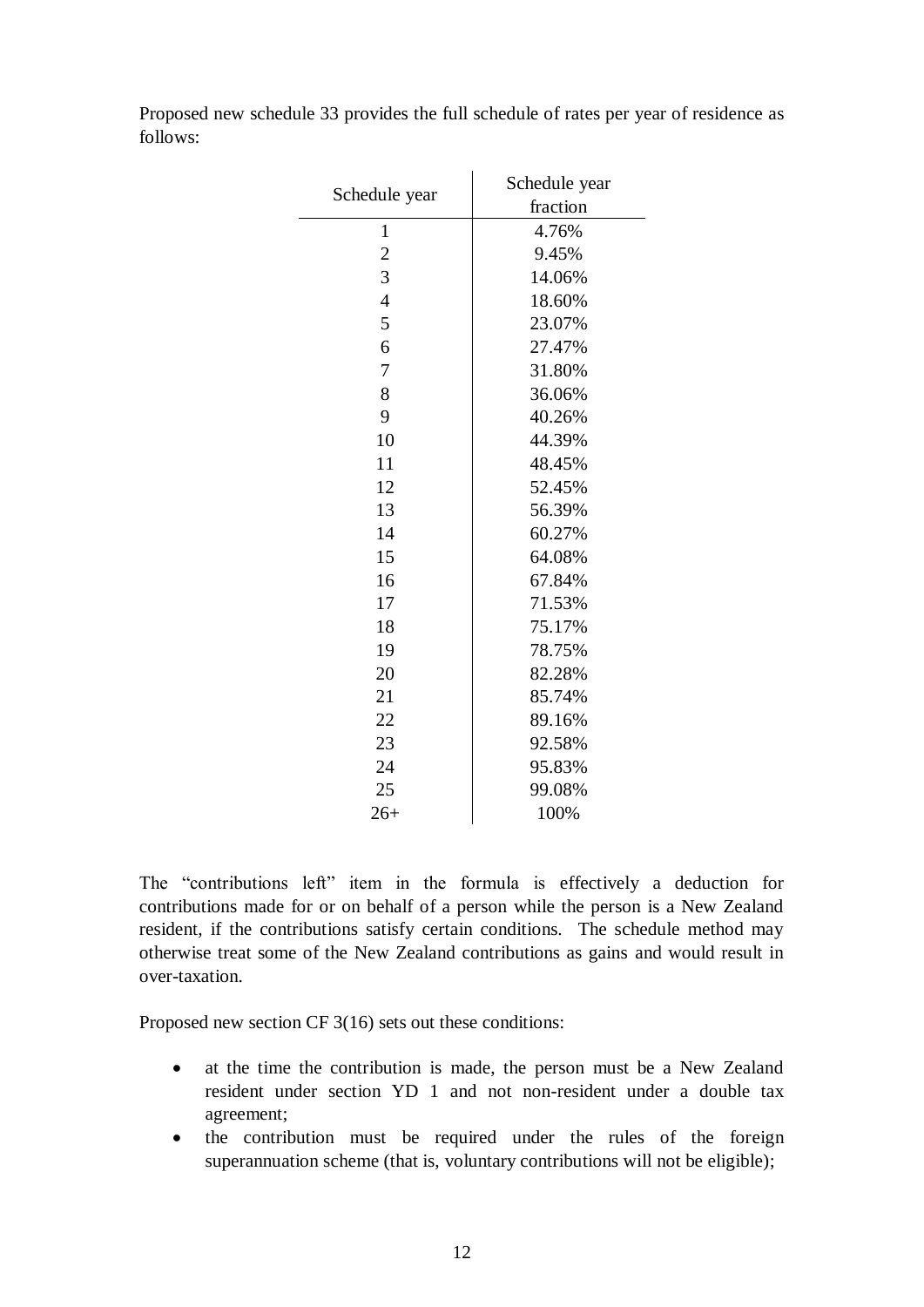- the contribution has been subject to New Zealand tax, such as being paid out of after-tax income or subject to employer superannuation contribution tax or fringe benefit tax (for an employer contribution); and
- the contribution must not have previously been deducted under the schedule method.

The contributions that are able to be deducted are restricted in this manner because the schedule rates already include an implicit allowance for contributions. For example, for the year one schedule rate, 4.76% of the withdrawal is treated as taxable New Zealand-sourced gains and the remainder is treated as non-taxable amounts (that is, contributions as well as gains derived while non-resident).

A number of submitters on the issues paper argued that there should be no restrictions on the types of contributions that are deductible. This would not be appropriate, as it could lead to contributions being effectively deducted more than once − first, by being deducted as "contributions left" in the formula and, secondly, by then being allocated out using the schedule rates.

## *Formula method*

The formula method is an alternative to the schedule method for people with a foreign defined contribution scheme if they have sufficient information. This method will tax actual investment gains derived while a person is a New Zealand resident (after the end of their exemption period). It was introduced following submissions on the issues paper.

Proposed new sections CF 3(6)(b), CF 3(9), (10), (11), (12), (13), (14), (15) and (16), and section YA 1 "foreign defined contribution scheme" provide for the formula method.

To use this approach, a person is required to obtain the market value of the foreign superannuation interest at the time the exemption period ends, as well as information about contributions made and other necessary information. Requirements relating to the quality of information will apply.

The formula in section CF 3(9) is:

*Distributed gain = (super withdrawal x calculated gains fraction) – gains out*

"Super withdrawal" is the amount of the foreign superannuation withdrawal and "gains out" is the total amount of distributed gains previously calculated under this formula for previous withdrawals in the assessable period.

The "calculated gains fraction" is given by the formula in section CF 3(11):

## *Predistribution + withdrawals – transit – contributions predistribution*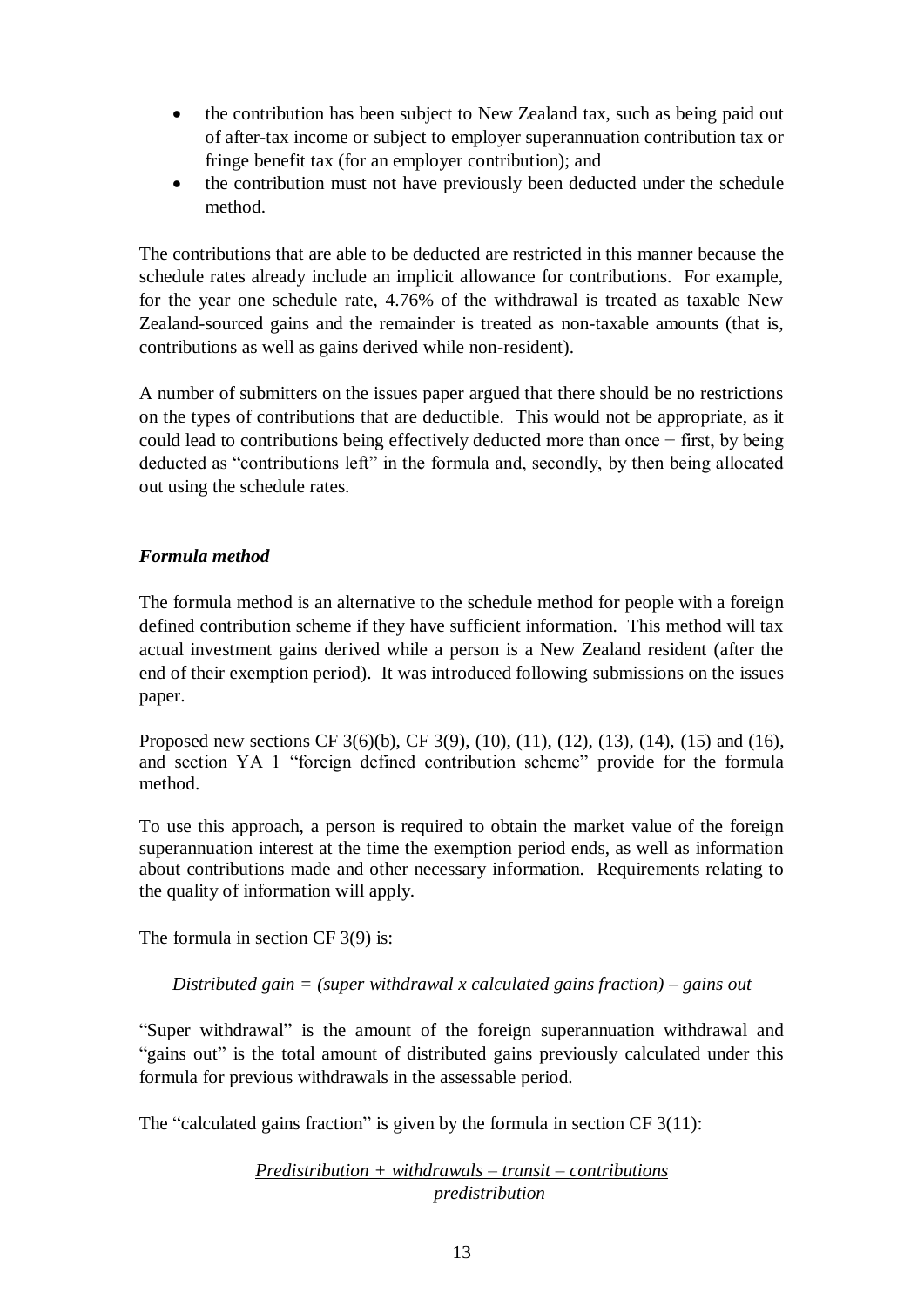"Predistribution" is the value of the person's interest in the scheme immediately before they made their foreign superannuation withdrawal. "Withdrawals" is the total amount of previous foreign superannuation withdrawals made in the assessable period. "Transit" is the opening value of the person's interest in the scheme at the beginning of their assessable period. "Contributions" is the total amount of recognised contributions under section CF 3(16), as described above.

Interest will be charged on the amount of taxable New Zealand gains to account for the deferral benefit that the person obtains by not paying tax on accrual (similar to the use-of-money interest rules). The interest will be payable at the same rate as the average growth of the person's superannuation interest over the number of years of residence. The interest component is contained in section CF 3(13) to (15).

Taxpayers will not be able to switch from the schedule method to the formula method.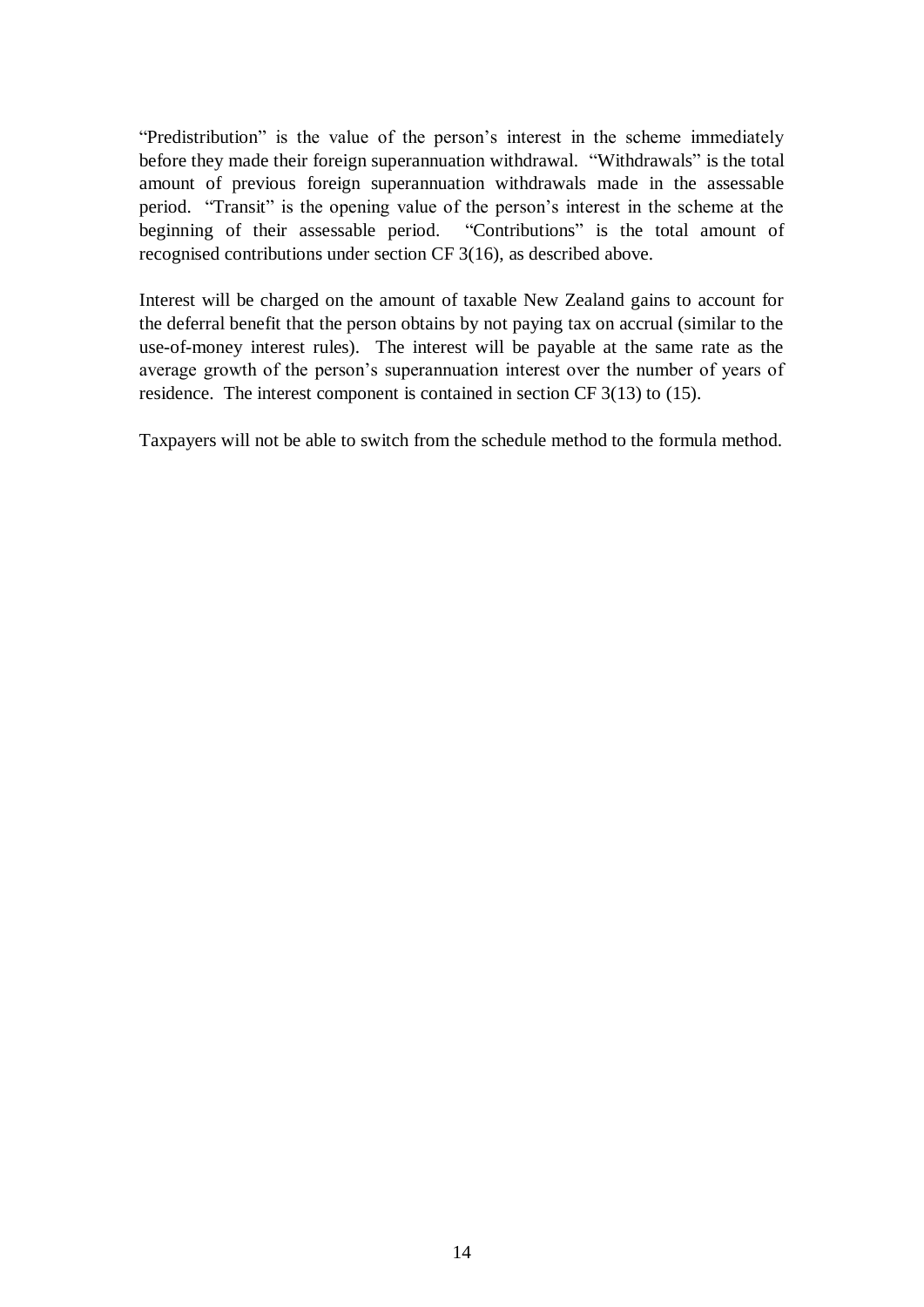## **Example**

Thomas migrates to New Zealand with a foreign superannuation scheme worth NZ\$100,000. Ten years after Thomas' assessable period begins, his scheme is worth \$180,000 and he withdraws a lump-sum amount of \$60,000. Five years after this, his scheme is worth \$150,000 and he withdraws the full amount. Thomas has made no contributions to the scheme while he has been New Zealand-resident.

#### First withdrawal

The transit value is \$100,000 and the predistribution value is \$180,000. Since Thomas has made no contributions or taken any withdrawals, contributions and withdrawals are \$0.

His "calculated gains fraction" under section CF 3(11) is:

$$
\frac{$180,000 + $0 - $100,000 - $0}{\$180,000} = \frac{4}{9}
$$

Thomas' "distributed gain" under section CF 3(9) is:

$$
\left(\$60,000 \times \frac{4}{9}\right) - \$0 = \$26,667
$$

The formula in section CF 3(13) is applied to this amount to calculate what Thomas should include as income in his IR 3. This formula requires calculating the "grow rate" which is given by section CF 3(14).

## Second withdrawal

As before, the transit value is \$100,000 but the predistribution value is now \$150,000. Thomas' "calculated gains fraction" is calculated as follows:

$$
\frac{\$150,000 + \$60,000 - \$100,000 - \$0}{\$150,0000} = \frac{11}{15}
$$

Thomas' "distributed gain" under section CF 3(9) is:

$$
\left(\$150,000\,\times\,\frac{11}{15}\right) - 26,667\ = \$83,333
$$

Thomas is then required calculate his assessable income from this amount using the formula in section CF 3(13).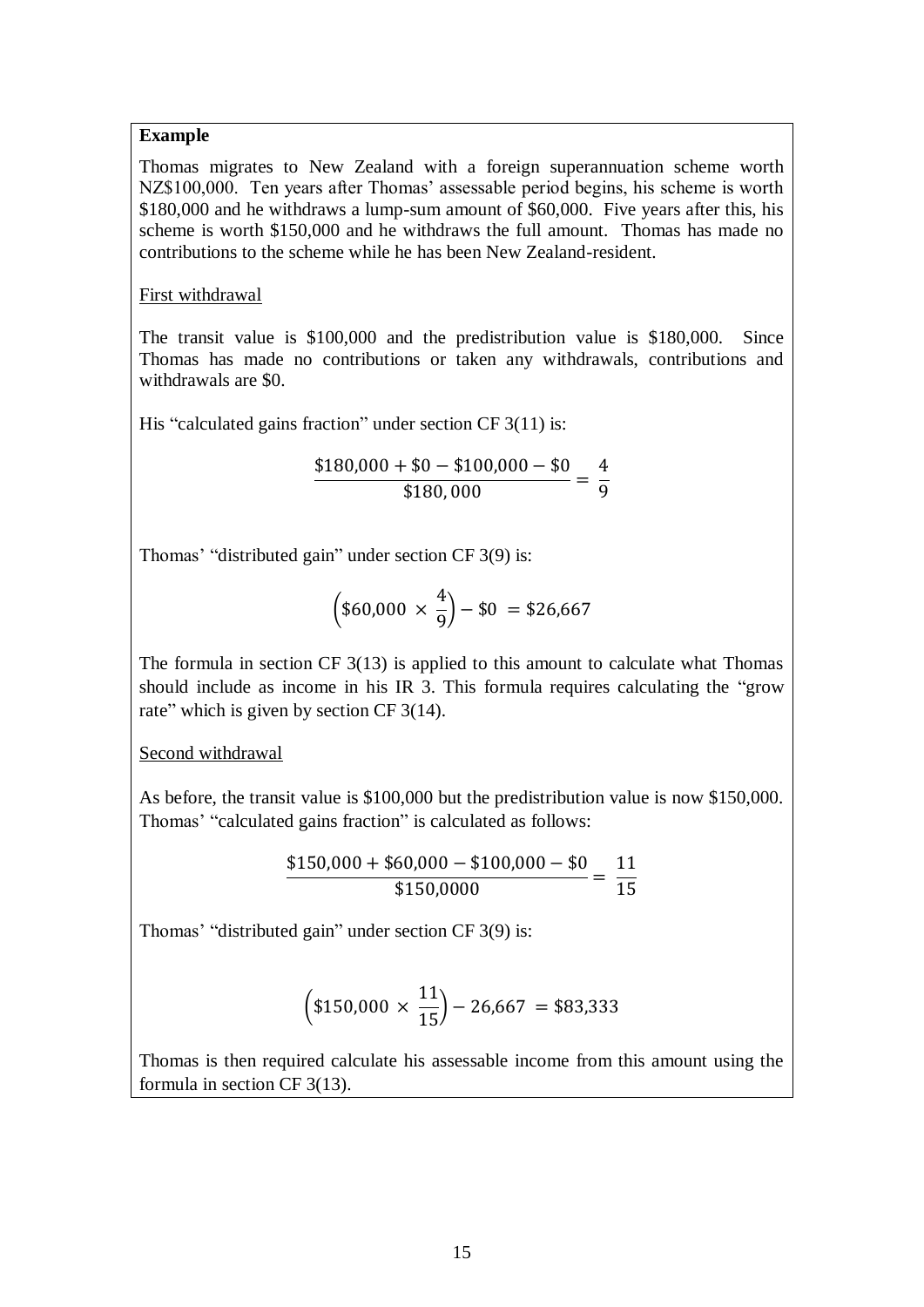## *Transfers to KiwiSaver schemes*

In some cases, foreign superannuation may be transferred into a locked-in superannuation scheme, such as KiwiSaver. This may lead to cashflow difficulties for the person as they cannot access any of the transferred amount to pay the resulting tax liability. To address this, new clause 14A will be inserted into schedule 1 of the KiwiSaver Act 2006. This will allow a person to withdraw an amount up to the value of the tax due from their KiwiSaver scheme.

If a taxpayer wishes to use this facility, they will be required to provide a statutory declaration to their KiwiSaver provider. The manager of the KiwiSaver scheme must be sufficiently satisfied that the requested amount does not exceed what a hypothetical tax liability could be for that person in relation to that interest. The money will be paid to the individual rather than directly to Inland Revenue, so the individual will be responsible for ensuring that their tax liability is paid.

#### **Example**

Hannah transfers her interest worth \$100,000 in a UK scheme into a KiwiSaver scheme on 1 July 2014. She makes an application to the manager of her KiwiSaver scheme on 6 October 2015 to withdraw the amount of her tax liability arising from the transfer. She provides a signed statutory declaration and the documents required by the manager. The KiwiSaver manager approves the withdrawal and Hannah uses the funds to pay her tax liability.

## *Transitional measures: FIF rules can continue to apply for certain interests (grandparenting)*

A new definition of a "FIF superannuation scheme" has been inserted in section YA 1 to enable the FIF rules to continue to apply to interests when the person has complied with the FIF rules by the introduction date of the new legislation.

These people will have the option to either continue to return income under the FIF rules (that is, they will be grandparented), or to apply the new rules instead.

If a person continues to apply the FIF rules, any withdrawals or transfers in relation to that foreign superannuation interest will not be taxed under the proposed new rules.

There are certain requirements that must be satisfied in order for a person to use the FIF rules in relation to a particular foreign superannuation interest. Some will be determined based on past behaviour. These criteria must be met each time a person seeks to apply the FIF rules (that is every income year from 1 April 2014):

- the person must have had an attributing interest in a FIF under section EX 29 for an income year up to and including the 2014 income year (the qualifying year);
- for the relevant income year, the FIF must have been a foreign superannuation scheme;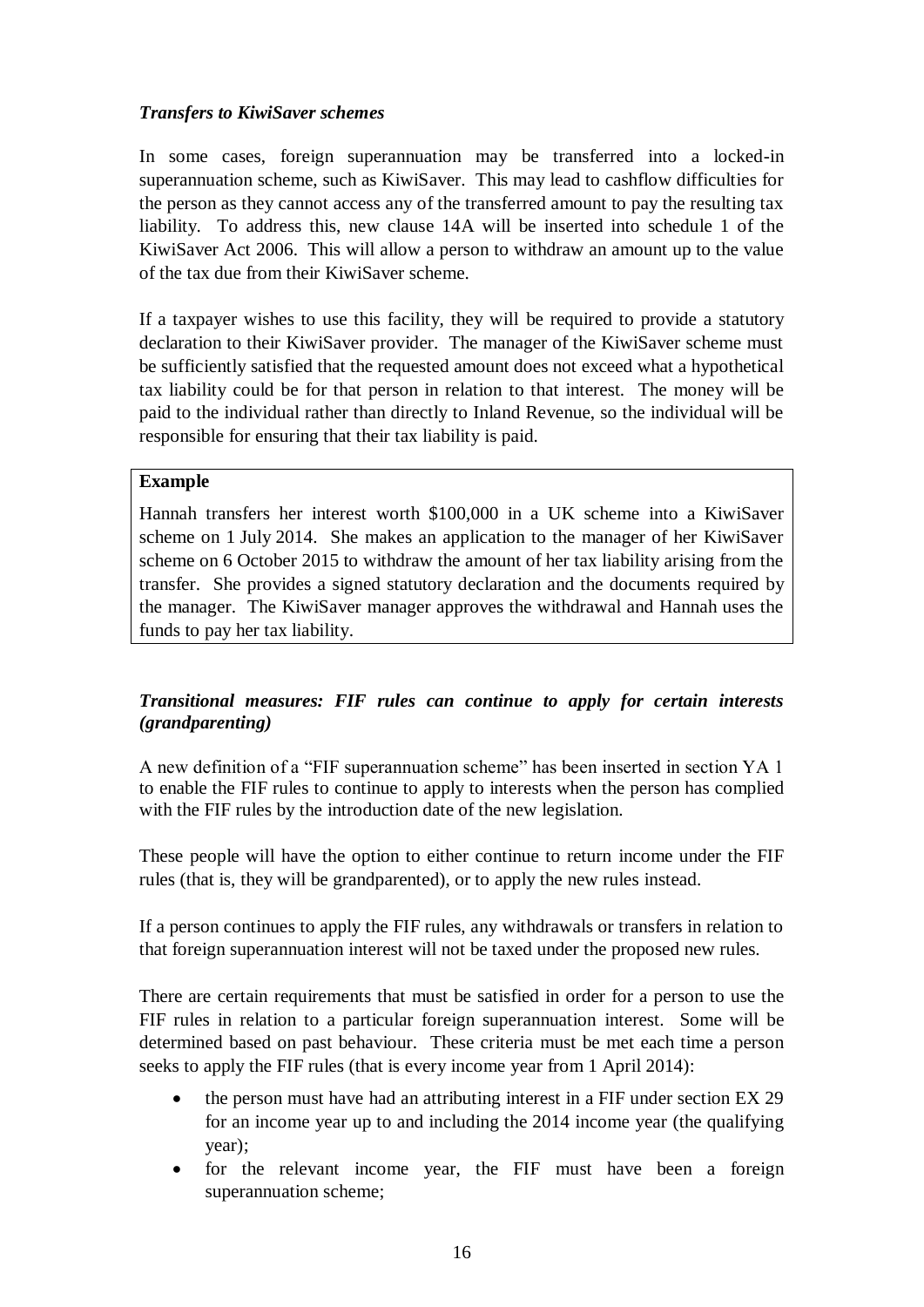- the person must have calculated their FIF income or loss resulting from that attributing interest under one of the methods specified in section EX 44; and
- the FIF income or loss must have been included in a tax return filed with Inland Revenue by the date of introduction of this bill.

A person who does not meet these criteria by 1 April 2014 may not continue to use the FIF rules for the 2015 income year (commencing 1 April 2014) or subsequent years.

The effect of these criteria is straightforward. A person who complied with the FIF rules for a prior year, and filed that return before the introduction of this bill, may be grandparented under the FIF rules. If a person has two or more interests in foreign superannuation schemes, the criteria are assessed per interest (not just once for that person).

That person must then continue to return FIF income or losses in relation to that grandparented interest for all income years after 1 April 2014. If FIF income or loss is not returned in a year (in which the person still holds the interest), the interest will cease to be grandparented. The person must pay tax under either the schedule method or the formula method on any subsequent withdrawal.

A person whose foreign superannuation assets are valued at less than the \$50,000 minimum threshold in section  $CO(5(1)(d))$  may choose to apply the FIF rules in this manner, as long as the above criteria are satisfied.

## **Example**

Aaron is a migrant to New Zealand and acquired a permanent place of abode in May 2006. He was a transitional resident until the end of May 2010. For the 2011 income year, Aaron complied with the FIF rules in relation to his foreign superannuation interest, and included the FIF income in his tax return before the filing date. He does not return FIF income in relation to this interest in the 2012 to 2014 income years because the interest qualified for a FIF exemption following a change in the foreign superannuation scheme's rules which made it locked-in. As at 1 April 2014, the criteria are still satisfied as Aaron correctly returned FIF income in the 2011 income year. Despite the exemption, Aaron will have to return FIF income in relation to his interest for the 2015 income year in order for it to remain grandparented.

## *Transition – low cost option for withdrawals from 1 January 2000 to 31 March 2014*

Proposed new sections CZ 21B of the Income Tax Act 2007, CF 3 of the Income Tax Act 2004, and CC 4 of the Income Tax Act 1994 allow an optional method in addition to the current provisions for lump-sum transfers and withdrawals up to 31 March 2014, including past transfers that have not complied with the current law.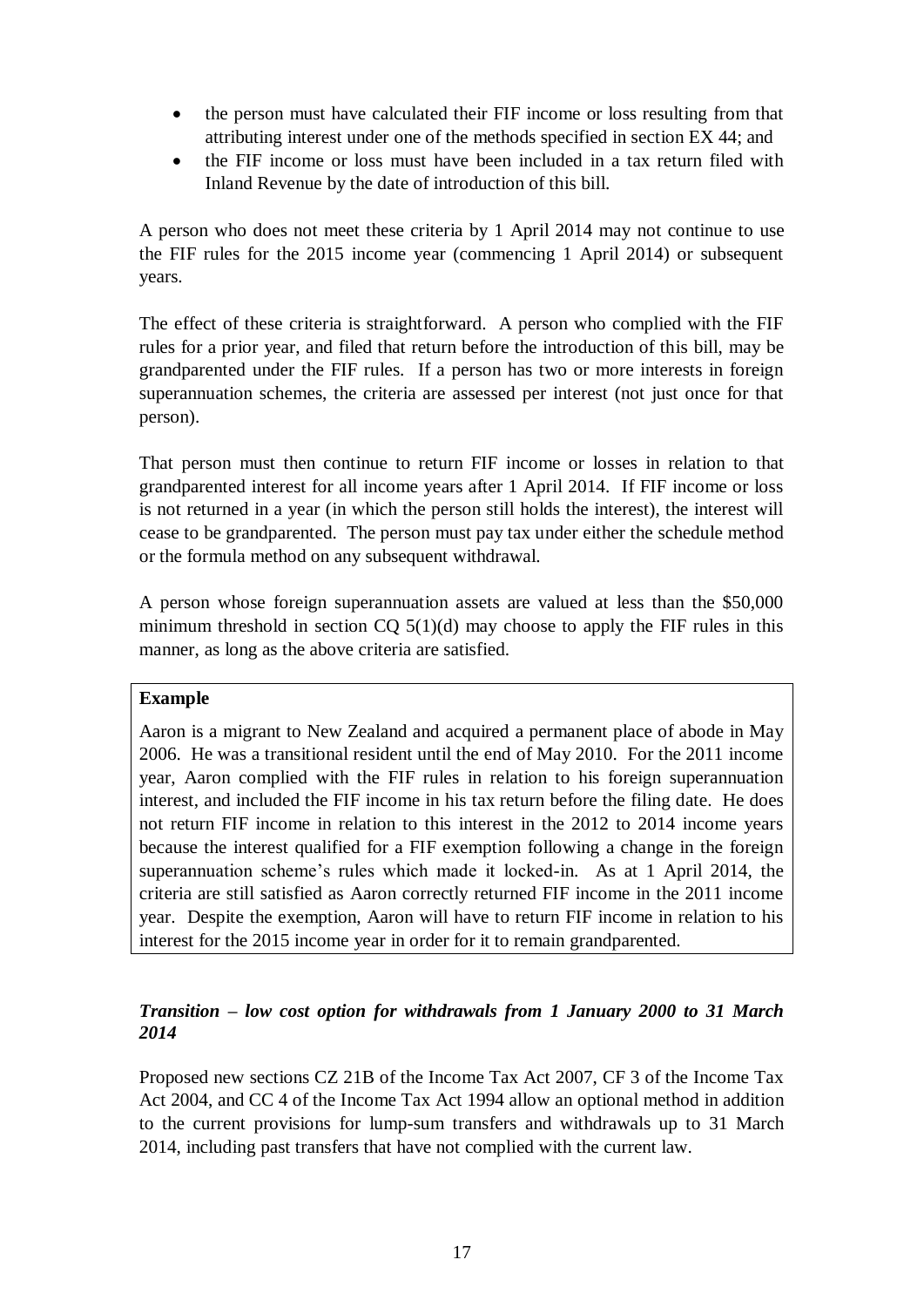The alternative to using the current provisions is the option to pay tax on only 15 percent of the lump-sum amount. The remainder of the lump sum will not be assessable. This is a simple option which is intended to encourage compliance before the introduction of the new rules.

People who have complied with the existing law and paid the associated tax will not be able to reassess their position using the 15 percent option.

To use the option, a person will need to return 15 percent of the lump-sum amount in their 2013−14 or 2014−15 tax returns. Penalties and interest will not apply from the tax year in which the withdrawal or transfer was made. The 15 percent option will continue to be available in later years, but the legislation proposes that penalties and use-of-money interest will be calculated from the 2014−15 tax year. The proposed legislation will be changed to clarify that this will be done by amending the person's 2014−15 income tax return.

As with other forms of income, it should be noted that the portion of the lump sum that is assessable income may impact a person's entitlements and obligations for that tax year, such as child support, Working for Families, and student loans.

If the person does not use the option to pay tax on 15 percent of the amount, then they must apply the law as it was at the time that they made the withdrawal. The original due date for payment of tax would still apply if there is a positive amount of income under reassessment. This means that any relevant penalties and use-of-money interest will apply from the income year in which the transfer or withdrawal occurred.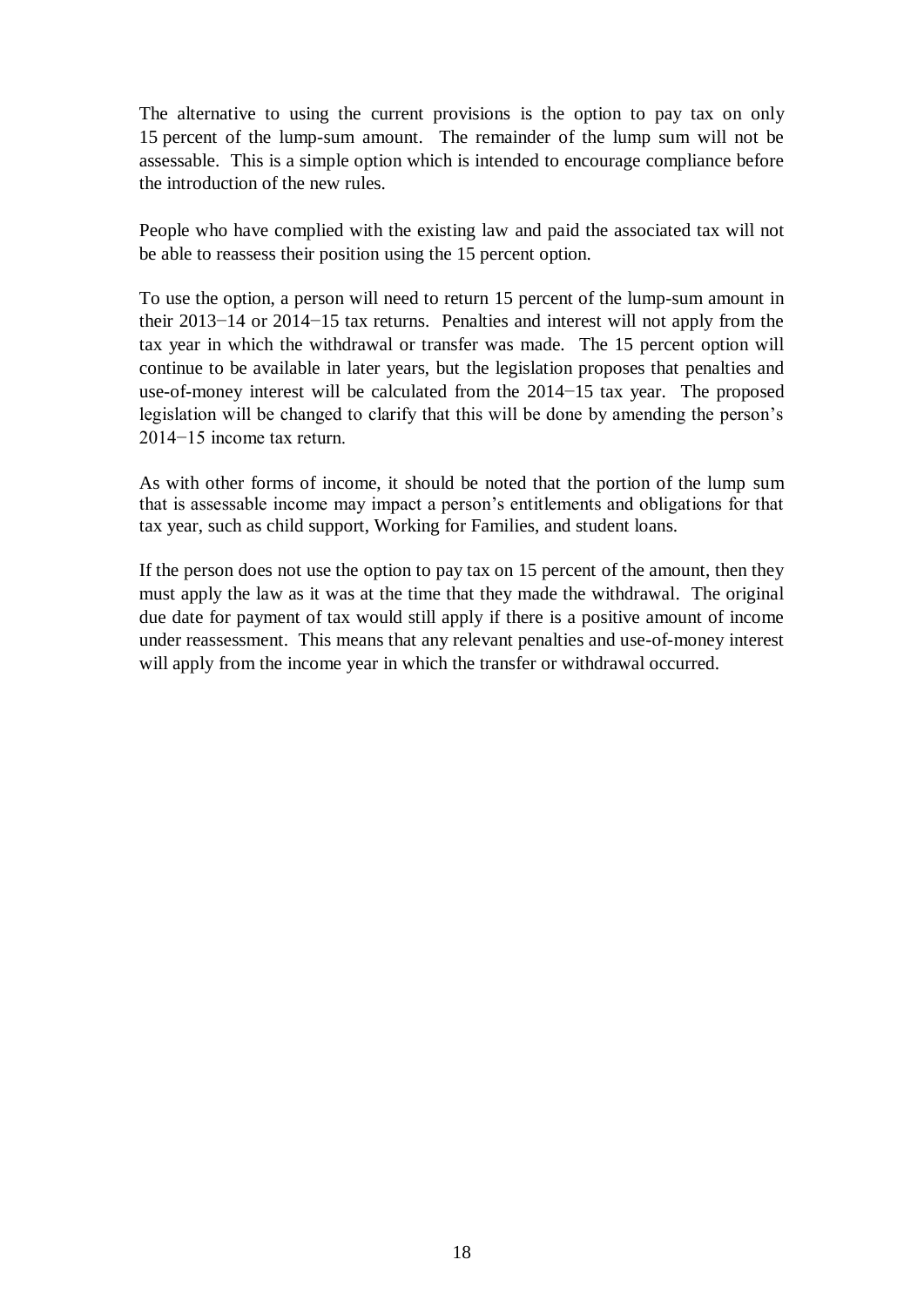# MINERAL MINING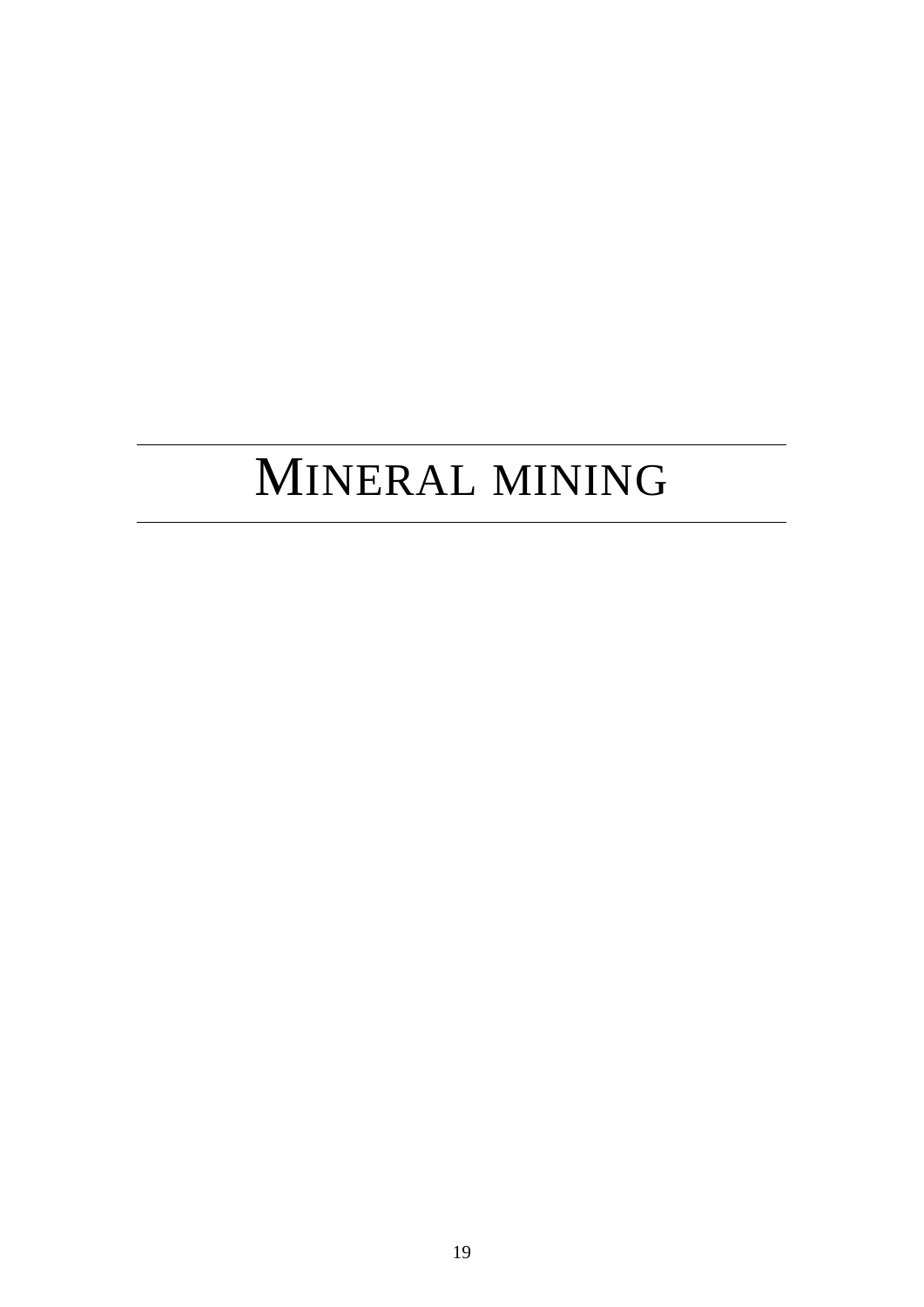## **OVERVIEW**

The bill proposes to repeal and replace the current rules that apply to mining companies that explore for, develop mines for or physically mine "specified minerals". There are 50 specified minerals, of which gold, silver and iron sands are the most commonly mined.

The current rules that apply to specified mineral mining are highly concessionary. The changes proposed in this bill are designed to more closely align the treatment of specified mineral miners with that of taxpayers more generally, while accommodating some of the more unique aspects of the mineral mining industry.

The proposed new rules were signalled in the officials' issues paper, *Taxation of specified mineral mining*, released in October 2012. The rules proposed in the bill vary in some respects from those proposed in the issues paper. These variances are in response to submissions received and subsequent consultation with interested parties.

The changes will apply from the beginning of the 2014−15 income year.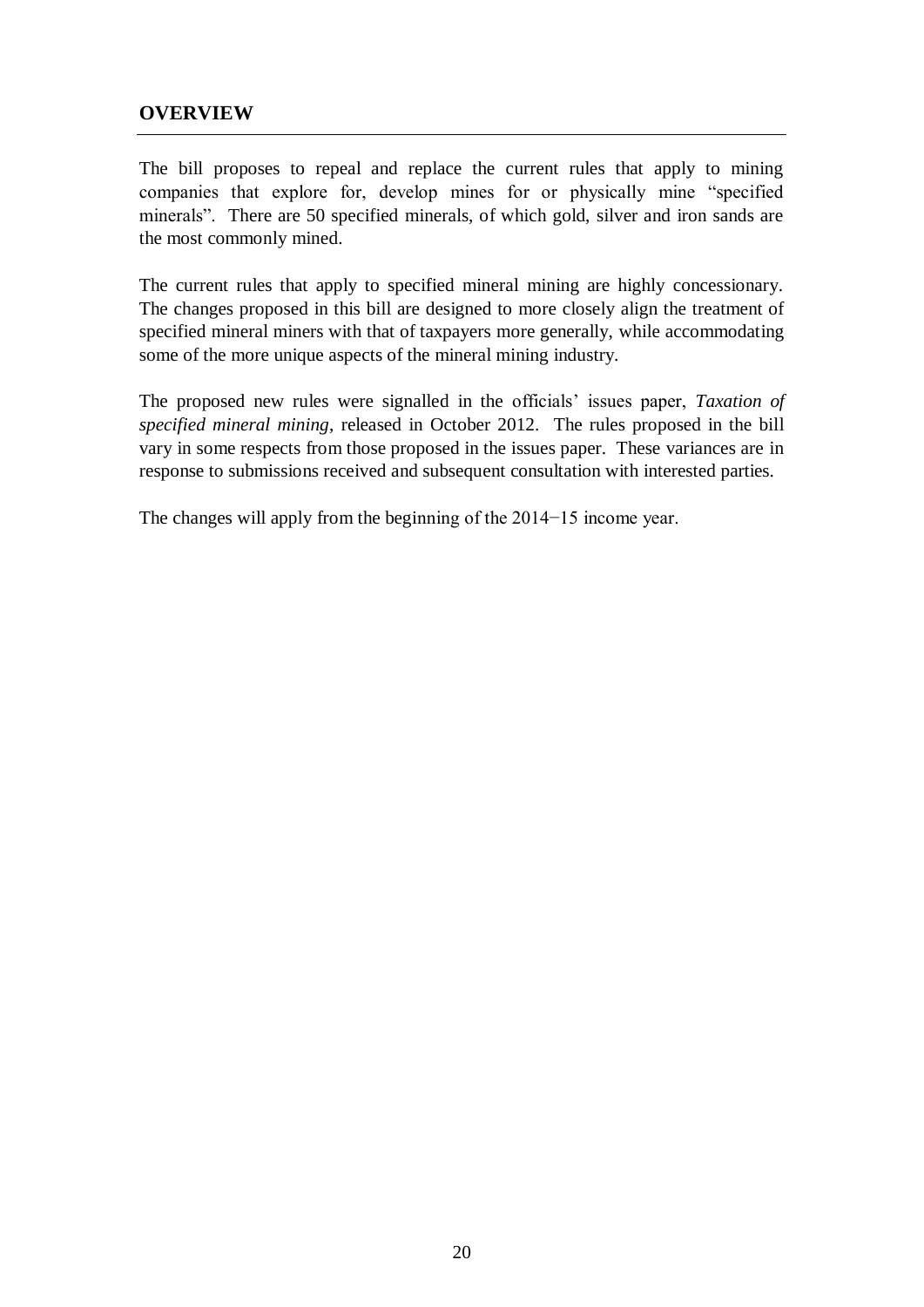## **WHO THE RULES APPLY TO**

## *(Clause 13)*

#### **Summary of proposed amendments**

The tests of what types of activities and sources of income a person has to receive in order to be classified as a "mineral miner" are similar to those currently in place. However, the proposed new rules will apply to persons, not just companies.

## **Application date**

The amendments will apply from the beginning of the 2014−15 income year.

## **Key features**

The proposed rules will apply to all "mineral miners". The definition of "mineral miner" in section CU 6 applies to all forms of legal entity. The current rules apply only to "mining companies". Because the new rules are less concessionary, it is expected that miners will adopt different structures to carry out their operations. The new definition therefore applies to all persons:

- whose only or main source of income is from mining-related activities; or
- whose only or main activity is mining-related.

The relevant sources of income or activities are unchanged from the current legislation, as it is considered these capture the appropriate parties.

To ensure this consistency, the proposed rules also largely transpose the existing definitions of "mining operations, "associated mining operations" (proposed section CU 7) and the definition of what were "specified minerals", but are now defined as "listed industrial minerals" (proposed section CU 8).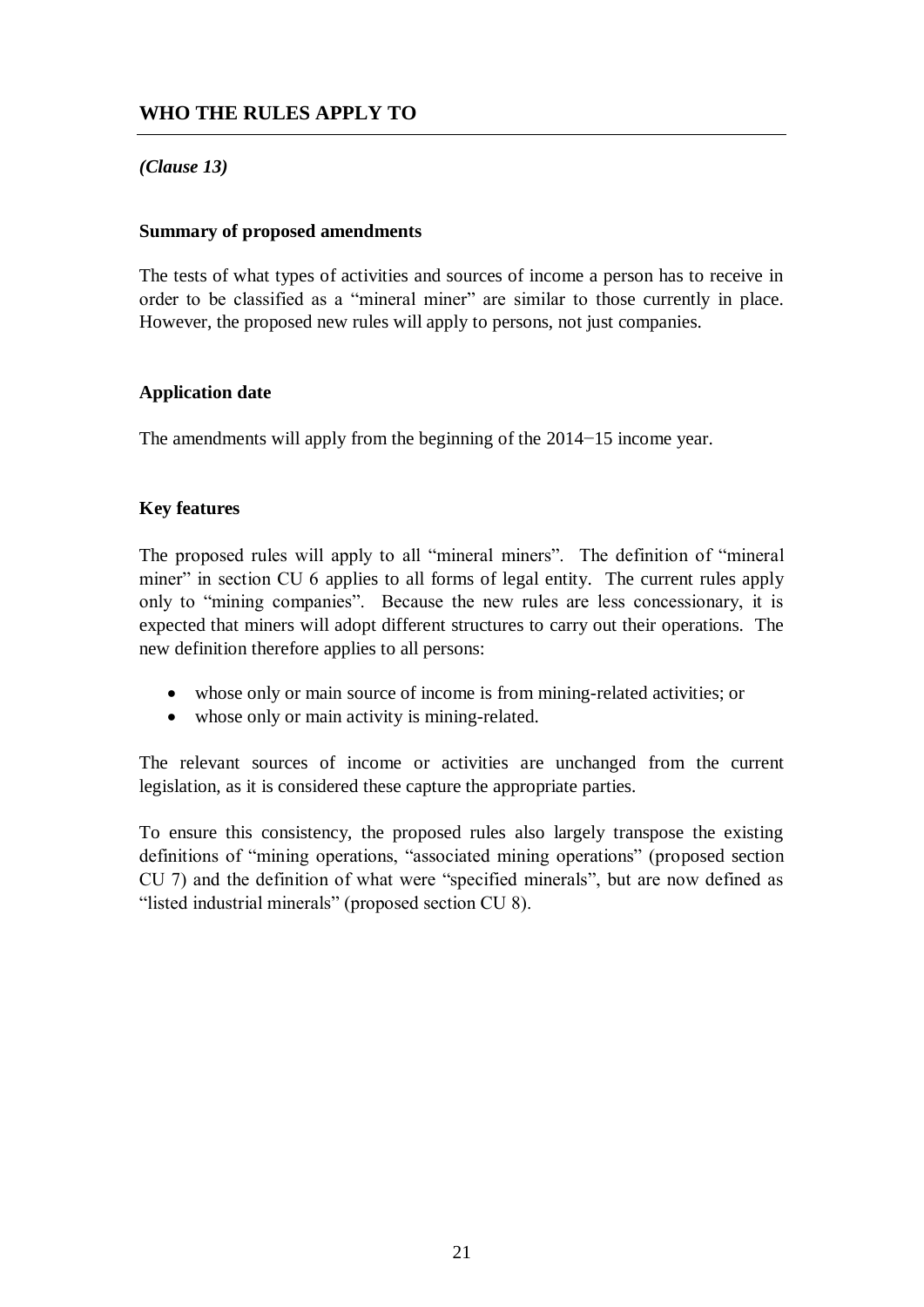## *(Clause 13)*

## **Summary of proposed amendments**

Under the proposed new rules, a mineral miner can derive income from four main sources:

- 1. amounts derived from their mining operations or associated mining operations;
- 2. amounts derived from the disposal of land;
- 3. consideration from disposing of a mineral mining asset; and
- 4. amounts recovered under a special claw-back rule that applies if deductions are taken when, in hindsight, those deductions should not have been taken immediately, but spread over the life of the mine.

## **Application date**

The amendments will apply from the beginning of the 2014−15 income year.

## **Key features**

## *Amounts from mineral mining operations (sections CU 1 and CU 7)*

As mentioned previously in "Who the rules apply to", the definitions of "mining operations" and "associated mining operations" are consistent with the current legislation. "Mining operations" covers exploring for minerals, performing development work, extracting minerals and other work directly related to mining. It is important to note that work done on a "service for reward" basis for a mineral miner will not be covered because the person performing the service will not be a "mineral" miner" and is therefore outside the ambit of these rules.

"Associated mining operations" covers activities carried on in association with mining operations and include accumulation, initial treatment and transport of minerals up to a saleable form or to a stage where they are ready to be used in a manufacturing operation.

## *Disposal of land (section CU 2)*

Under the proposed rules, land will effectively become revenue account property of a mineral miner. This means the miner will be allowed a deduction for the relevant land in the year of disposal and the amounts derived from disposal will be treated as income – also in the year of disposal. This will give rise to either a net gain or loss on disposal that will be reflected as either income or a deduction.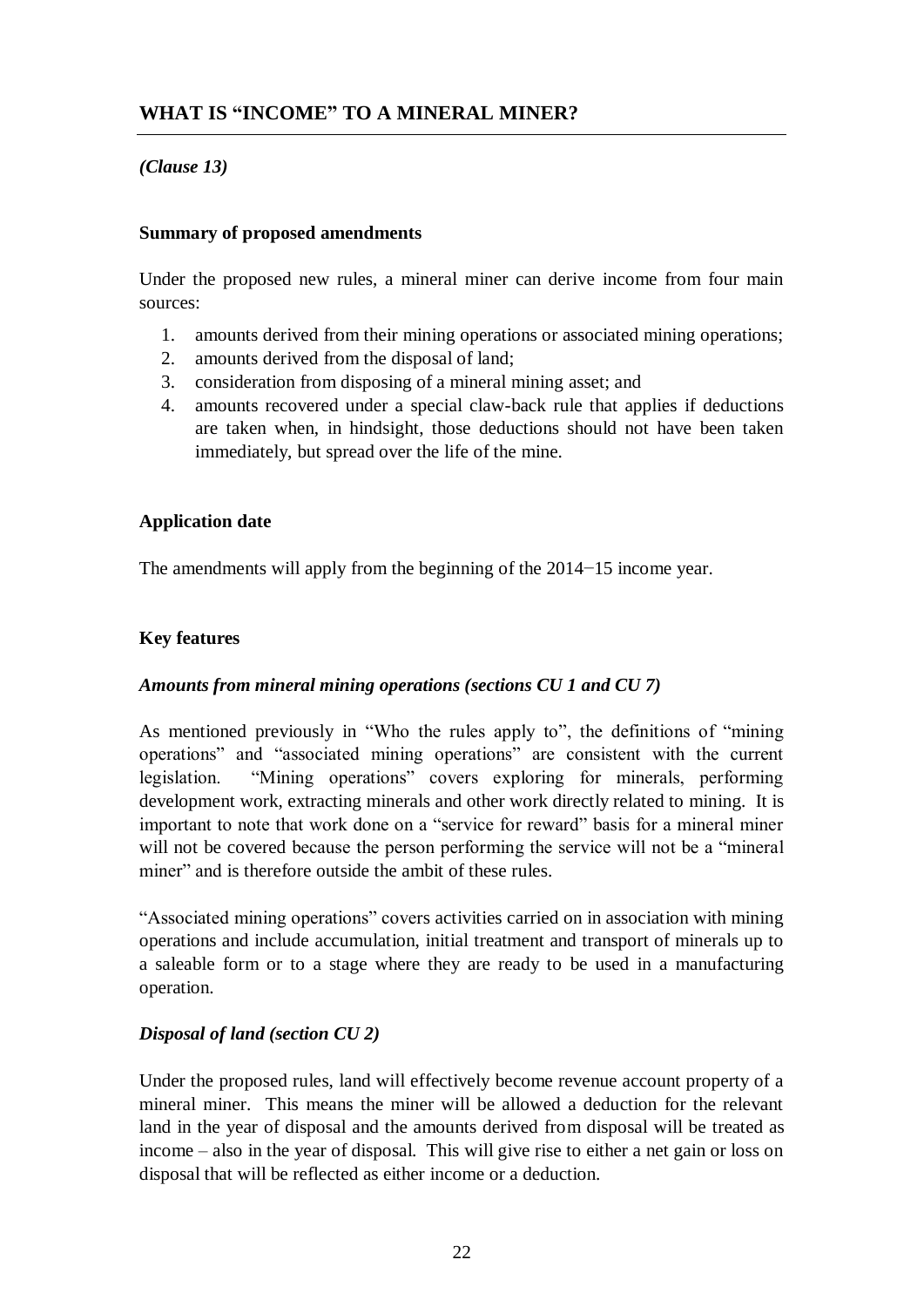## *Disposal of a mineral mining asset (section CU 3)*

Consideration received from the disposal of a "mineral mining asset" will be treated as income to a mineral miner. "Mineral mining asset" is defined in section CU 9 as a mining or prospecting right, an exploration, prospecting or mining permit or a share or partial interest in any of these. It does not include land. "Mining or prospecting right" is broadly defined to effectively include any authority related to exploring, searching or mining for minerals and includes any interest in such authority.

It is important to note that proposed section CU 3 is over-ridden by proposed section CX 43, which relates to farm-out arrangements. A "farm-out arrangement" is defined in section YA 1 and is being modified so that it applies to a mineral mining context. At its most simplistic level, a farm-out arrangement is one where a person (the farm-in party) agrees to incur expenditure in doing work in a permit area and, in return, the existing permit holder (the farm-out party) agrees to surrender part of their interest in that permit.

Section CX 43 provides that farm-in expenditure under a farm-out arrangement is excluded income of the mineral miner that is the farm-out party. The intention behind the interaction between these sections is that a person who sells an interest in, a permit will be treated as having disposed of a mining asset and the proceeds will be treated as income. By contrast, if the "farm-in party" instead agrees to incur costs in relation to the permit area, the amount spent by that person will be treated as excluded income of the first party.

Proposed section CU 5 also clarifies that:

- a partner is treated as having the relevant share of assets owned by the partnership; and
- reference to a disposal of an asset includes the disposal of a part of an asset.

## *Claw-back rule (section CU 4)*

The deductions available to a mineral miner under the proposed rules are discussed in more detail below. However, as a general rule, "exploration expenditure" will be deductible to a miner, whereas "development expenditure" must be capitalised and spread over the life of the mine created. This arguably creates incentives to a miner to prefer an "exploration expenditure" categorisation because of the immediate deduction available. It is also recognised that there will be expenditure incurred that, at the time, may be "exploration" or may be "development" – with its true categorisation only becoming apparent in hindsight.

To deal with these situations, a recovery or claw-back rule will apply to expenditure that is deducted as exploration expenditure, but which actually results in an asset that is used for commercial production. In order for the claw-back rule to apply, the following criteria must be met:

• the expenditure is treated as exploration expenditure;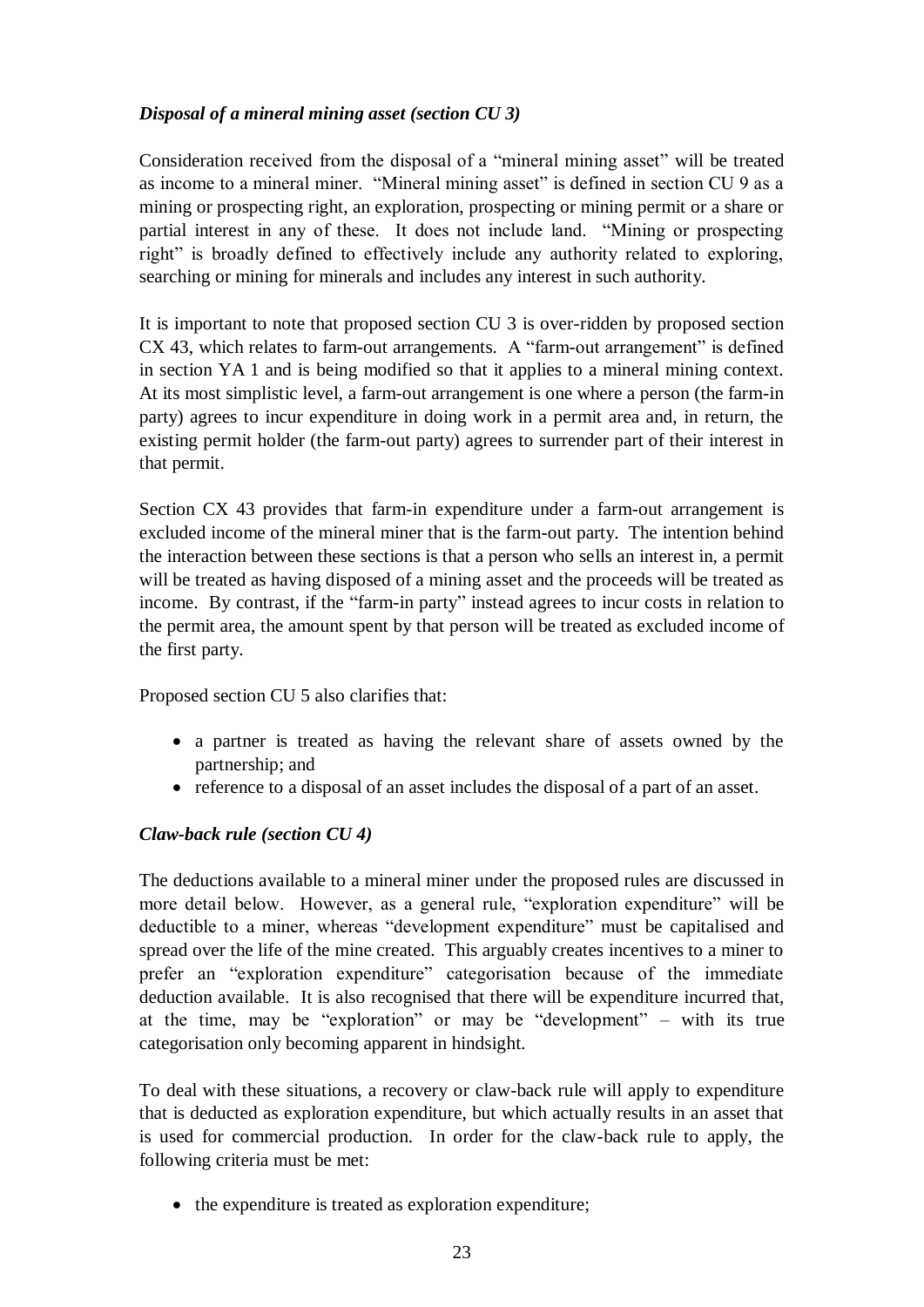- $\bullet$  the mineral miner is allowed a deduction for it:
- the year is later than the  $2013-14$  income year;
- the expenditure results in an asset; and
- the miner uses that asset for or in relation to the commercial production of a mineral.

The amount of income is the amount of expenditure that produced the asset, but is capped to the amount of the deduction taken, and is allocated to the income year in which the relevant asset is used in commercial production.

## *Appropriated income*

Under the current rules, a mining company can deduct amounts appropriated for future development or exploration expenditure. This ability to deduct for future expenditure is one of the more concessionary aspects of the current rules and is being repealed as part of these changes.

It is recognised that mining companies may have appropriated significant amounts under the appropriation rules. Therefore, the repeal of these rules could result in those companies having larger than expected income tax liabilities for the 2014−15 income year when the appropriated amounts are added back as income. To alleviate this, proposed section CZ 28 allows a mineral miner with an income tax liability as a result of this repeal to allocate the income equally over the 2014−15 and 2015−16 income years.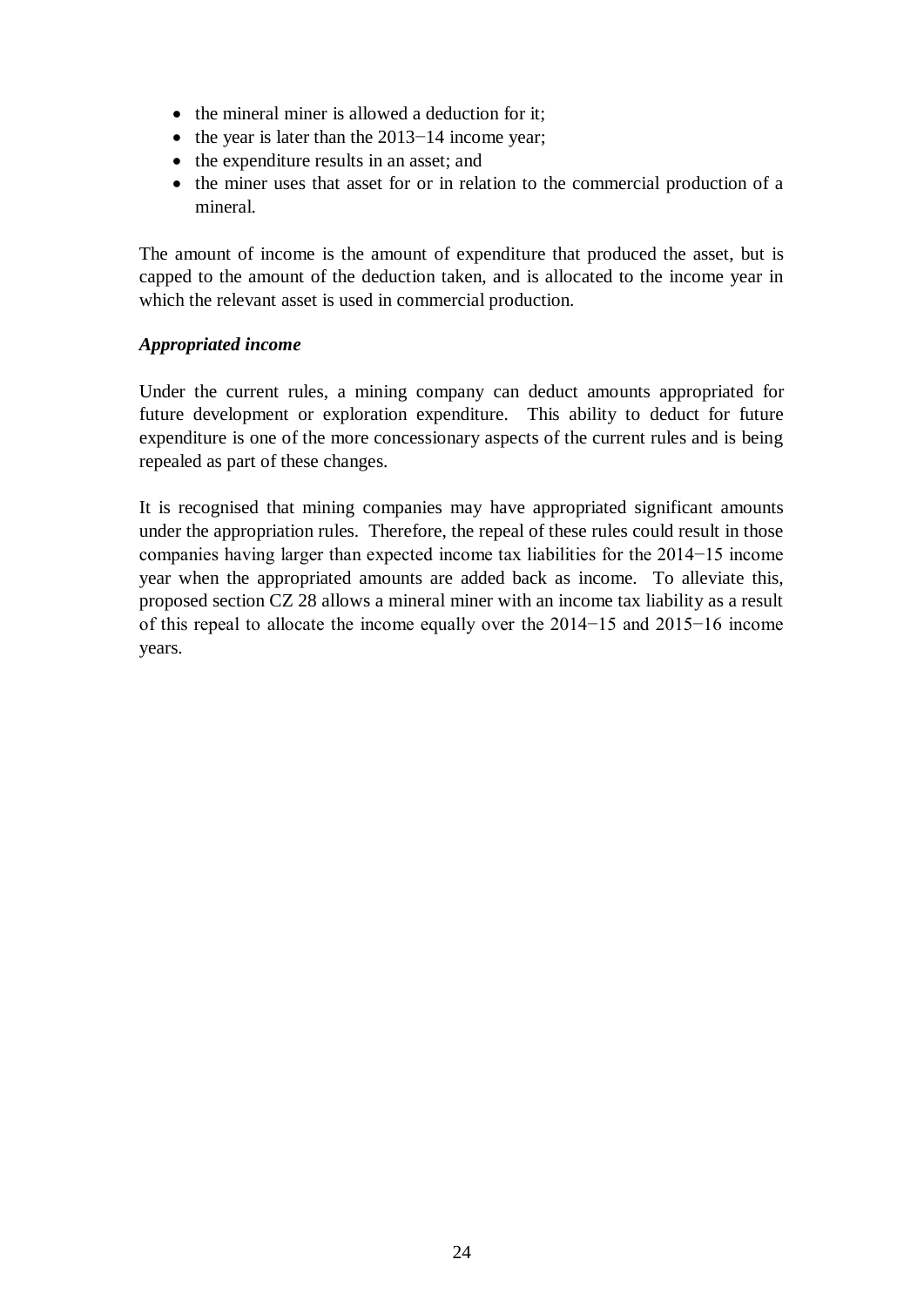## **DEDUCTIONS FOR A MINERAL MINER**

## *(Clause 27 and 35)*

#### **Summary of proposed amendments**

The bill proposes that most expenditure of a mineral miner be divided into the following categories, dependent on the phase of the mine in question:

- mining prospecting expenditure immediately deductible;
- mining exploration expenditure immediately deductible, subject to the clawback rule discussed above;
- $\bullet$  mining development expenditure deductible over the life of the mine created;
- mining rehabilitation expenditure deductible in the year it is spent.

Other types of expenditure are:

- expenditure on land deductible in the year the land is disposed of;
- expenditure on the acquisition of mineral mining assets  $-$  timing of deduction dependent on the stage of the operations; and
- all other expenditure subject to general tax rules, including capital/revenue distinction when appropriate.

## **Application date**

The amendments will apply from the beginning of the 2014−15 income year.

## **Key features**

Under the proposed new rules, all of the main types of expenditure will be treated as mutually exclusive. This means that prospecting, exploration, development and rehabilitation expenditure will each have specific exclusions for any amounts that fall into one of the other categories. Equally, "residual expenditure" is excluded from all of the main classes of expenditure. To accommodate this, "residual expenditure" in section YA 1 will be extended to include appropriate types of mining expenditure.

Proposed section DU 9(2) also clarifies that no expenditure covered by the definitions of exploration, development or rehabilitation expenditure can be reclassified as prospecting expenditure. This is necessary because prospecting expenditure is immediately deductible and not subject to any claw-back rule.

As expenditure will generally relate to a "permit area", the definition of that term has been expanded to include mineral mining activities.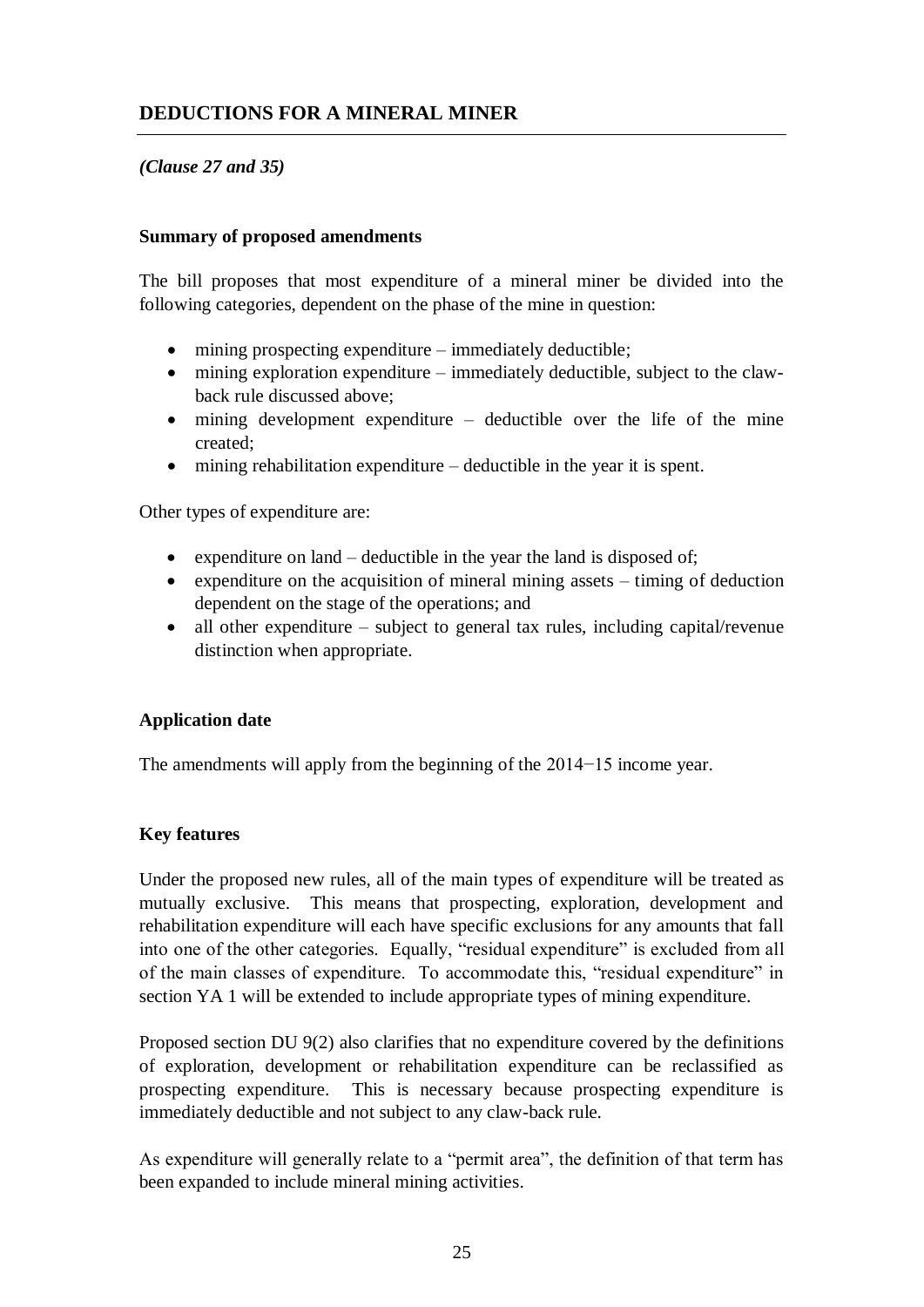## *Mining prospecting expenditure (sections DU 1(1)(a) and DU 10)*

A mineral miner will be allowed an immediate deduction for mining prospecting expenditure. This term is defined in proposed section DU 10 to mean expenditure incurred directly in relation to a prospecting right or "mining prospecting information", which is defined consistently with the corresponding term in existing legislation.

Specifically excluded from "mining prospecting expenditure" are the costs of land, plant, machinery, expenditure that falls into on the other main classes of expenditure and "residual expenditure". Plant and machinery acquired will be subject to the general capital/revenue distinction. To the extent they are capital and depreciable, they will be subject to the normal depreciation rules at the appropriate rate.

## *Mining exploration expenditure (sections DU 1(1)(b), DU 6 and DU 11)*

"Mining exploration expenditure" will also be immediately deductible, except when the claw-back rule described previously applies. In that case, the exploration expenditure will be effectively reclassified as "mining development expenditure" and is subject to the spreading rule in proposed section DU 6. The spreading rule is explained in more detail below.

The definition of "mining exploration expenditure" is largely taken from existing legislation. However, it also specifically excludes land, plant and machinery (as well as the other classes of expenditure and residual expenditure).

## *Mining development expenditure (sections DU 6, DU 7, DU 8 and DU 12)*

"Mining development expenditure" will be capitalised and deducted over the life of the mine. It is defined to mean expenditure:

- incurred in preparing a permit area of mining operations or associated mining operations; or
- on operations carried out on a permit area for deriving income, including mining, work directly related to mining and earthworks.

It is important to note that, in either case, the expenditure must relate to a permit area.

Proposed section DU 12(2) contains a number of specific inclusions, such as acquiring mining permits, obtaining resource consents, establishing mine infrastructure (including, plant, machinery, vehicles, production equipment and storage facilities) and costs of providing utility services to the permit area.

Specifically excluded from the definition is the cost of land and any expenditure incurred after commercial production has begun on property that has an estimated useful life independent of the mine. This is designed to capture ongoing expenditure of the mining operations, including plant and machinery purchased after commercial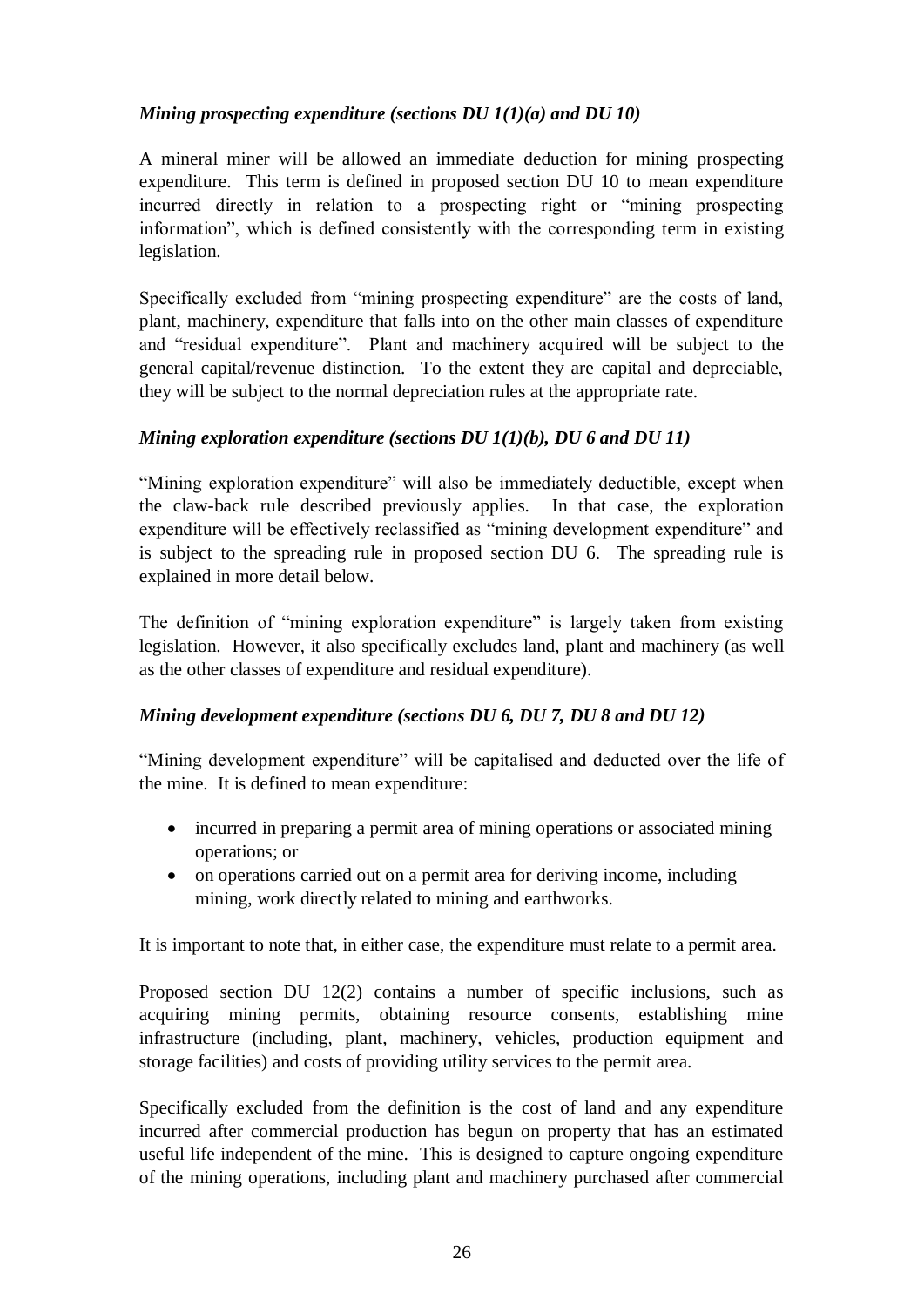production has begun, which should be deducted according to the estimated useful life of that asset.

The rationale for these rules is in accordance with general tax principles: amounts spent on the creation of an asset should be capitalised and deducted over the course of that asset's useful life. So, for example, expenditure on earthworks undertaken to increase the production capacity of a mine should be spread over the life of the mine created. By contrast, expenditure on a vehicle that has not contributed to the creation of the mine asset (because it was purchased after the mine was operational) should be deducted over its own estimated useful life.

## *Spreading rule*

Proposed sections DU 6 to 8 set out the spreading rule that applies to development expenditure.

The starting premise is that a deduction for the relevant expenditure is denied except in accordance with the spreading rule. Deductions are denied until the mineral miner starts to use the permit area to derive income. The formula for spreading is:

#### rate x value

"Value" is the adjusted tax value or the diminished value of the expenditure, as appropriate.

The relevant "rate" is the nearest rate to those set out in the schedule 12, column 1 (for the diminishing value rate) and column 2 (for the straight line rate). To arrive at the rate, it is necessary to perform the calculation in proposed section DU 8:

#### 100%

#### Assumed life

"Assumed life" is a self-assessed determination of the life of the mine. For a mineral miner that uses an amortisation period for the mine for accounting purposes, the assumed life cannot be less than the accounting amortisation period. If a mineral miner is not required to use an amortisation period for their accounts, they must reasonably estimate the period they expect the permit area to accommodate commercial production. The assumed life is capped at 25 years from the later of the date commercial production begins in the permit area or the date in which the expenditure is incurred.

As a mine develops, a miner will continually reassess the assumed life of that mine. It may be that an additional mineral deposit is discovered, which increases the assumed life, or that some factor results in that assumed life reducing. Because the estimated assumed life is not a static concept, proposed section DU 8(3) requires a miner to reestimate this figure for each year. The figure arrived at applies from the start of the next income year.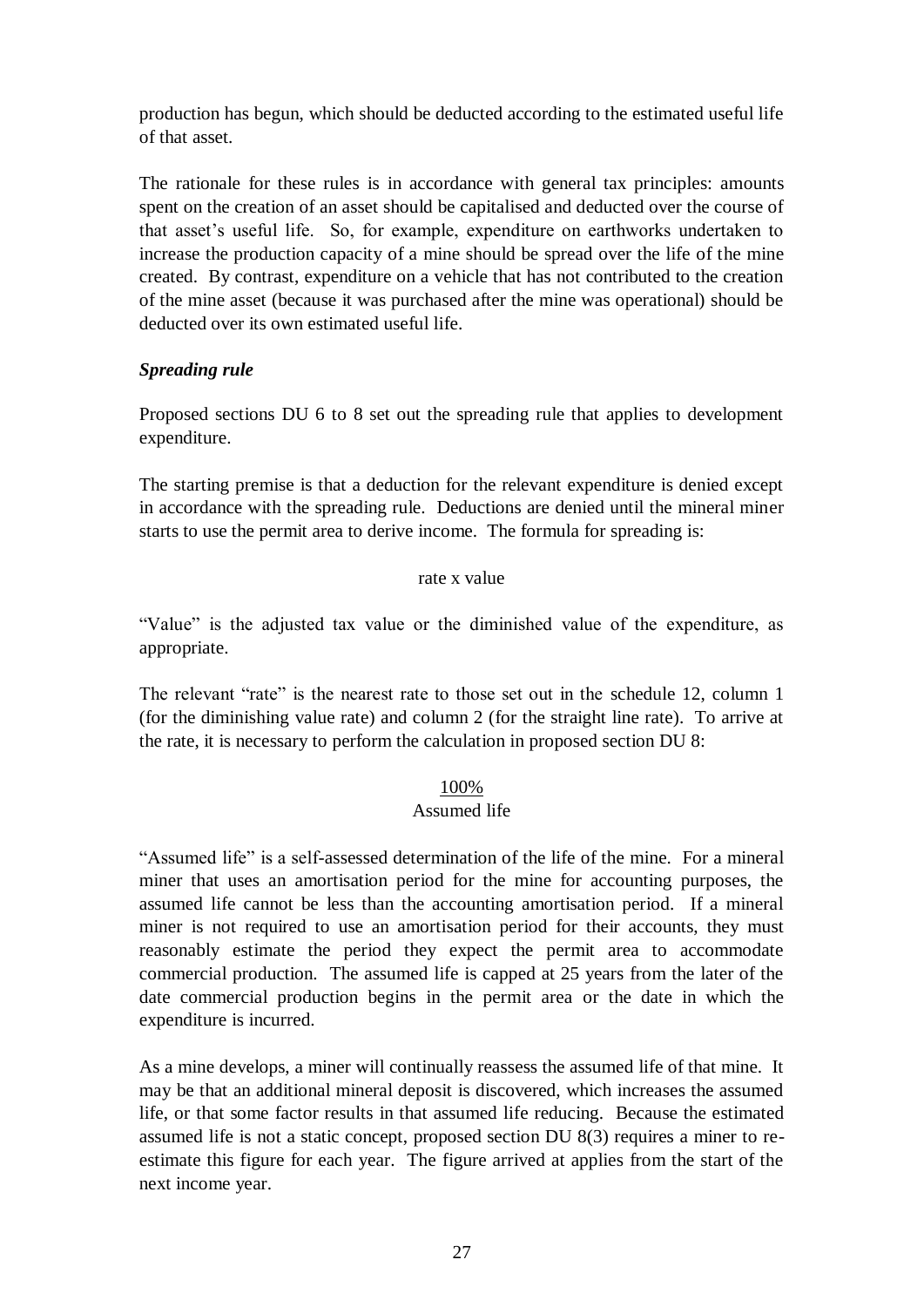## **Example**

If a miner's initial estimate is that commercial production will last 8 years, and they elect to use the straight-line method, their rate will be:

## 100% 8

 $=12.5$  % (this corresponds with a rate in schedule 12, column 2)

This estimate is reassessed and confirmed every year until year 4, when an additional deposit is discovered, pushing out the assumed life for a further 6 years (so 14 years in total and 10 years from the current year). The new rate will be:

## 100% 10  $=10%$

This new rate will apply from the start of year 5. At this stage it is anticipated that half of the original expenditure will have been deducted, with the half remaining being spread over the subsequent 10-year assumed life.

Proposed section DU 7 clarifies that the spreading calculations have to be performed in respect of particular expenditure over the spreading period. The spreading period starts from the later of the income year in which commercial production starts in a permit area or the income year in which the expenditure is incurred – and ends at the expiry of the assumed life of the mine.

## *Mining rehabilitation expenditure (sections DU 2 and DU 13)*

Under the proposed rules mining rehabilitation expenditure will be deductible in the income year in which the amount of expenditure is actually paid (as opposed to "incurred"). To recognise the fact that this payment may occur after the conclusion of a miner's income-earning activity, a tax credit may be generated under proposed section LU 1 for the corresponding year (this tax credit is explained in more detail below).

"Mining rehabilitation expenditure" is defined to mean rehabilitation expenditure incurred on mining permit land carried out in order to comply with the miner's obligations under their permit or the Resource Management Act 1991. It covers amounts paid during or after the miner's operations have ceased, but excludes the cost of the land itself.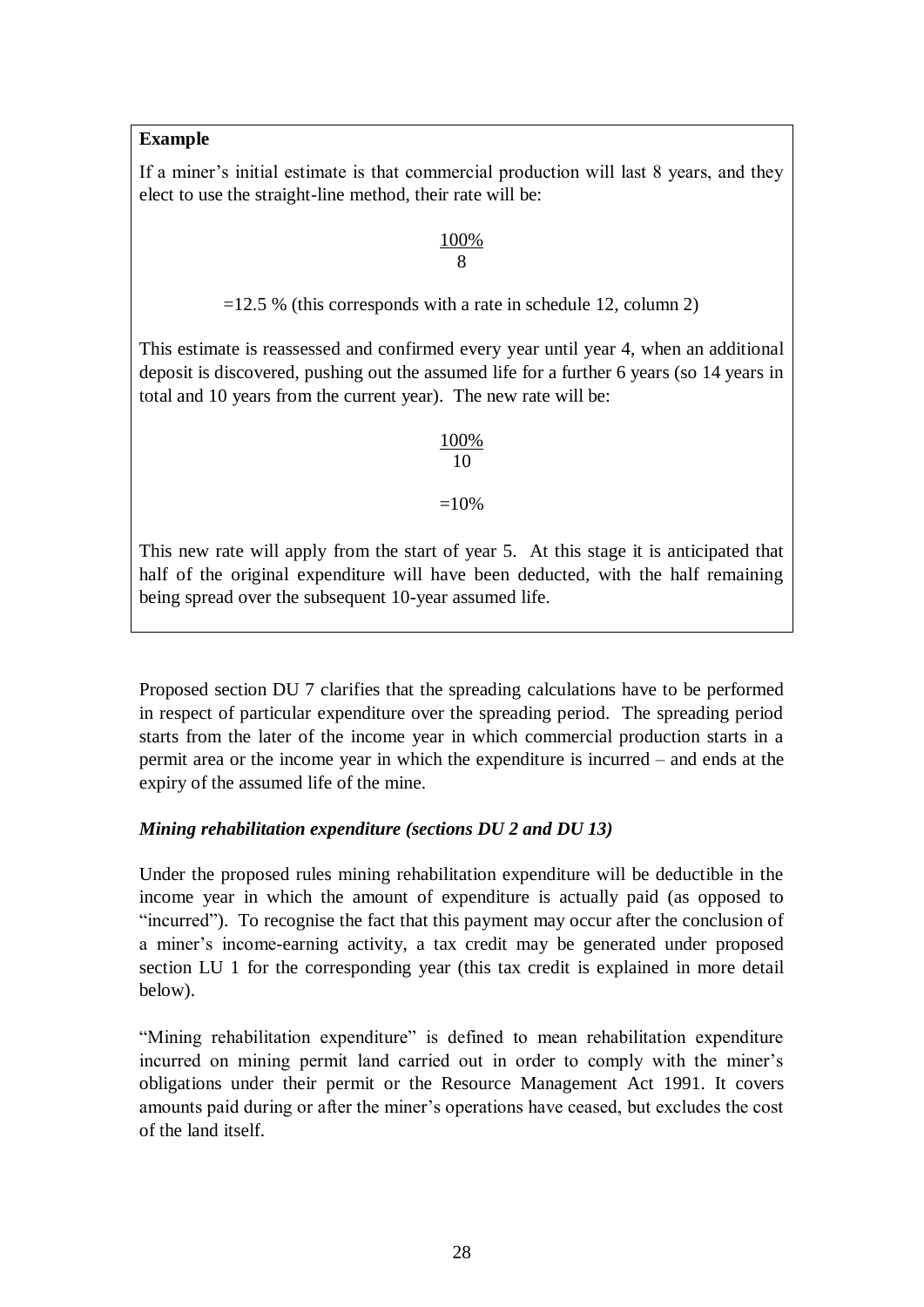## *Land (section DU 3)*

As mentioned above, consideration derived from the disposal of land will be treated as income of the miner. Proposed section DU 3 sets out the deductions available for land purchases. A miner will be allowed a deduction for land or interests in land that it acquires. However, the rule is limited to land that is part of the mineral miner's permit area, the site of mining operations or associated mining operations. Any expenditure for which the miner has a deduction before disposing of the land or interest in land will be excluded.

The deduction will be allowed in the year the land or interest in land is disposed of. This means that the timing of this deduction will match any income derived under proposed section CU 2 and so a net income amount or deduction will be available in that year, depending on whether the land is sold for a profit or loss. Although land generally does not decline in value, a miner may have paid a premium for the land based on its perceived mineral deposits. If those deposits are then removed, it is possible that the land will be sold for less than its purchase price.

Again, it is recognised that this disposal may be the final act of a miner's operations, so could occur in a period when no income-earning activity takes place. So, like rehabilitation expenditure, any loss attributable to land sales may be eligible for a tax credit under proposed section LU 1.

## *Mining assets and farm-out arrangements (sections DU 4 and DU 5)*

The bill proposes that expenditure on the acquisition of a mineral mining asset will either be immediately deductible or deductible over the life of the relevant mine, depending on the timing. If the asset is acquired before the date a mining permit for the permit area to which the asset relates, then it will be deductible. This is because, if a mining permit has not been obtained, the area will still be in the prospecting/exploration stage. Once a mining permit has been obtained, the holder of that permit is intent on developing the area for commercial production. The purchaser is therefore buying a functioning asset, which should be depreciated over its useful life. The way this is achieved (through proposed section DU 4(2)), is to treat the purchase of a mining asset after the mining permit is granted as "development expenditure", so it will be spread over the life of the mine.

Proposed section DU 4(3) clarifies that "expenditure" for these purposes does not include the actual application costs for a mining right or permit.

As a result of sections CU 3 and DU 4, the purchaser of a mineral mining asset will be eligible for a deduction for that expenditure (either immediately or over time) and the person disposing of that asset will treat the consideration received as income.

On the other hand if a person, instead of acquiring the mineral mining asset outright, agrees to incur farm-in expenditure, proposed section DU 5 clarifies that this expenditure is to be treated as if it were the applicable class of mining expenditure. If, for example, the expenditure was classified as development expenditure, the farm-in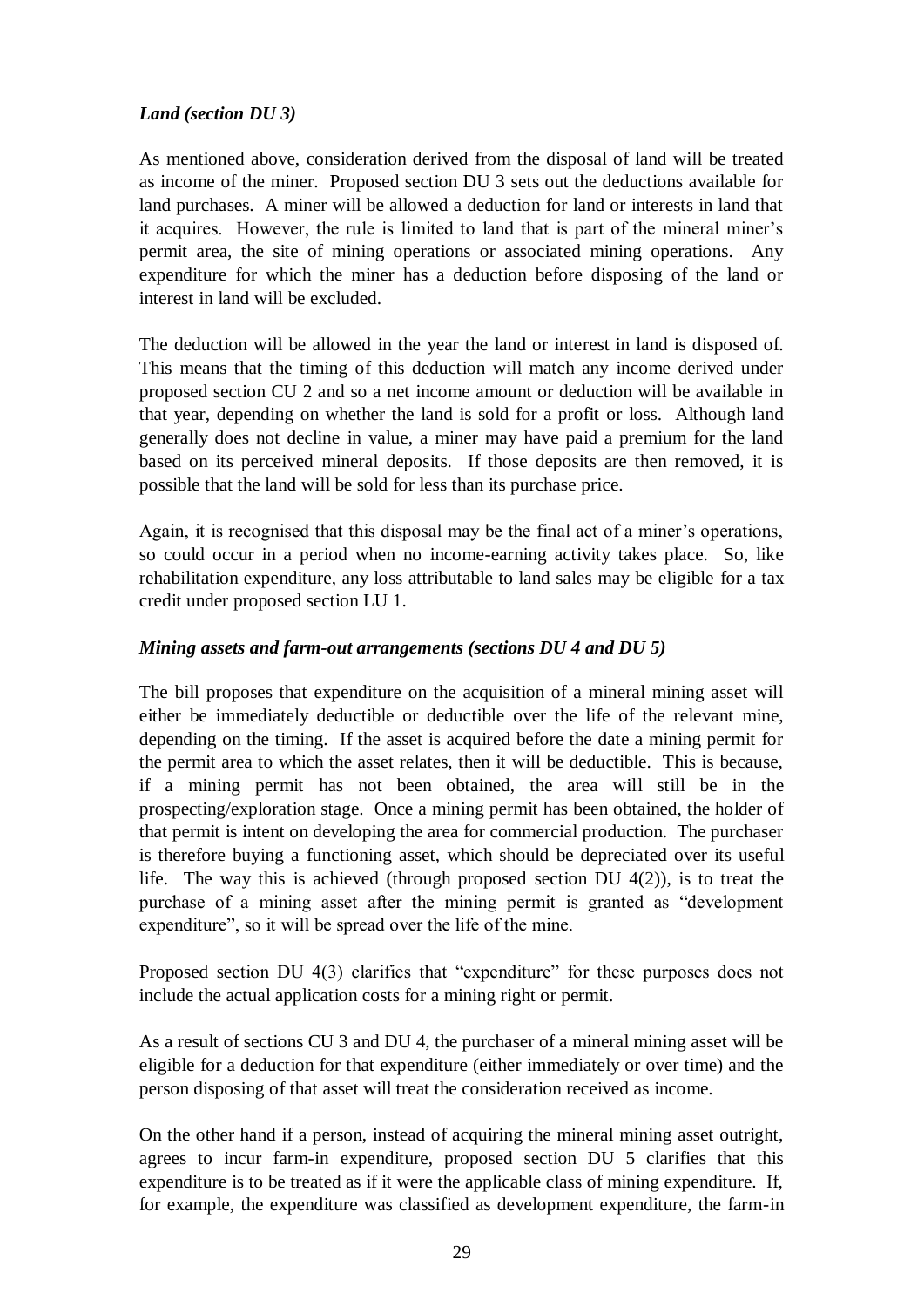party would be allowed a deduction for that amount over the life of the relevant mine. As the existing rights holder is not getting any money from the farm-out arrangement, the expenditure of the farm-in party is excluded income to the farm-out party (as discussed above in proposed section CX 43).

## *Other types of expenditure*

Other types of expenditure not covered by the specific rules in subpart DU will be covered by the appropriate general rules set out in the Act. This includes the application of the capital/revenue distinction in determining whether expenditure is immediately deductible, deductible over time or not deductible.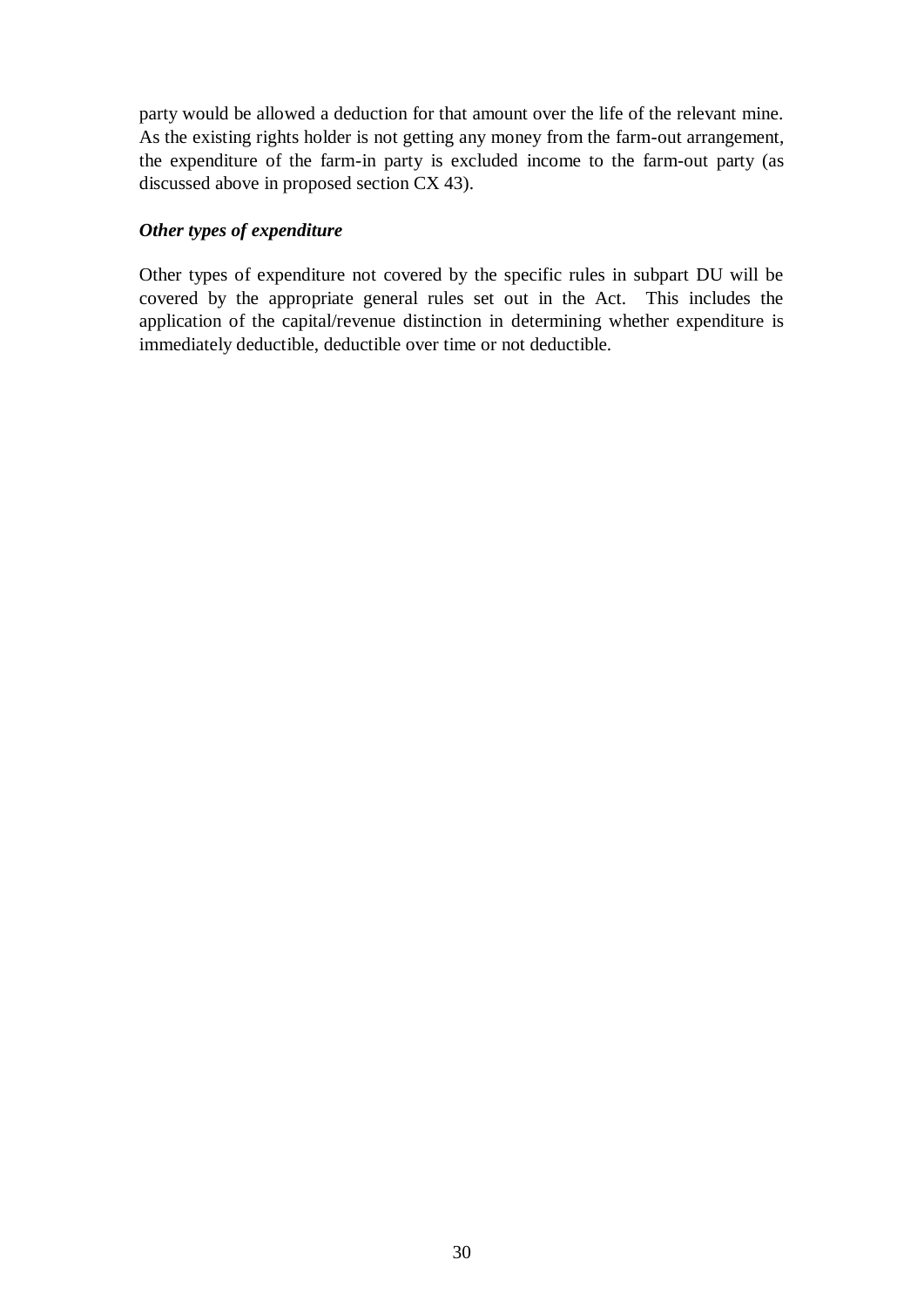## *(Clause 88)*

#### **Summary of proposed amendments**

A new subpart LU is proposed to allow mineral miners a refundable credit in circumstances when there is a tax loss due to a loss on disposal of land or because rehabilitation expenditure has been incurred. The value of this credit is limited to the income tax liability attributable to the relevant permit area.

## **Application date**

The amendments will apply from the beginning of the 2014−15 income year.

## **Key features**

It is likely that the natural life cycle of a mine will conclude with mining ceasing, the land being restored and then sold. This scenario may result in a mineral miner incurring rehabilitation expenditure or a loss from a land sale after the income-earning activities have ceased. This would see a miner having deductions and losses, but with no prospect of future income to offset those losses against.

To recognise this, proposed section LU 1 sets out when a tax credit is available to a mineral miner. The person must have either:

- incurred an amount of rehabilitation expenditure; or
- $\bullet$  disposed of land for a loss –

and, after taking those amounts into account, have a tax loss for the year.

The credit is the tax rate multiplied by the "expenditure or loss" (section LU 1(2)). The amount of "expenditure or loss" will be capped at the lesser of:

- the total of the relevant losses; and
- the person's loss for the year (section LU  $1(3)$ ).

The total amount of the credit will also be limited to the historical income tax liability the miner has in relation to the permit area. This is to prevent credits that may exceed the tax paid from the mine in question (section LU 1(4)).

Proposed section LU 1(5) also clarifies that any loss giving rise to a credit does not form part of a tax loss component or net mining loss of the miner. This is to prevent a miner claiming a credit under subpart LU but also using the same loss to offset any future income.

Proposed section LU 1(6) sets out that the credit generated is refundable.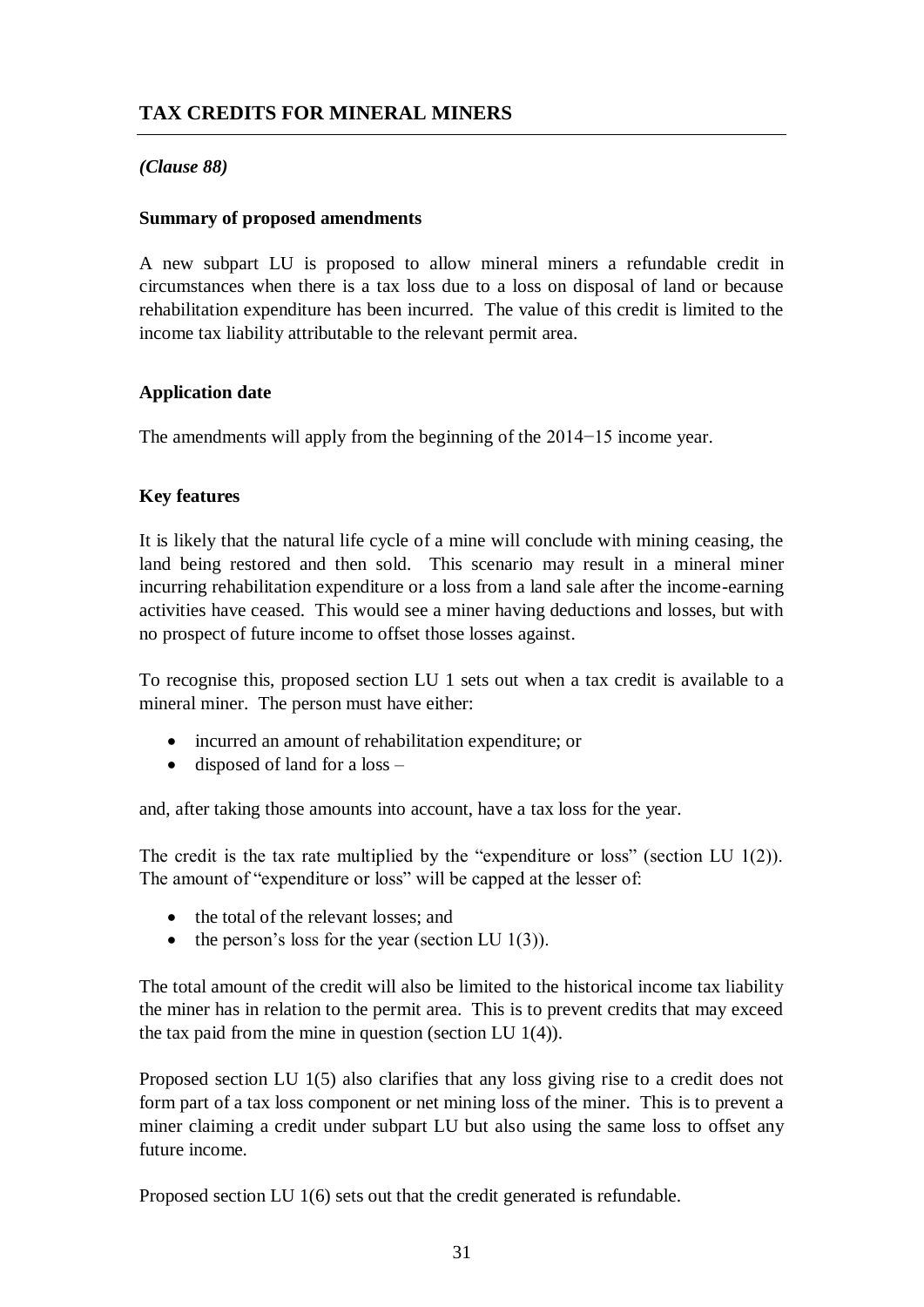## **ANTI-AVOIDANCE RULES FOR MINERAL MINERS**

## *(Clause 61)*

#### **Summary of proposed amendments**

The current anti-avoidance rules in section GB 20 that apply to petroleum miners are being extended to also apply to mineral miners. The broadening of these rules is to reflect the similarities between the two industries, particularly in relation to the tax avoidance risks that they represent. It is considered preferable to have specific rules that apply so the industry has some clear guidance in this area.

#### **Application date**

The amendments will apply from the beginning of the 2014−15 income year.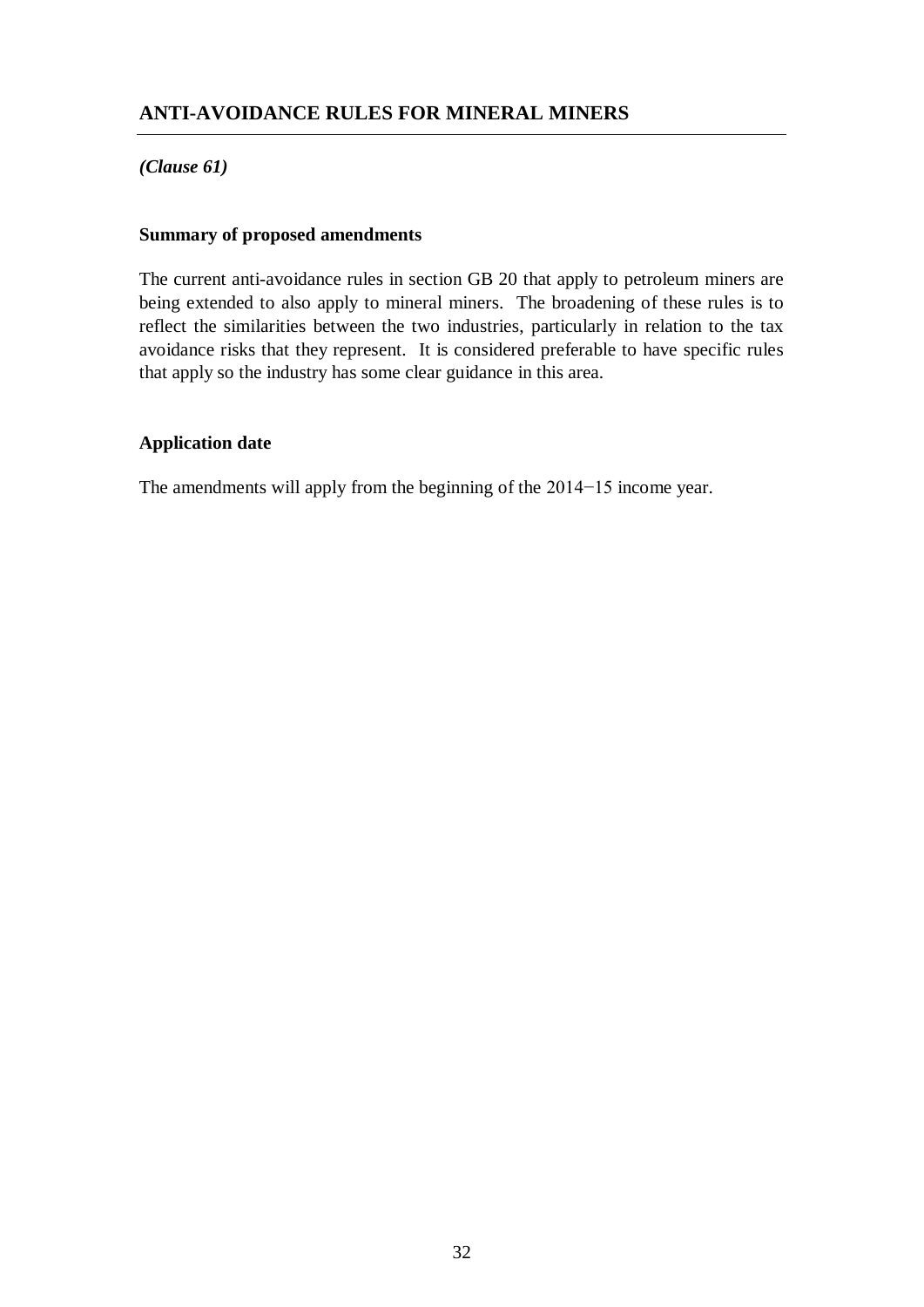## **CONSEQUENTIAL AMENDMENTS**

## *(Clauses 10−12, 19−24, 28, 34, 37, 39, 56−60, 64 76−85 and 103(2), (3), (5) – (7), (12), (14), (15), (17) – (36), (40) –(43), (47−(51))*

Although it is not intended to alter the current mineral mining rules in relation to loss ring-fencing, loss carry-forward and shareholder continuity, consequential amendments to Part I of the Act are necessary to delete provisions no longer relevant (such as those that relate to mining holding companies) and amend references to "mining company" so the rules apply, where relevant, to all entity types.

Other consequential amendments are also proposed to the following definitions in section YA 1:

- Asset
- Associated mining operations
- Commercial production
- Dispose
- Farm-out arrangement
- Holding company
- Income from mining (definition repealed)
- Initial treatment
- Listed industrial mineral (definition inserted)
- Mineral mining asset (definition inserted)
- Mining company (definition repealed)
- Mining development expenditure
- Mining exploration expenditure
- Mining holding company (definition repealed)
- Mining operations
- Mining or prospecting right
- Mining outgoing excess (definition repealed)
- Mining permit
- Mining permit area (definition repealed)
- Mining prospecting expenditure (definition inserted)
- Mining prospecting information
- Mining purposes (definition repealed)
- Mining rehabilitation expenditure (definition inserted)
- Mining share (definition repealed)
- Mining venture (definition repealed)
- Net mining loss
- Non-resident mining operator (definition repealed)
- Permit area
- Prescribed amount (definition repealed)
- Prescribed period (definition repealed)
- Prescribed proportion (definition repealed)
- Reinvestment profit (definition repealed)
- Resident mining operator (definition repealed)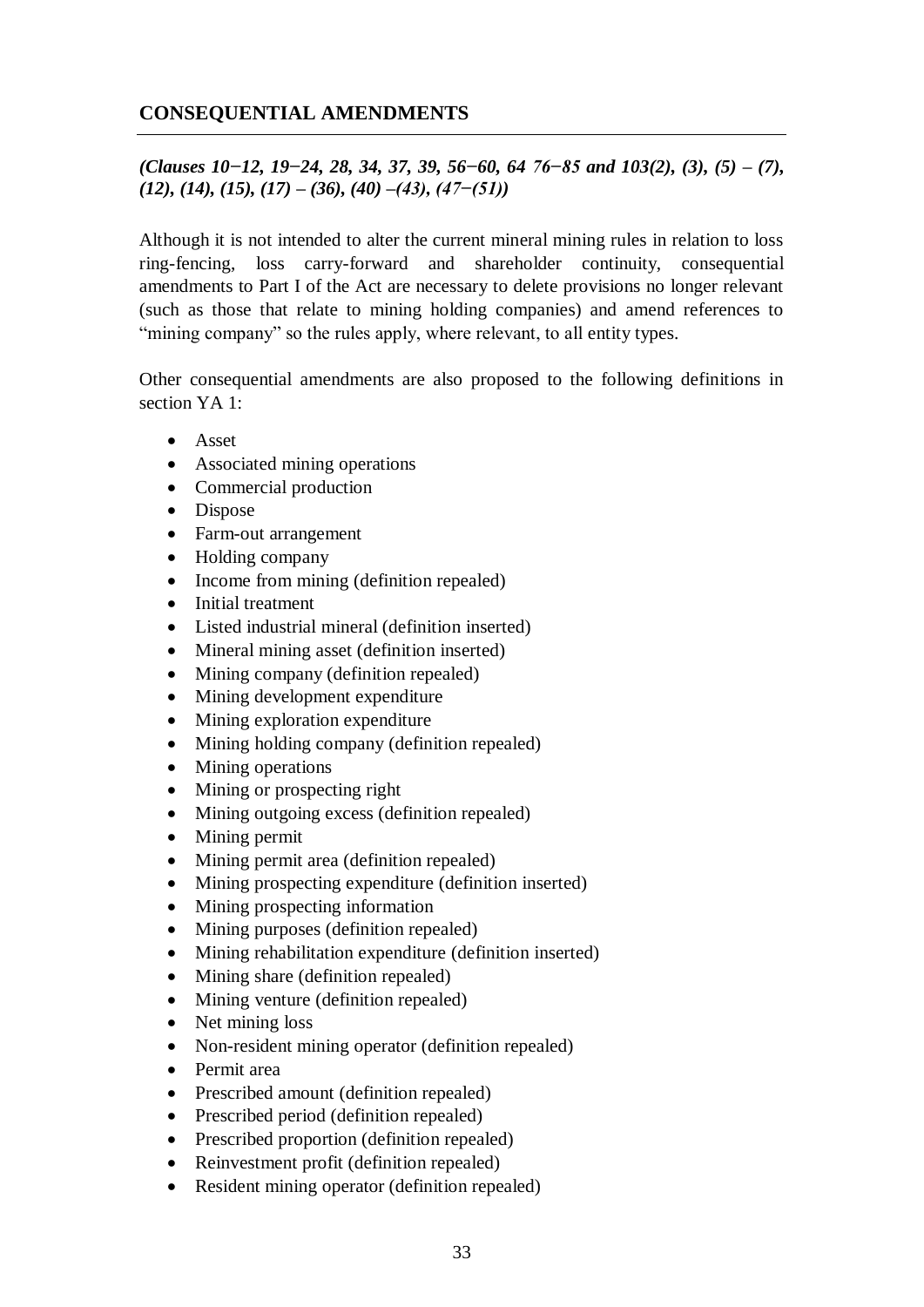- Residual expenditure
- Schedular income
- Specified mineral (definition repealed)

## **Application date**

The amendments will apply from the beginning of the 2014−15 income year.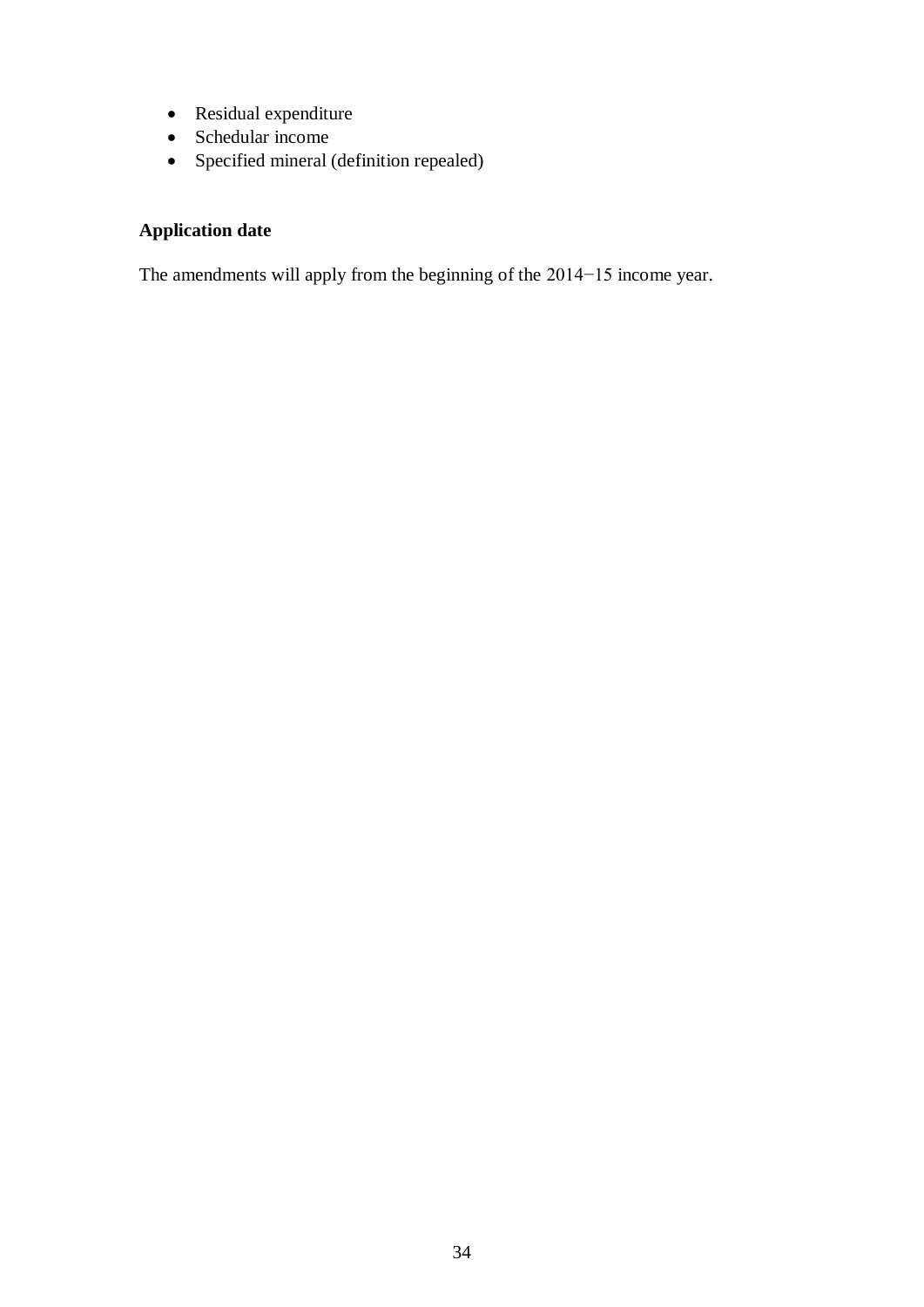## OTHER POLICY MATTERS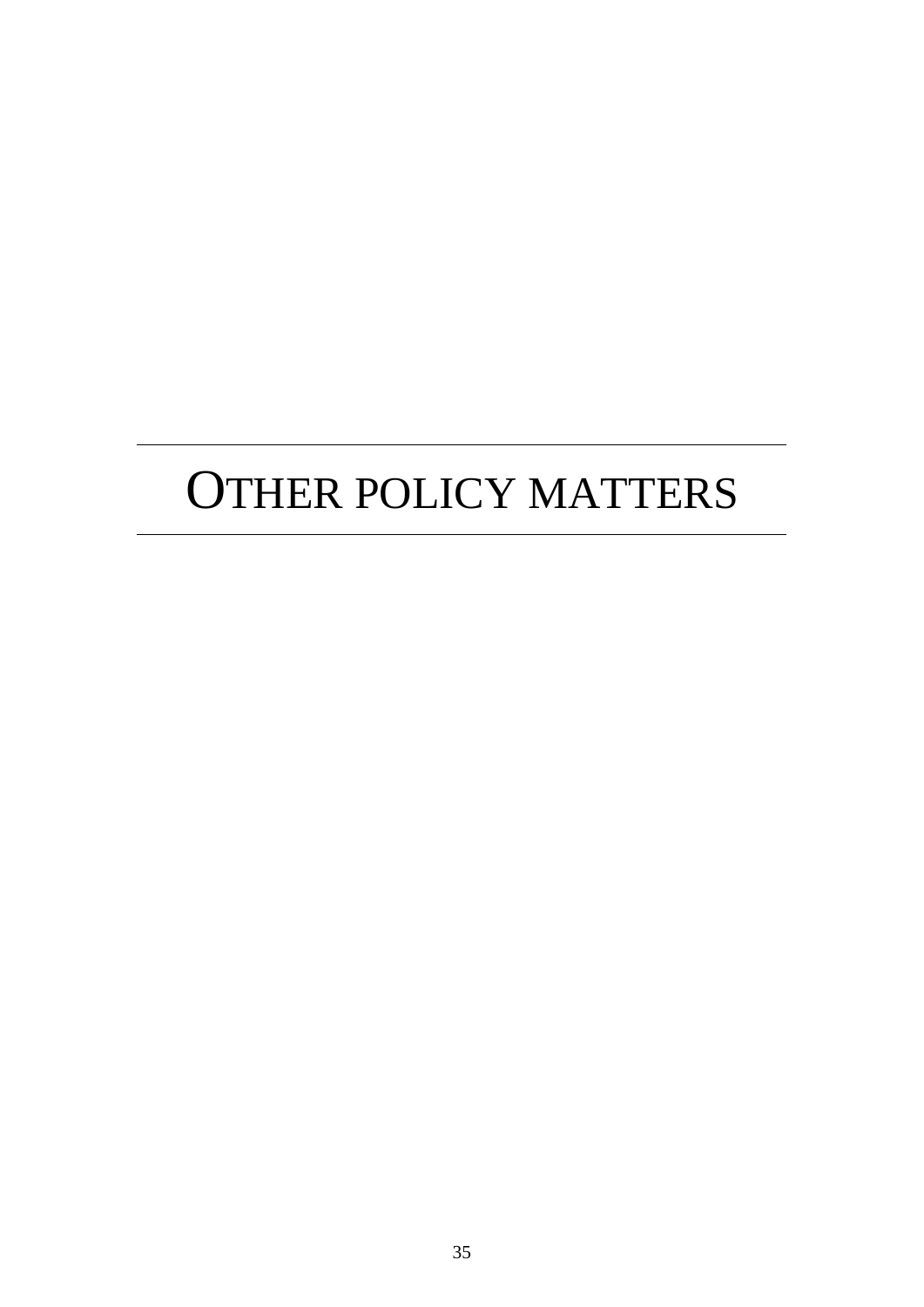## **ANNUAL CONFIRMATION OF INCOME TAX RATES**

## *(Clause 3)*

## **Summary of proposed amendment**

The bill sets the annual income tax rates that will apply for the 2013–14 tax year. The annual rates to be confirmed are the same that applied for the 2012–13 tax year.

## **Application date**

The provision will apply for the 2013–14 tax year.

## **Key features**

The annual income tax rates for the 2013–14 tax year will be set at the rates specified in schedule 1 of the Income Tax Act 2007.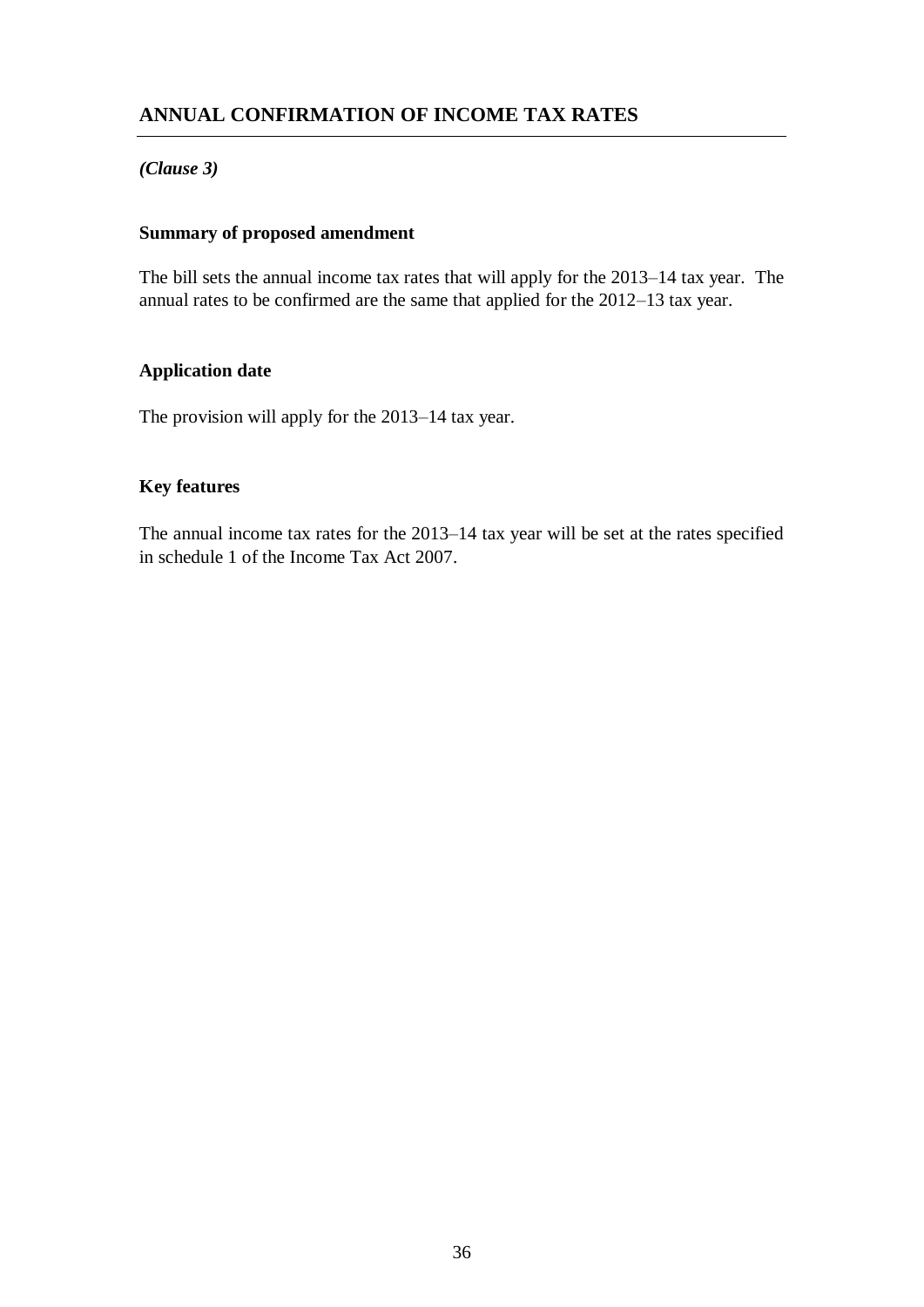## **WORKING FOR FAMILIES TAX CREDITS**

## *(Clauses 63, 89−98 and 118)*

#### **Summary of proposed amendments**

Amendments to the provisions for Working for Families (WFF) tax credits seek to clarify and improve the provisions to ensure they operate as intended. The proposed amendments are consistent with the policy behind previous amendments, including the broadening of the definition of family scheme income to prevent people structuring their income to inflate their entitlements.

#### **Application date**

The amendments will generally apply for the 2014−15 and later tax years, with some applying from the date of Royal assent.

## **Key features**

A number of specific changes to the WFF tax credit provisions are proposed:

- Sections MD 1, 2 and 16 are being amended to ensure that the formula for calculating the family credit abatement produces the correct result in all cases, when it relates to a family that receives a parental tax credit in a lump sum for a child born within 56 days of the end of the tax year.
- Section MB 4 provides that income attributable to shares in a close company held by dependent children will be included in family scheme income. This addresses a situation where a person could reduce their income by allocating shares in a close company to their dependent children. It also clarifies how dividends from close companies are treated.
- Section MB 7 ensures that when calculating family scheme income the attribution of trust income takes into account only settlors who were alive in the income year.
- Sections MA 8 and MB 1 clarify that family scheme income is based on a person's net income and is further adjusted as provided by subpart MB.
- Section GB 44, the anti-avoidance provision, is being clarified to ensure that all arrangements that have a purpose of favourably affecting an entitlement to WWF tax credits are covered by the provision.
- Section MD 12 clarifies the days when a person is entitled to a parental tax credit by reference to the criteria in section MD 11.
- The reference to "fortnightly instalments" is being removed from section MD 13 and regulation 8 of the Health Entitlement Cards Regulations 1993, as instalments can be paid weekly as well as fortnightly.
- The list of defined terms in section MC 6 is being updated.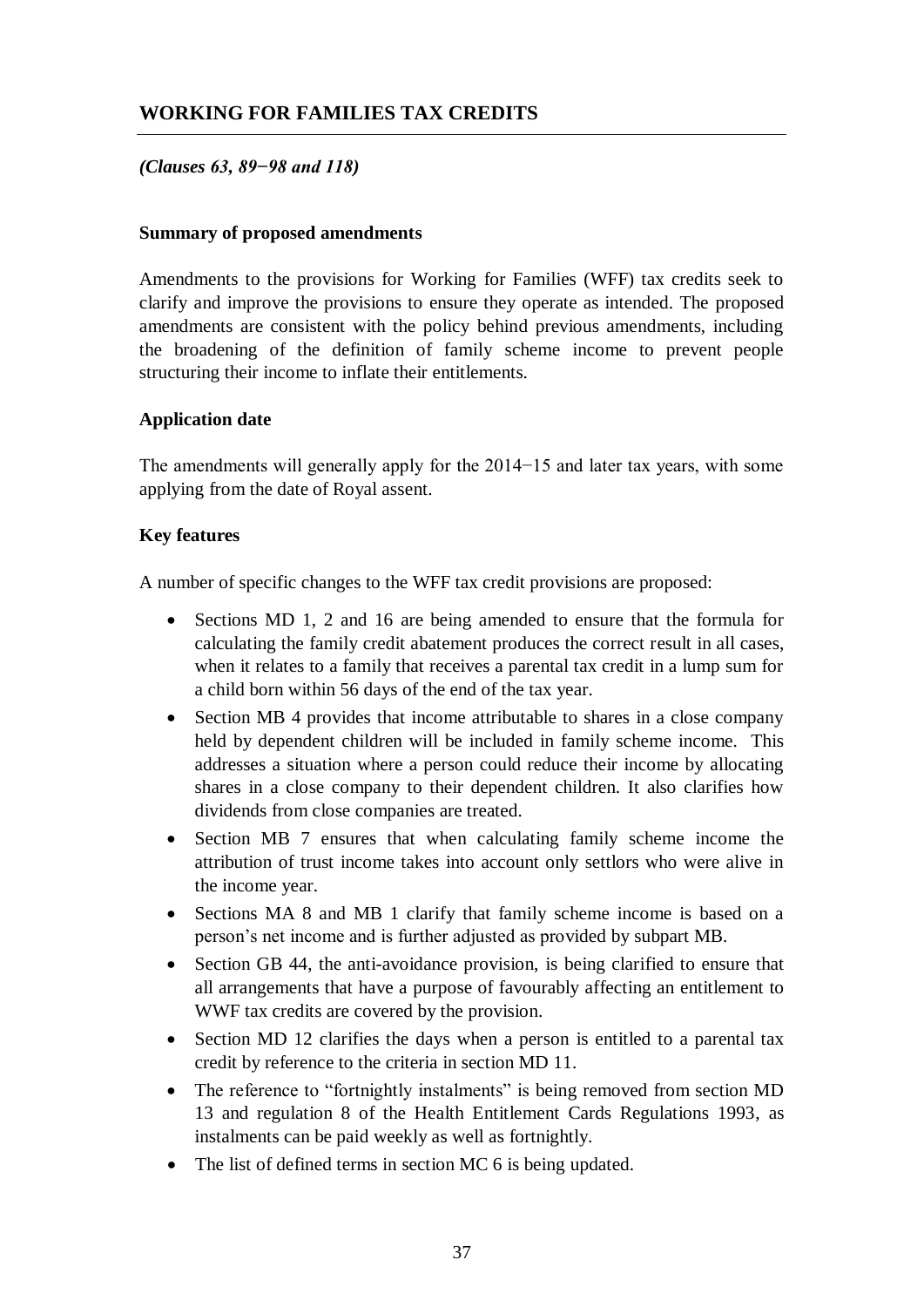## **Background**

WFF tax credits are provided to the principal caregiver of dependent children based, among other things, on their level of family scheme income for a tax year. WFF tax credits are abated when family scheme income exceeds \$36,350 and are abated at the rate of 21.25 cents per dollar. The tax credits can be received as a lump sum at the end of the tax year or in weekly or fortnightly instalments throughout the year.

The WFF tax credits are:

- Family tax credit − for principal caregivers of dependent children.
- In-work tax credit − for principal caregivers of dependent children who are not receiving an income-tested benefit and who meet the full-time earner requirements.
- Parental tax credit − for principal caregivers of a newborn child who are not receiving a social assistance payment and not receiving paid parental leave.
- Minimum family tax credit − for principal caregivers of dependent children who meet the full-time earner requirement and do not receive income from certain sources such as an income-tested benefit.

The provisions have been amended a number of times over the last decade including as part of the rewrite of the Income Tax Act. The names of WFF tax credits and some criteria were amended in 2004. The parental tax credit abatement formula was introduced in 2007 (with effect from 1 April 2008). The definition of family scheme income was broadened as part of Budget 2010, with effect from 1 April 2011. This included a new provision for attributing the income of a trust and trust-owned companies to the settlors of a trust.

## **Detailed analysis**

## *Calculation of parental tax credit and abatement*

The parental tax credit is a payment covering the first eight weeks (56 days) after a child is born (the parental entitlement period). Section MD 11 indicates that a person is entitled to the parental tax credit if they meet the requirements in section MC 2, and for any day within the parental entitlement period they or their spouse are not in receipt of a social assistance payment. They must also not receive paid parental leave for that child. Section MD 12 calculates the amount of parental tax credit and is being amended to clarify that the number of days is based on the days a person meets the entitlement criteria in section MD 11.

The maximum amount a person is entitled to is then abated by family scheme income using the main abatement formula in section MD 13.

If a principal caregiver has a child born within the last 56 days of the tax year, and receives the parental tax credit as a lump sum in the tax year the child is born, there is an additional abatement calculation reflecting that part of the parental entitlement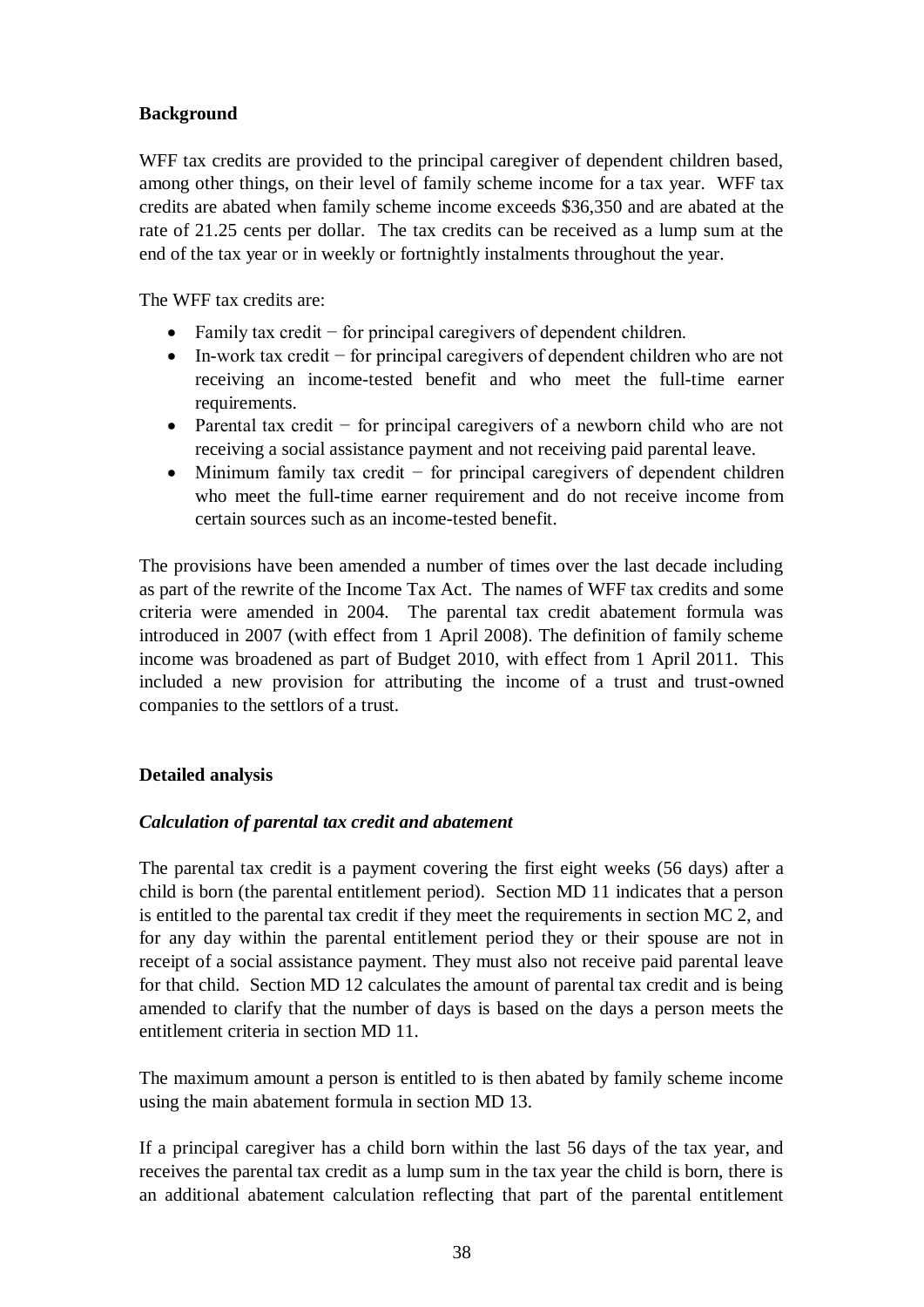period falls in the next tax year. For example, for a child born on 1 March, the main abatement formula would calculate abatement for the month of March only but the parental tax credit is based on entitlement for the period 1 March to 25 April. The formula in section MD 16 is required to calculate abatement for the period 1 March to 25 April in this situation.

The formula in section MD 16 is being replaced to clarify how it operates in calculating an additional abatement (in the above example for the period 1 April to 25 April). It also improves how the formula works in very unusual circumstances. The formula calculates additional abatement for the parental tax credit based on the rate of abatement that applied on the last day of the last entitlement period in the tax year the child was born. If there was no entitlement period in the tax year the child was born, the rate of abatement is based on the first day of the first entitlement period in the following tax year. The result of the proposed formula in section MD 16 is that the same amount of abated parental tax credit is received regardless of when in the year a child is born.

## *Family scheme income of major shareholders in close companies*

Section MB 4 is being replaced with an expanded formula and additional definitions. The current formula determines the amount that is included in family scheme income when a person is a major shareholder in a close company on the last day of the company's balance date for financial purposes. The amount is based on the proportion of the company's income for the accounting year that reflects the person's proportional holding of company shares, and reduced to reflect dividends paid.

A major shareholder is someone who owns or controls, directly or indirectly, at least 10 percent of the shares of a close company. While a major shareholder includes a person who controls, including indirectly, at least 10 percent of the shares, the formula in section MB 4 only refers to shares held by the person. When shares are held by a dependent child of a principal caregiver or their spouse, the current formula would attribute the relative share of the income of the company to the dependent child. Section MB 11 includes resident passive income derived by a dependent child in family scheme income, including dividends received from a close company, but not attributed income under section MB 4.

The replacement formula continues to apply only when a person is a major shareholder in a close company on the last day of the company's balance date. However, a person who is a major shareholder in a close company will be unable to reduce their attributed income under section MB 4 by transferring ownership of the shares to their dependent child, or dependent child of their spouse, while still retaining control of the shares.

The income attributed under section MB 4 will be the greater of zero or the amount given by the formula. This clarifies that the result under section MB 4 cannot be a negative amount (in situations when dividends exceed attributed income).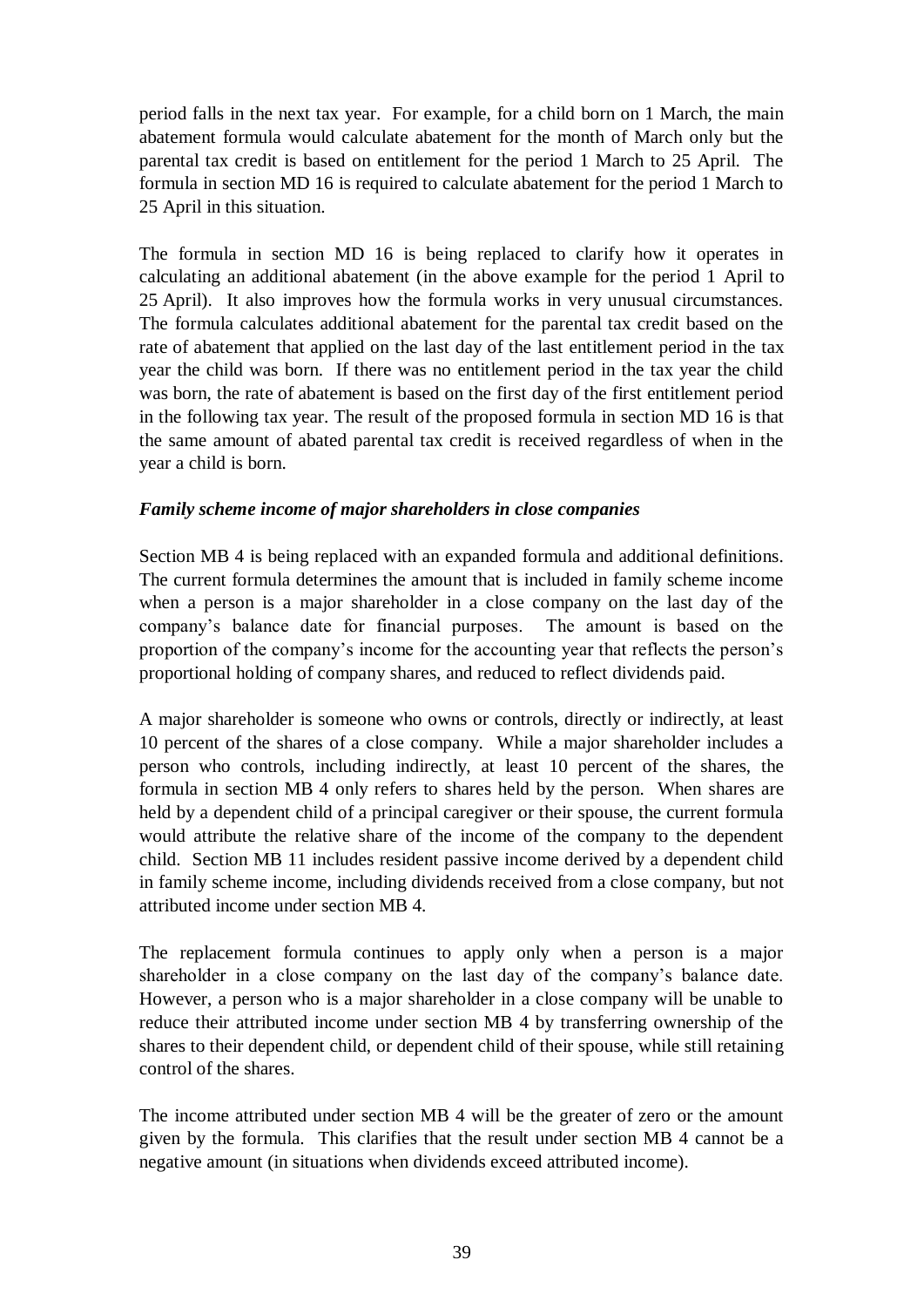The formula allocates the amount of company income, less total dividends paid by the company, to shareholders based on their proportional holding. Dividends are deducted from the amount of company income as dividends received are already included in family scheme income through section MB 1 (net income of a person) or section MB 11 (resident passive income of a dependent child). The proportion of shares for a person is based on the number of shares held directly and the number of shares attributed to them. Attributed shares are shares held by a dependent child of the person or the person's spouse, and they are shared among the relevant number of major shareholders connected to the dependent child.

## *Family scheme income of settlors of trust*

Section MB 7 attributes income where a person is a settlor of a trust. Under this section the income of the trust (and trust-owned companies) is allocated in equal portions to the settlors of the trust when calculating family scheme income. A settlor is a person who, at any time, transfers value to the trust or for the benefit of the trust. Settlors can include people who have gifted property to the trust and since died. The formula is amended so that the attribution of income takes into account only settlors who are alive during the income year. This includes people who were alive for only part of the income year, including the person for whom family scheme income is being calculated.

## *Arrangements involving tax credits for families*

Section GB 44 currently refers to a person (a claimant) entering into an arrangement and the Commissioner's ability to reduce the claimant's tax credit. It is unclear from the wording whether the section would cover an arrangement entered into by a spouse of a principal caregiver, if the principal caregiver was not a party to the arrangement, yet benefited from an increased entitlement to WFF tax credits. For example, a spouse is a major shareholder in a close company and the principal caregiver is not, and the spouse enters into an arrangement with the company to reduce the amount of family scheme income attributed to them in that year. The amended drafting of the section is more closely aligned with the style of other anti-avoidance provisions.

#### *Definition of family scheme income*

Both the change in section MA 8 and the change in section MB 1(1) highlight that a person's entitlement to a WFF tax credit is based on a person's family scheme income. Furthermore, family scheme income is based on a person's net income (calculated under section BC 4) and adjusted as provided by subpart MB. This replaces the current wording in section MB 1(1) which referred to entitlement being based on "the net income (the family scheme income)". The current wording is unclear and the amendment is intended to make the provisions more accurate.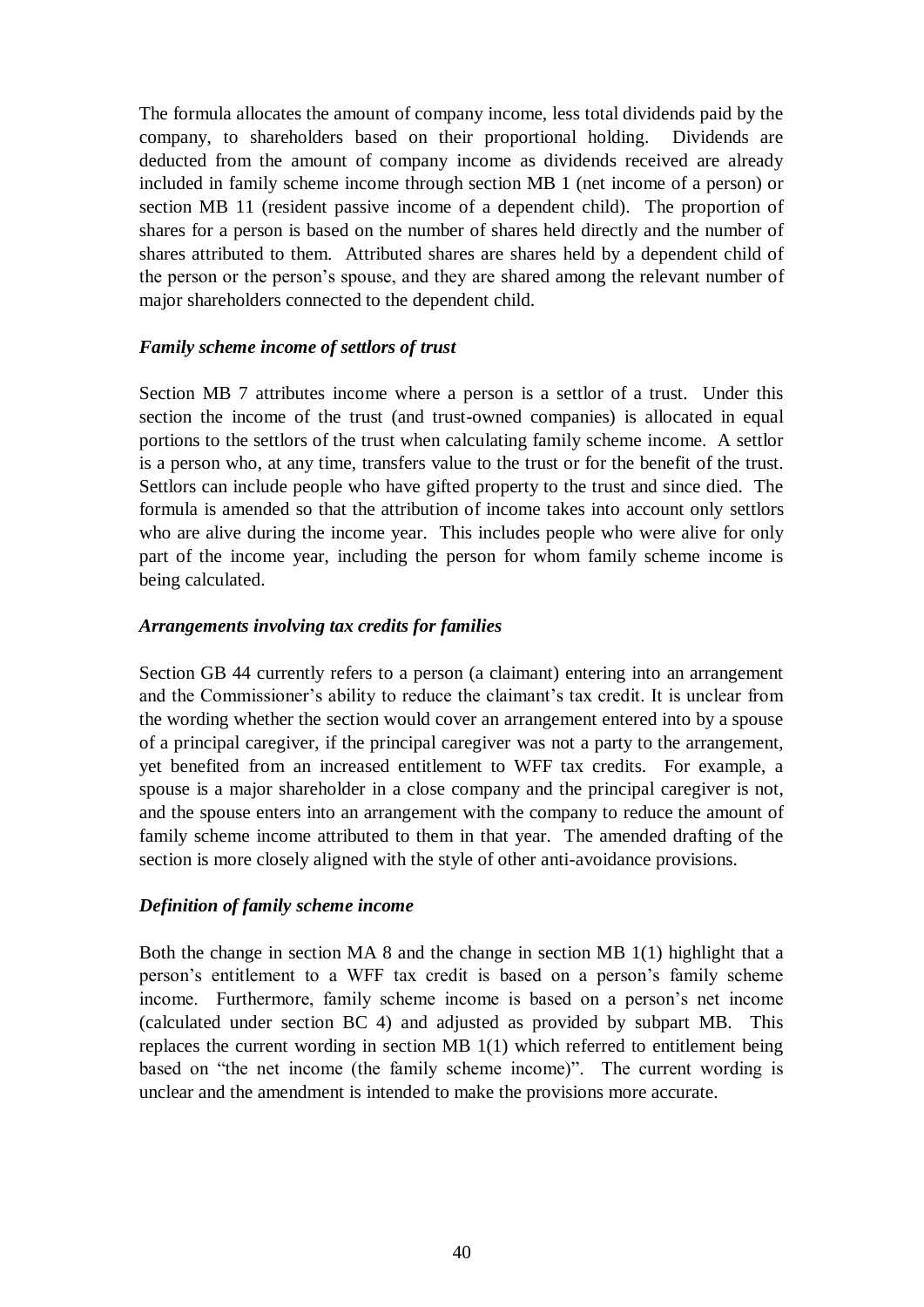## **NOTIONAL INTEREST UNDER IFRS**

## *(Clauses 38 and 55)*

#### **Summary of proposed amendment**

In some situations International Financial Reporting Standards (IFRS) accounting rules require a special treatment for interest-free and reduced-interest loans. This can involve the recognition of a one-off adjustment to the value of the loan and notional payments (or receipts) of interest. These adjustments do not reflect actual payments made between parties, but rather are bookkeeping adjustments required for accounting purposes.

Proposed amendments to section EW 15D clarify that these bookkeeping adjustments do not have a tax effect. The amendment confirms that positive adjustments are not taxable and negative adjustments are not deductible.

The amendments will apply only to loans that begin with below market interest rates. The treatment of loans that subsequently pay below market interest (for example, because of movements in market interest rates) is unaffected. Loans that pay no explicit interest but involve increasing repayment amounts as a substitute for interest (for example, deep-discount bonds) are also unaffected.

Under the financial arrangement rules any deduction for notional expenses and any notional income returned will be reversed when a loan terminates. However, a loan may not terminate for some time. As such, proposed new section EZ 64 is a transitional provision that requires a taxpayer who has been claiming deductions for notional adjustments (or paying tax on them) to perform a change of spreading method adjustment in their 2014−15 income year. This proposed section brings forward any reversal.

#### **Application date**

The proposed changes will apply from the beginning of the 2013−14 income year.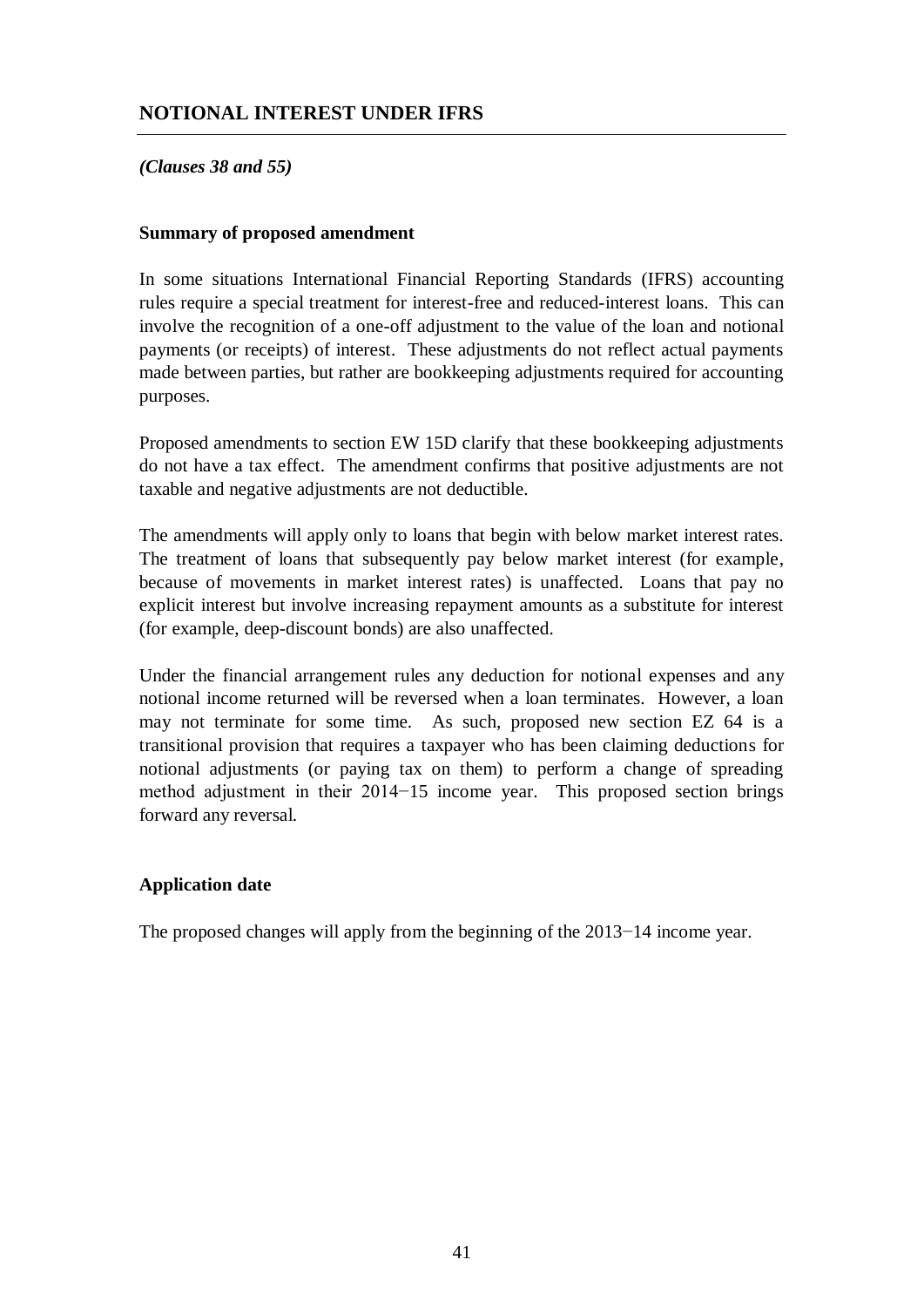## **OVER-CREDITING OF IMPUTATION CREDITS IN EXCESS OF FIF INCOME**

## *(Clauses 15 and 86)*

#### **Summary of proposed amendment**

Amendments are being made to address a mismatch arising under the tax rules in relation to imputed dividends paid by Australian companies under the trans-Tasman imputation rules. This mismatch arises because imputation credits are calculated on the basis of the dividend paid but income tax arises only on the foreign investment fund (FIF) income.

New section LE 8B limits the amount of the tax credit to the shareholder receiving the imputed dividend to the amount of imputation credits they would have if the imputation credits were calculated on the basis of the shareholder's FIF income from that company. The amendments apply only if the dividend received from the company exceeds the amount of FIF income.

## **Application date**

The amendment applies for tax years commencing 1 April 2014.

#### **Key features**

New section LE 8B limits the amount of the tax credit to the shareholder receiving an imputed dividend from an Australian company to the amount of imputation credits they would have if the imputation credits were calculated on the basis of the resident's FIF income from that company. The section will apply only if the dividend amount exceeds the amount of FIF income.

In addition, a new section CV 18 is being added to ensure that the shareholder's tax liability is calculated correctly in relation to the FIF income and imputation credits by providing that a person's income includes the amount of imputation credits under new section LE 1(8B). In the absence of section CV 18, a shareholder subject to section LE 1(8B) would be under-taxed on their FIF income.

#### **Background**

The trans-Tasman imputation rules permit an Australian company to operate an imputation credit account (ICA). An Australian ICA company that has paid New Zealand tax can attach imputation credits to dividends paid to New Zealand shareholders. Wholly owned Australian and New Zealand companies can also form a trans-Tasman imputation group. New Zealand tax paid by a member of the group will generate imputation credits that can be distributed to a New Zealand shareholder. The amount of imputation credits that a particular shareholder receives is determined with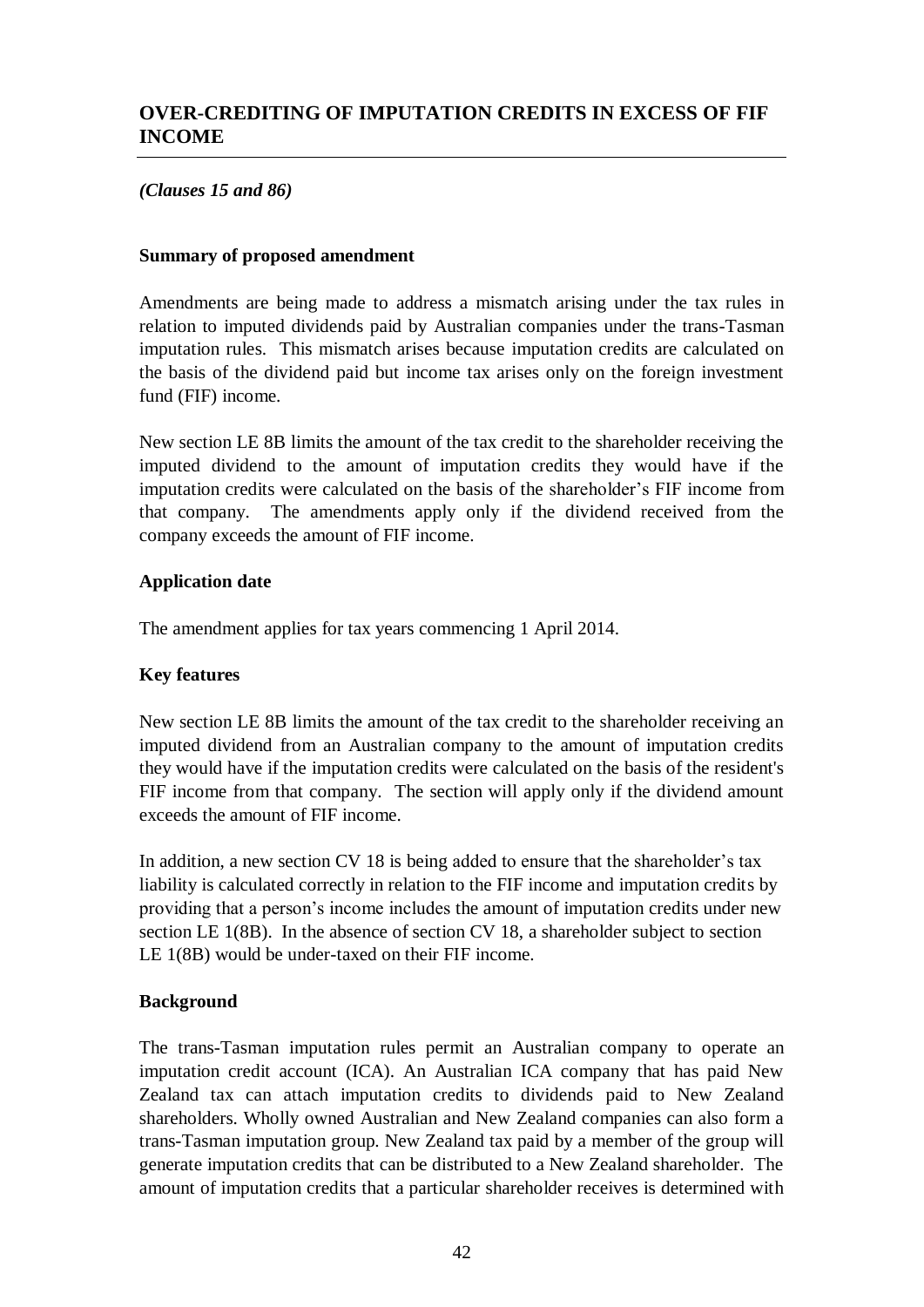reference to the actual dividend paid by the company. In the domestic context, this works as intended.

However, an issue arises when a New Zealand-resident shareholder receives a dividend with imputation credits attached that is paid from a closely held Australian company. The New Zealand resident's investment in that company will generally be an attributing interest under the FIF rules. Under the FIF rules, a New Zealand resident is taxed only on the deemed FIF income; the actual dividend is disregarded.

A mismatch therefore arises, with imputation credits being calculated on the actual dividend paid but income tax arising only on the FIF income. If the dividend is of greater value than the amount of FIF income, the shareholder will receive excess imputation credits, which they can use against the tax on their other income, such as salary and wage income. This is inconsistent with the policy intent. The amendment is intended to address this mismatch.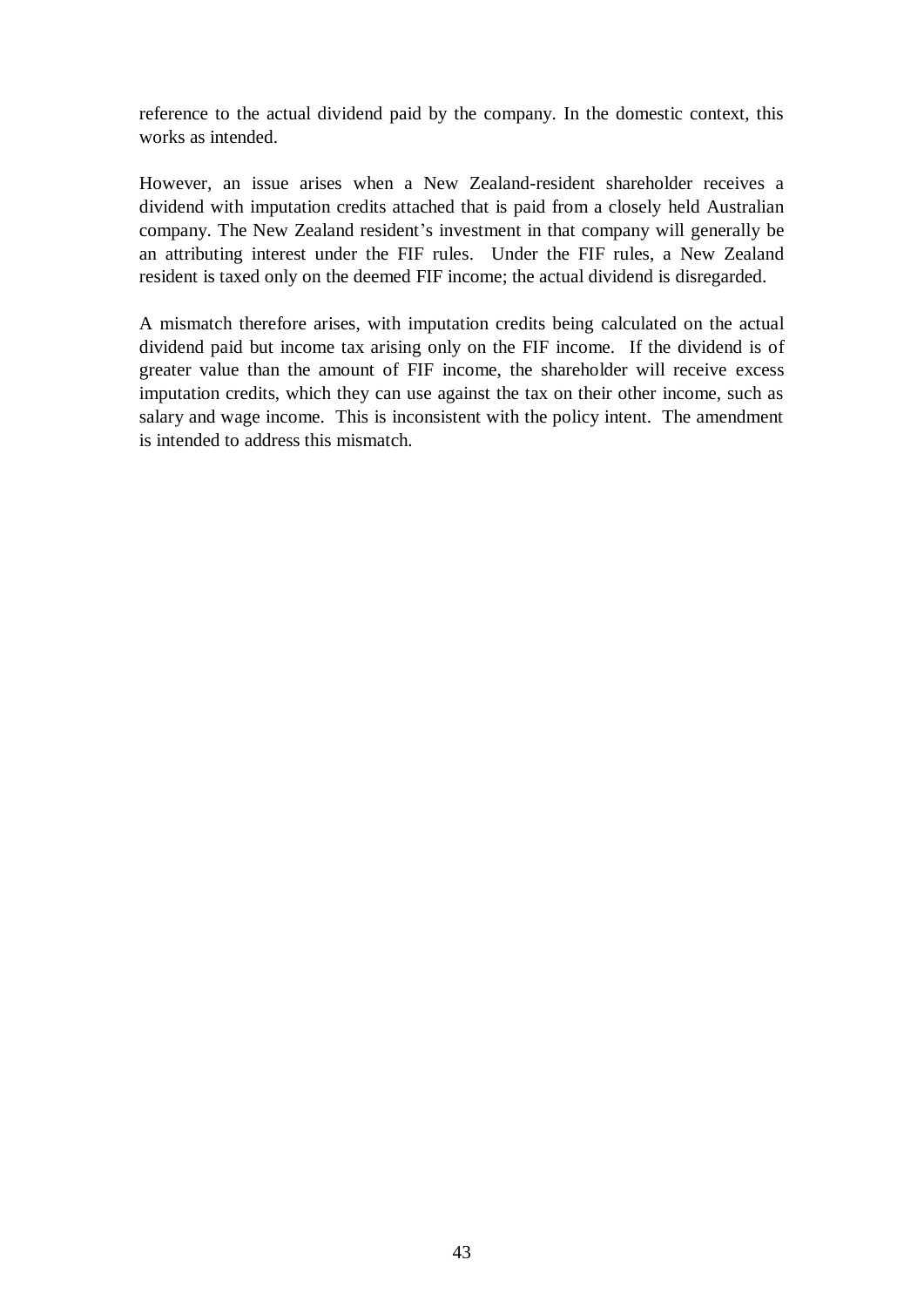## **BAD DEBT DEDUCTIONS FOR HOLDERS OF DEBT – COMPLIANCE**

## *(Clauses 26, 29)*

#### **Summary of proposed amendment**

Two changes are being made to the bad debt deduction rules in the Income Tax Act 2007.

The first change is a measure to reduce compliance costs. It will make the law fairer for taxpayers by allowing them to take bad debt deductions in certain situations when they would ordinarily be entitled to them on the cessation of the arrangement, but for technical compliance issues.

The second change is a base maintenance measure and is discussed in the following item.

## **Application date**

The compliance changes apply from the 2008–09 year, subject to a grandparenting provision so that taxpayers who relied on the current law will not be able to re-open previous years' tax assessments to take advantage of new provisions for prior years.

## **Background**

One function of the bad debt write-off rules is to ensure that taxpayers are not taxed on amounts which may have been derived and included as assessable income, but are never actually received. If deductions for bad debts were not allowed, taxpayers would pay too much income tax because they would be assessed on income which substantively was not received.

There is a required process for taking bad debt deductions. Bad debts for amounts owing under a financial arrangement must be written off before the financial arrangement ends (for instance, by liquidation). This means that if a taxpayer fails to take a bad debt deduction before that time, a bad debt deduction cannot be taken later.

Currently, the tax rules require that where a debtor goes into liquidation or bankruptcy, the creditor (holder) can take a bad debt deduction only if the debt was written off as bad in the same income year, and before the liquidation or bankruptcy took place. This requirement can be unnecessarily onerous for certain creditors (for example, "mum and dad" investors in failed finance companies), as it means they would need up-to-date knowledge of the financial state of the debtor in order to take the bad debt deduction in time. In some situations, creditors are not informed of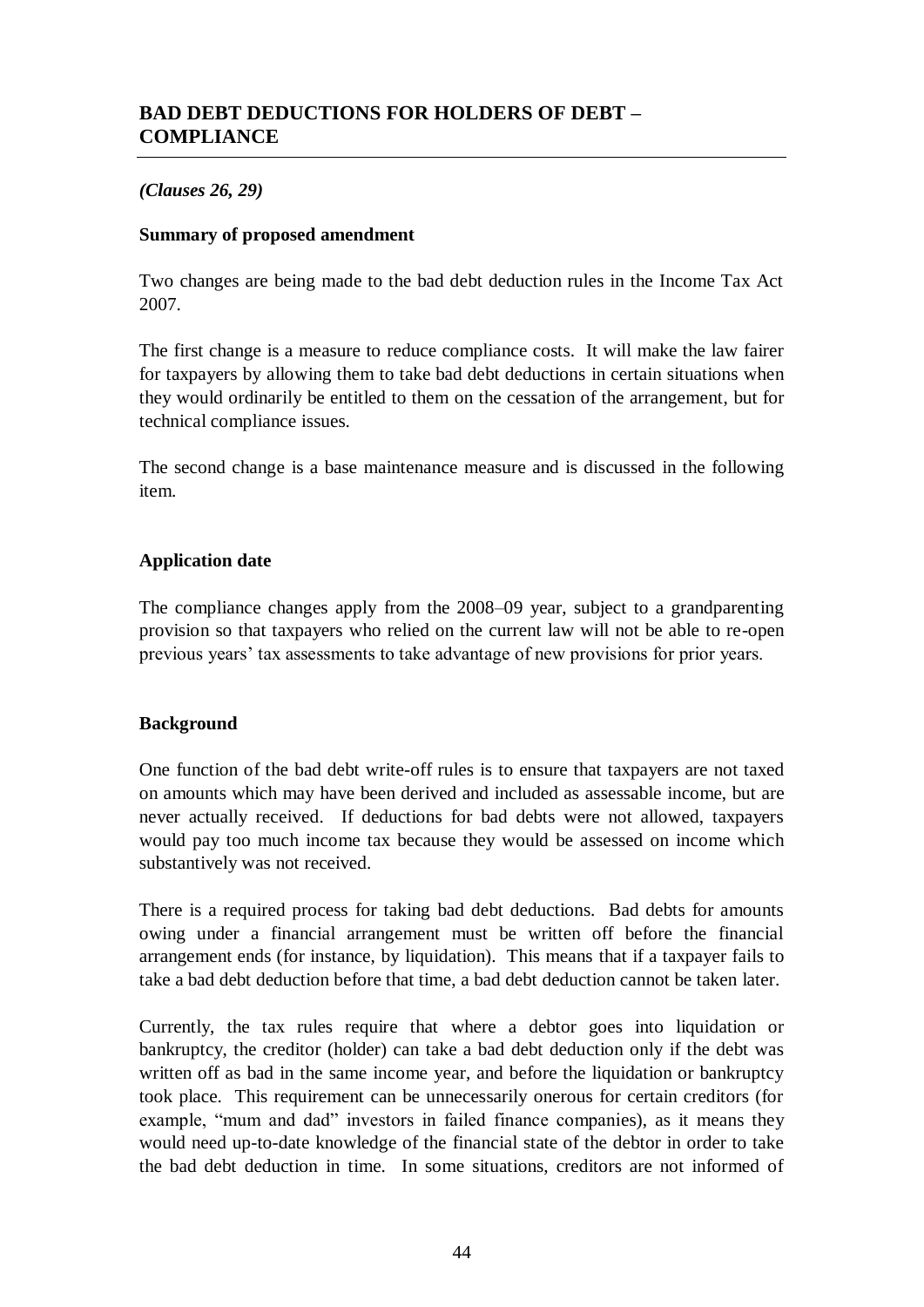upcoming liquidations or bankruptcies so they would need to regularly check the companies register or public listings for updates on the financial status of debtors.

The same strict write-off criteria apply to creditors when the debtor company has entered into a composition<sup>4</sup> with them. In these cases, the creditor can take a bad debt deduction only if the debt was written off as bad in the same income year and before the composition took place. Again, the write-off requirement can be unnecessarily onerous for creditors because the timeframe to write off the debt can be short (the period between being informed of the financial difficulties of the debtor and the composition itself).

Creditors who fail to write off the bad debt in time will have a tax obligation in respect of accrual income they have never received, or remission income that was never written off. This result is unfair and leads to unnecessarily high compliance costs.

The proposed changes will allow creditors to take bad debt deductions where the debt has been remitted by law (for example, after the debtor is liquidated/bankrupted), or where a debtor company has entered into a composition with the creditors.

## **Key features**

 $\overline{a}$ 

At present holders of debt can only take bad debt deductions when the debt has been correctly written off as bad. Under the proposed new rules, bad debt deductions will also be allowed if the debt has been remitted by law, or a debtor company has entered into composition with creditors in relation to the debt.

If a bad debt deduction is sought following a remission by law or after a debtor company has entered into composition with creditors, the deduction must be taken in the year that the base price adjustment is performed.

For clarification, the requirement that the debt be "bad" before any deduction can be taken is unchanged.

<sup>&</sup>lt;sup>4</sup> A composition with creditors is a deed or agreement where the debtor is released from making all remaining payments (for example, when the creditor agrees to accept 70 cents for every dollar owed by the debtor).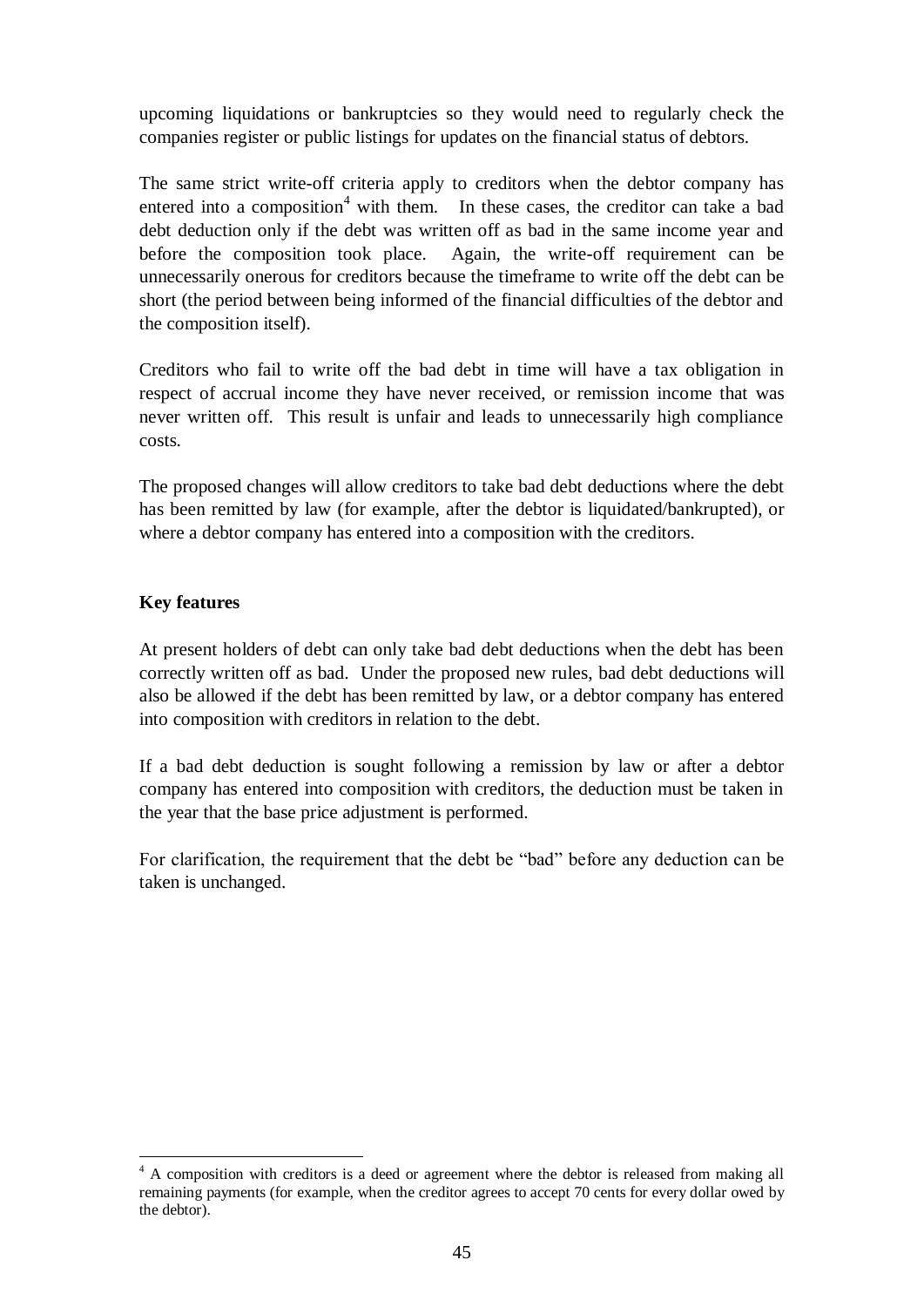## **BAD DEBT DEDUCTIONS FOR HOLDERS OF DEBT – BASE MAINTENANCE**

## *(Clause 29)*

#### **Summary of proposed amendment**

This is the second of two bad debt measures in this bill. This change will align the tax rules with the current policy settings for taking bad debt deductions by limiting bad debt deductions that can be taken by holders of debt to the true economic cost.

## **Application date**

The base maintenance changes apply from the date of introduction of the Taxation (Annual Rates, Foreign Superannuation, and Remedial Matters) Bill. As part of these changes, there will also be a rule that will require taxpayers who have taken excess deductions (that is, deductions exceeding the cost of acquisition and any income returned) to return those amounts as income in the 2014–15 year. The changes are also subject to a "savings" provision for taxpayers who are currently in the tax disputes process in relation to any prior bad debt deduction for the debt.

## **Background**

Under the current rules, a creditor in a financial arrangement who deals in or holds the same or similar financial arrangements can take bad debt deductions for amounts owing even where they have not suffered a cash loss.

The following example illustrates this issue.

#### **Example**

In year 1 A lends B \$1,000, repayable at the end of year 5. In year 2 C buys the debt off A and only pays \$200 to purchase the debt (because B was facing financial difficulties so was considered unlikely to repay the full debt). Assuming the terms of the financial arrangement were not varied, B now owes C \$1,000 at the end of year 5. Under the current law if C's business includes dealing in or holding those financial arrangements, C could arguably take a bad debt deduction for the entire \$1,000. This deduction could potentially be taken in the same year that C purchases the debt, even though the financial arrangement does not mature until year 5. If A was a holder or dealer of financial arrangements it will have taken a deduction of \$800 for the loss on sale of the debt.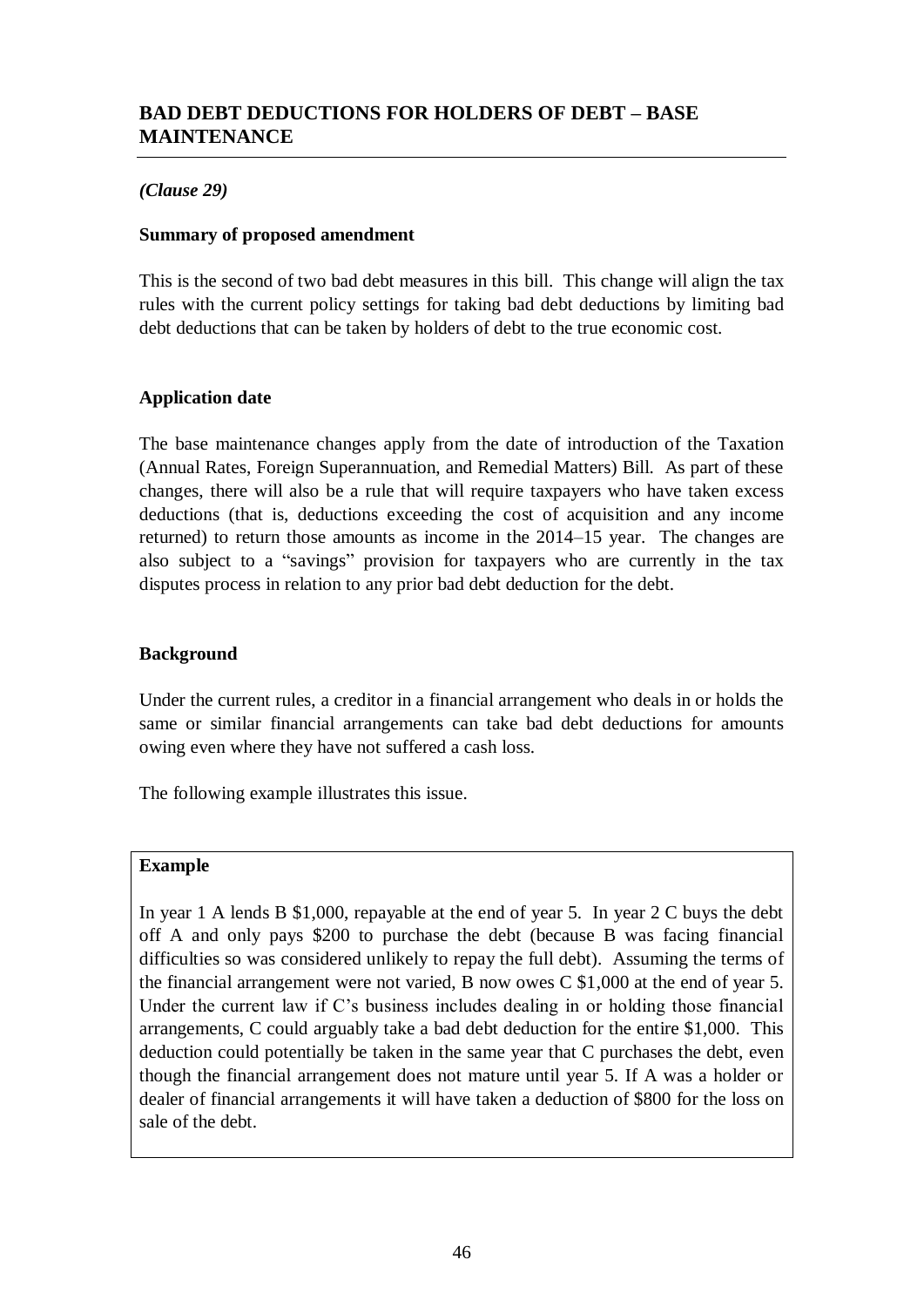While the base price adjustment (a wash-up calculation that is performed when the financial arrangement comes to an end) will square up any excess deductions taken giving an income result where appropriate, the creditor (C in the example) is still able to benefit from a timing advantage (and potentially a permanent advantage).

This timing advantage arises because the bad debt deductions could be taken well before income from the base price adjustment is recognised. This result is not in line with the current policy settings for bad debt deductions, and it means taxpayers can take a deduction for an amount greater than the cash/economic loss incurred. The timing advantage also presents a risk to the integrity of the revenue base.

The proposed changes will align the tax rules with the current policy settings for taking bad debt deductions by limiting bad debt deductions to the true economic cost.

## **Key features**

Both original and subsequent holders of debt who carry on a business of dealing in or holding the same or similar financial arrangements will be limited to taking bad debt deductions up to the true economic loss. This means original holders will be able to take bad debt deductions up to the amount lent, and subsequent holders will be able to take bad debt deductions up to the purchase price.

Deductions for amounts greater than the economic loss will be allowed if the amounts have previously been returned as income.

As an anti-avoidance measure, a holder of debt who deals in or holds the same or similar financial arrangements will only be able to take bad debt deductions for the true money at risk. This means that if the purchase of a debt was funded by a limited recourse arrangement, a bad debt deduction will only be allowed to the extent to which the limited recourse arrangement does not relate to the debt.

In certain circumstances taxpayers who have taken bad debt deductions of more than the economic loss before the date of introduction of the Taxation (Annual Rates, Foreign Superannuation, and Remedial Matters) Bill, will be required to return the excess deductions as income in the 2014−15 year.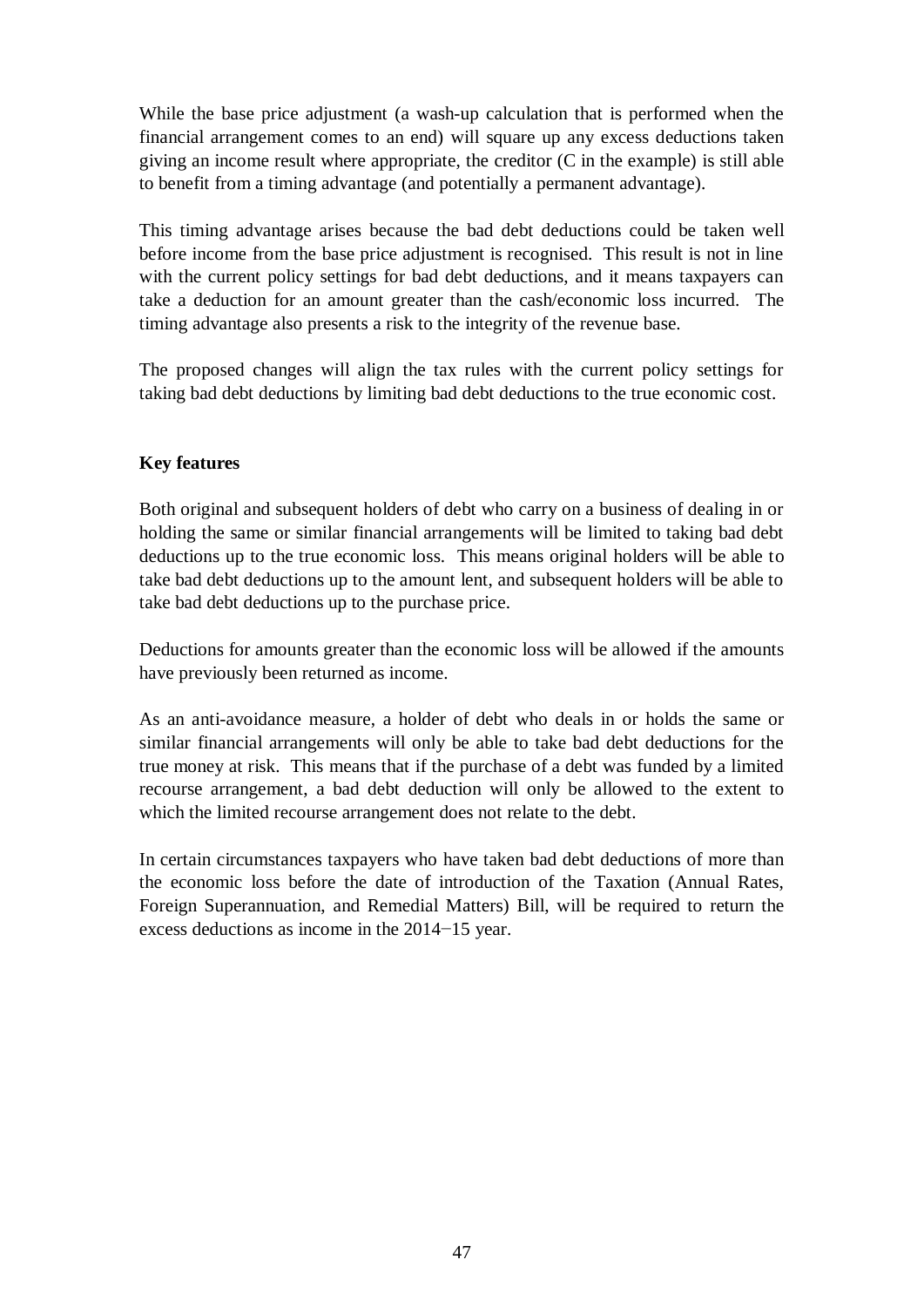## **CHARITIES WITH OVERSEAS CHARITABLE PURPOSES**

## *(Clause 105)*

## **Summary of proposed amendment**

The bill adds three new charitable organisations to schedule 32 of the Income Tax Act 2007. Donors to the following charities will be eligible for tax benefits on their donations:

- Kailakuri Health Care Project New Zealand Link
- Marama Global Education
- Marama Global Health

## **Application date**

The amendments will apply from 1 April 2014.

## **Background**

Donors to organisations listed in schedule 32 are entitled as individual taxpayers, to a tax credit of 33⅓% of the amount donated, up to the value of their taxable income. Companies and Māori authorities may claim a deduction for donations up to the level of their net income. Charities that apply funds towards purposes mostly outside New Zealand must be listed in schedule 32 of the Income Tax Act 2007 before donors become eligible for these tax benefits.

The three charitable organisations being added to schedule 32 are engaged in the following activities:

- The Kailakuri Health Care Project New Zealand Link provides low-cost medical services in Bangladesh.
- Marama Global Education provides school facilities and teaching resources in North Korea and Uganda.
- Marama Global Health provides basic and emergency obstetric and maternity equipment, supplies and training in Somalia.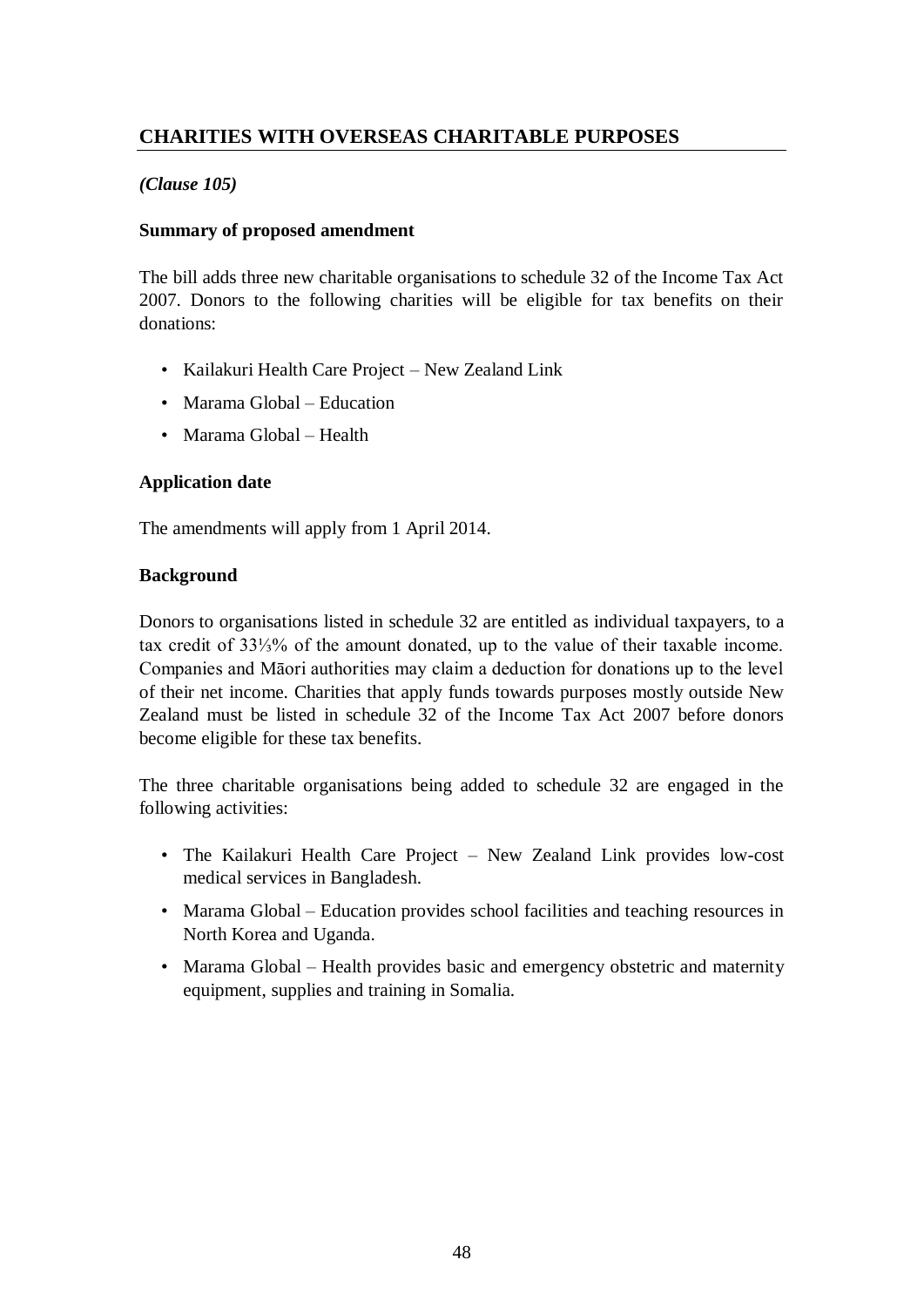## *(Clauses 109 to 111)*

#### **Summary of proposed amendments**

As part of the rewrite of the Financial Reporting Act it is proposed that small and medium-sized companies that are not public issuers of securities, such as bonds or shares, should not have to prepare general purpose financial statements.

However, as part of this rewrite, the Government has agreed that companies should have to continue to prepare financial statements, albeit to a lower special purpose standard. Further, Inland Revenue, as the biggest user in New Zealand of financial reports, should proscribe minimum reporting requirements. This will help ensure consistency in the Department's requests.

## **Application date**

The objective is for the new rules to apply for the tax year commencing 1 April 2014 or equivalent. However, the application date is activated by the effective date of the repeal of the present financial reporting requirements under the Financial Reporting Act.

#### **Key features**

Subsection 17(2), which currently requires companies to produce a form of financial statements, is being consequentially repealed.

New sections 21B and 21C will require companies to prepare financial statements, and will allow, by way of Order in Council, for the setting of requirements for:

- who shall prepare financial statements (other than companies who must prepare financial statements); and
- what the minimum requirements are for the financial statements for both companies and any other classes of taxpayers.

An explicit consultation requirement will be imposed before the Orders in Council can be approved.

Consequentially section 22, which deals with the keeping of business and other records is being amended.

While nothing has been finalised, the intention is that the financial statements will be simple and based on double entry and accrual concepts, using where possible taxrelated figures. Certain notes are likely to be required, including a statement of accounting policies, disclosure of related-party transactions and where necessary, a book-to-tax reconciliation. All of this detail will be subject to full consultation later this year.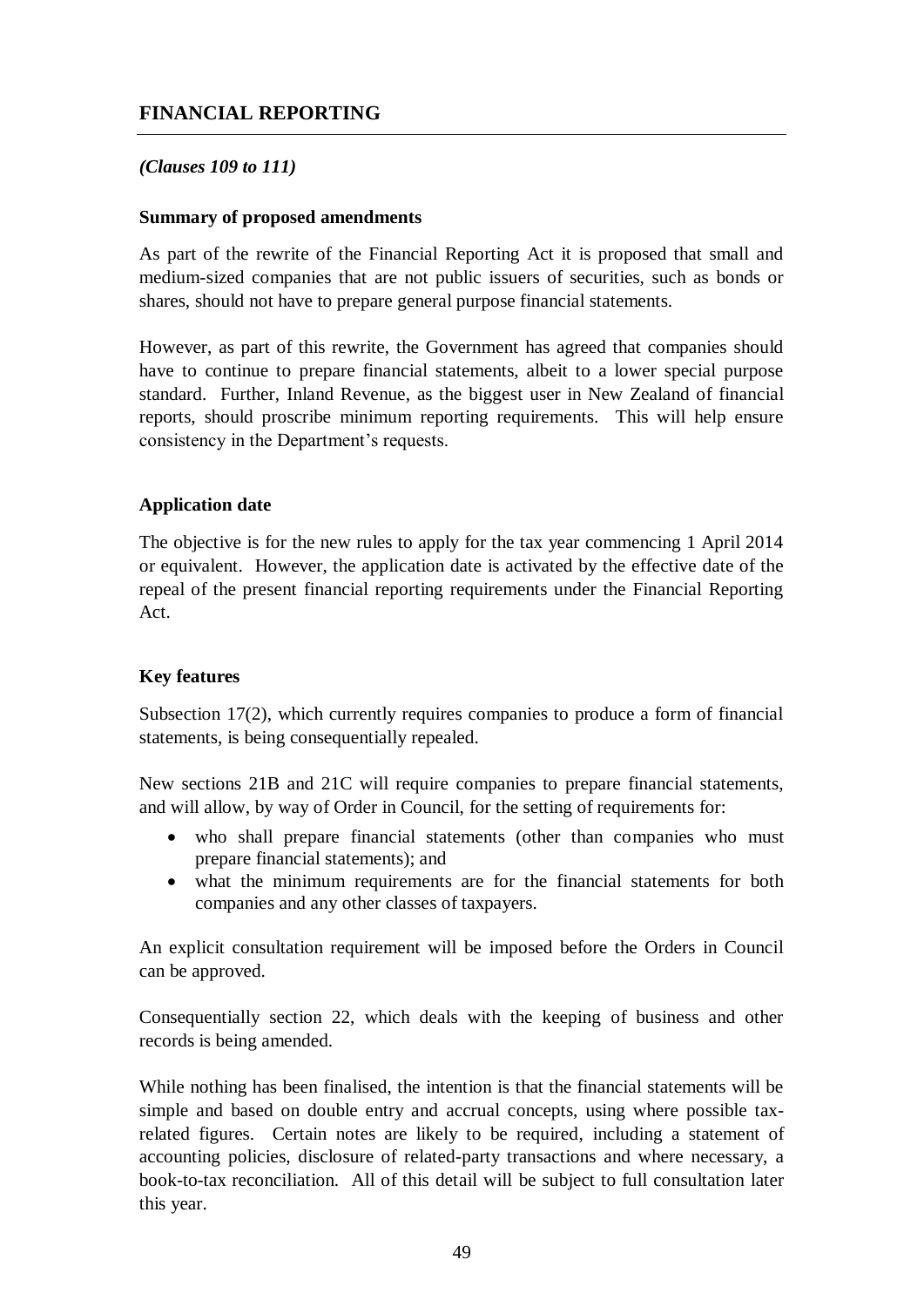## REMEDIAL MATTERS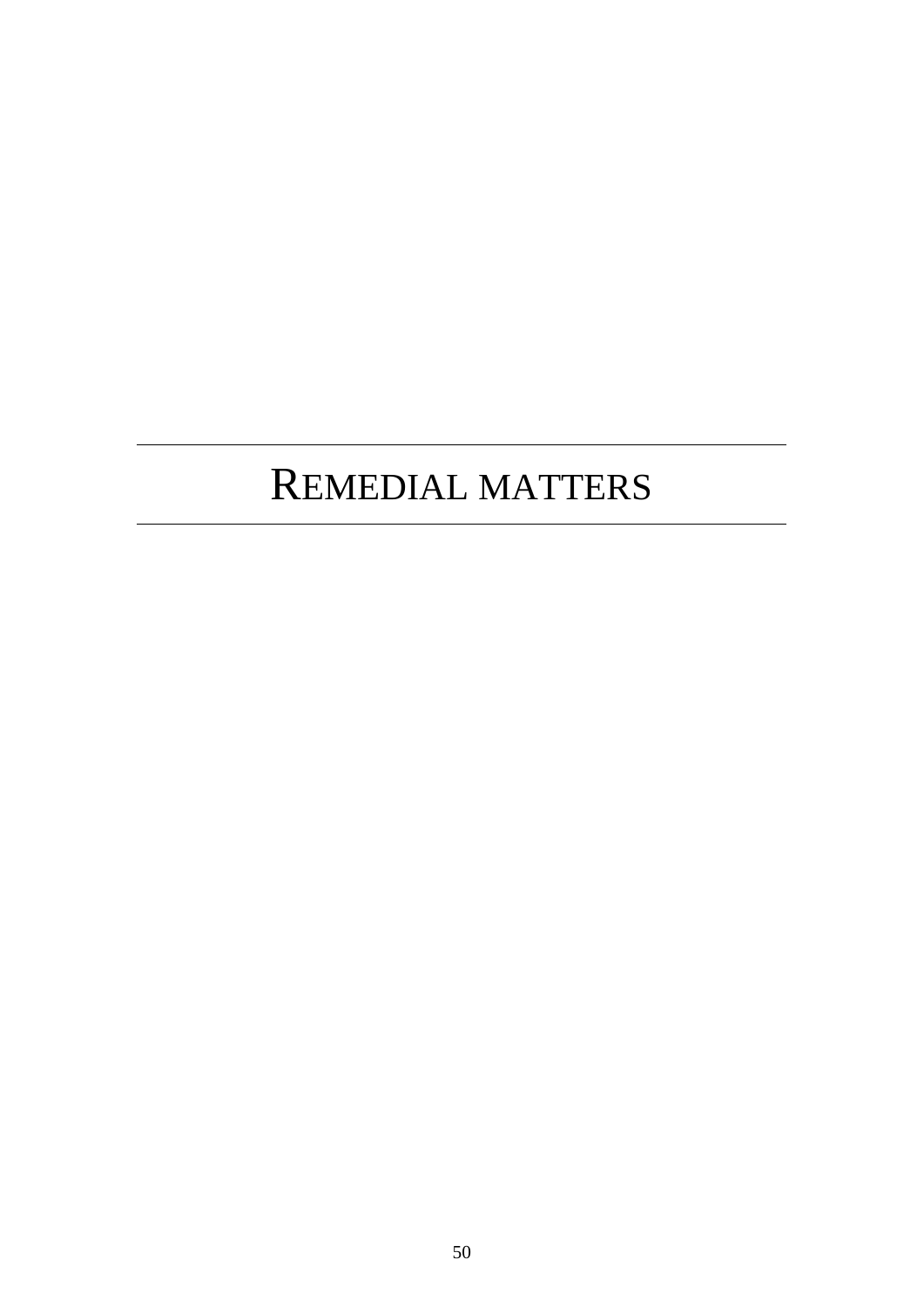*(Clauses 2(6) and (13), 32, 33, 36, 44 to 54, 87, 100, 101 and 103(44) to (46) and (54))*

## **Summary of proposed amendment**

A number of technical remedial changes are proposed to the treatment of general and life insurance business conducted in New Zealand. They clarify various aspects of the taxation rules applicable to general and life insurers.

## **Application date**

Various dates will apply. These are outlined in the section titled "Detailed analysis".

## **Key features**

The changes:

- confirm entitlements under section DR 4 of the Income Tax Act 2007 that life insurers have in respect of claiming a deduction for the life-risk component of life insurance claims tied to reserves that form part of any acquired or transferred insurance business;
- $\bullet$  establish, under sections DW 4 and EY 5, a method for calculating an opening balance for life and general insurance reserves when the business is transferred into New Zealand;
- alter the formula in sections EY 17 and EY 21 which allocates income between a life insurer's policyholder and shareholder tax base. (a number of consequential amendments result from the proposed change); and
- clarify the relationship between sections EY 15 and EY 19 when apportioning investment income from savings product policies between a life insurer's policyholder tax base and shareholder tax base.

The remaining amendments are technical or consequential in nature.

#### **Background**

The Taxation (International Taxation, Life Insurance, and Remedial Matters) Act 2009 made significant changes to the way the Income Tax Act 2007 applied to the life insurance business in New Zealand. Changes were also made to the rules affecting the deduction of insurance claims for general insurers.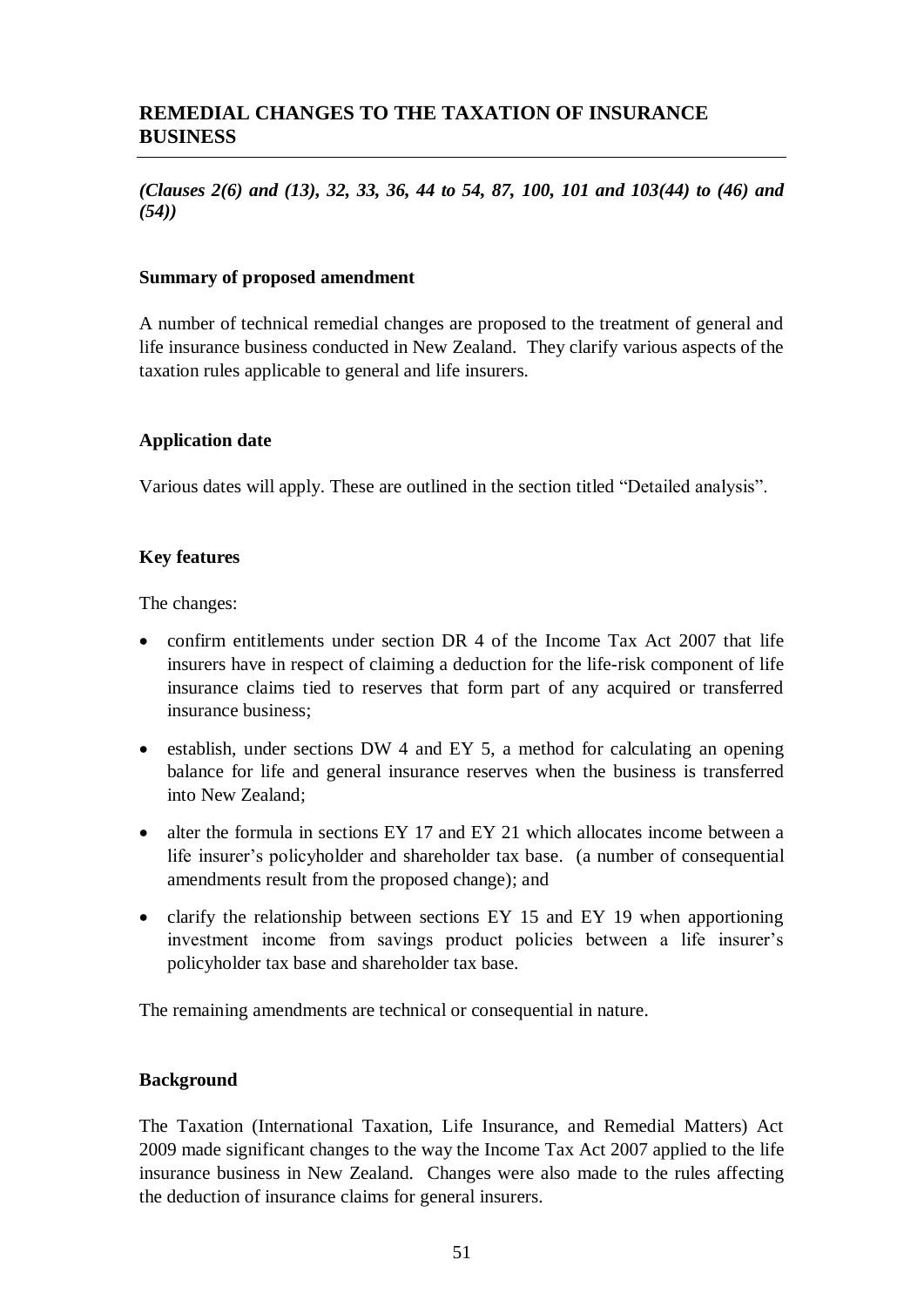The changes proposed in this bill are part of a programme to ensure that the changes to the taxation of life insurance and general insurance, enacted by the Taxation (International Taxation, Life Insurance, and Remedial Matters) Act 2009, work as intended. The changes therefore largely confirm or clarify existing policy settings.

## **Detailed analysis**

## *Reserves – impact of the capital limitation on deduction of claims paid on transferred life insurance business (clause 33(2) and (3))*

Section DR 4 of the Income Tax Act 2007 is being amended to ensure that expenditure for claims related to life-risk connected with the outstanding claims reserve is deductible. Concerns had been raised that the operation of case law in connection with business transfers could have the effect of preventing life insurers from claiming a deduction in connection with meeting an insurance claim for life-risk for life policies connected with a newly acquired block of life insurance business. The change applies from 1 July 2010 or earlier income years that include 1 July 2010.

## *Reserves – setting an opening balance for reserves when general and life insurance business is transferred from non-residents to New Zealand insurers (clauses 36 and 44)*

Sections DW 4 and EY 5 of the Income Tax Act 2007 are being amended to set out the calculation of an opening balance for reserves for insurance business that is being transferred by a non-resident to a New Zealand-resident insurer. The proposed new rules will require the New Zealand-resident to base the opening value on the closing balance of the non-resident business on the assumption that the non-resident was in fact a New Zealand tax resident. The concern is that insurance business could be transferred from a jurisdiction that does not have a similar commercial or tax regulatory environment and entitlements or taxable income could be over or understated. The change applies from the date of the first financial quarter following the enactment of the bill; this date is most likely to be 1 January 2014.

## *Profit-participation policies – allocation of income between the policyholder tax base and the shareholder tax base (clauses 46, 49 to 54 and 103(44) to (46) and (54))*

The formula in section EY 17 of the Income Tax Act 2007 is being amended by substituting the term "present value (net)" with the term "present value (actuarial net)". The purpose of the change is to ensure that the claim the shareholder base has on future income derived on investment income is correctly valued. A similar change is being made to section EY 21.

The term "present value (actuarial net)" is defined in section YA 1 to be an actuarially determined discount rate based on the expected market returns (actual and assumed), or the face value of the discount period is less than a year. The discount-rate used should be same as the one used by the life insurer for financial reporting purposes.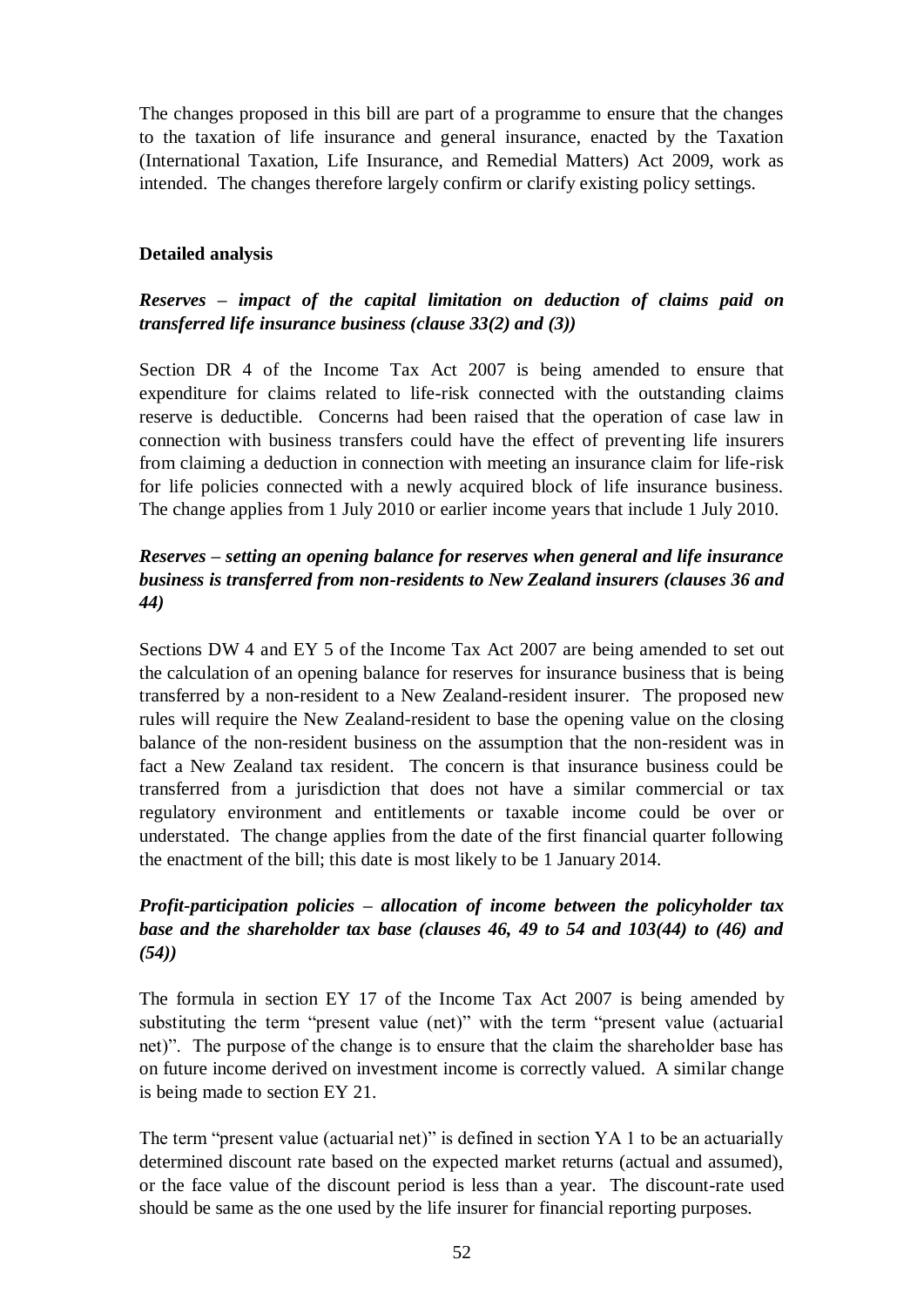To accommodate the change, consequential changes are being made:

- The term "present value (gross)" is being replaced with "risk-free (gross)" in section EY 24.
- The term "present value (net)" is being replaced with "risk-free (net)" in sections EY 28, EY 29, EZ 56 and EZ 57.

These changes apply from 1 July 2010 and earlier income years that include 1 July 2010.

## *Policyholder base income – non participation policies (clause 45)*

Section EY 15 is being amended to clarify its relationship with section EY 19. Section EY 15 defines the income that should be allocated to the policyholder base. Section EY 15(2) specifies that policyholder income is limited to the amount provided for in the formula set out in that section. Any excess income becomes shareholder base income under section EY 19. The change applies from 1 July 2010 or income years including 1 July 2010.

| <b>Clause</b> | <b>Clarification changes</b>                                                                                                                                                                                                               | <b>Reason</b>                                                                                                                                                                                                                               | <b>Application date</b>                                                  |
|---------------|--------------------------------------------------------------------------------------------------------------------------------------------------------------------------------------------------------------------------------------------|---------------------------------------------------------------------------------------------------------------------------------------------------------------------------------------------------------------------------------------------|--------------------------------------------------------------------------|
| 32            | Life insurance outside New<br><b>Zealand</b><br>The colon ":" is being replaced<br>with an "and" in section DR 3.                                                                                                                          | Improve the logic and interaction of<br>the source rule in section EY 48.                                                                                                                                                                   | From enactment of<br>the bill.                                           |
| 33(1)         | Deduction for reserves<br>Deductions under section DR 4 are<br>being defined in the context of<br>non-participation policies.                                                                                                              | To improve the linkages between the<br>rules for non-participation policies<br>and the deduction rule in section DR<br>4.                                                                                                                   | From enactment of<br>the bill.                                           |
| 47, 48        | Incorrect cross-references to<br>reserves<br>Cross-references in sections EY<br>19(3) and EY 20(2) are being<br>fixed. Both sections refer to<br>sections EY 23 to EY 29. The<br>reference is being changed to<br>sections EY 23 to EY 27. | Improve the internal consistency of<br>the Income Tax Act 2007.                                                                                                                                                                             | From enactment of<br>the bill.                                           |
| 87            | Policyholder credit account<br>Section LR 1 is being repealed.                                                                                                                                                                             | The operation of section LR 1 is<br>contingent on the effect of a number<br>of memorandum accounts that were<br>repealed when the new life insurance<br>rules took effect. The section no<br>longer has any effect and is being<br>removed. | From the 2014<br>income year.                                            |
| 100, 101      | Timing of debit entries to the<br>imputation credit account<br>Sections OB 47 and OP 44 are<br>being amended to clarify the<br>consequences when an imputation                                                                             | Under current law the debit entry is<br>required at the time of the breach or<br>the end of the tax year 31 March. At<br>worst, the law could require two debit<br>entries for the same breach in                                           | From 1 July 2010<br>or earlier income<br>years including<br>1 July 2010. |

## *Other remedial changes*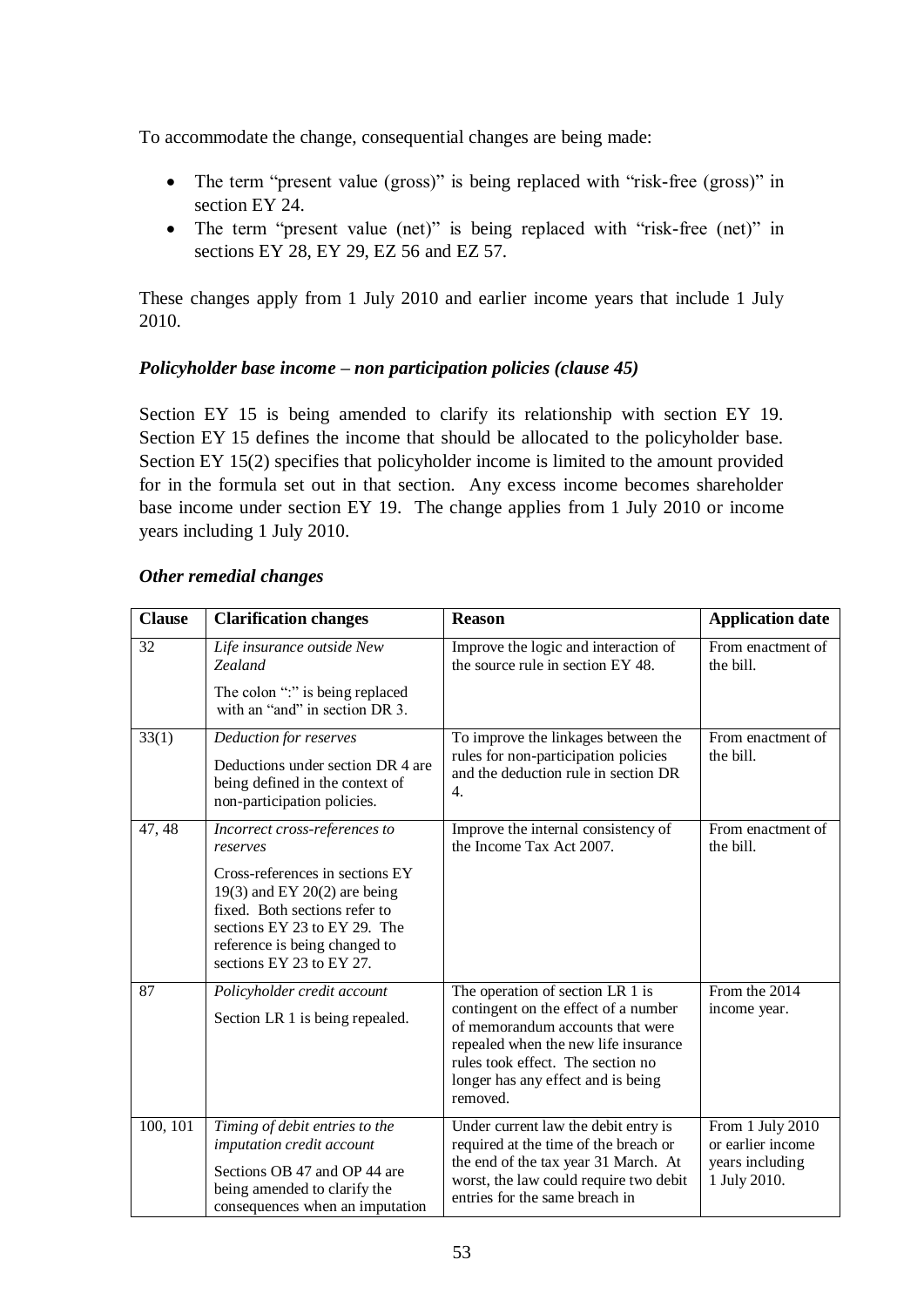| credit in the imputation credit<br>account of a life insurer is lost<br>because continuity of shareholding<br>is not maintained. The amendment | continuity. |  |
|------------------------------------------------------------------------------------------------------------------------------------------------|-------------|--|
| provides that no debit arises at the<br>end of the year.                                                                                       |             |  |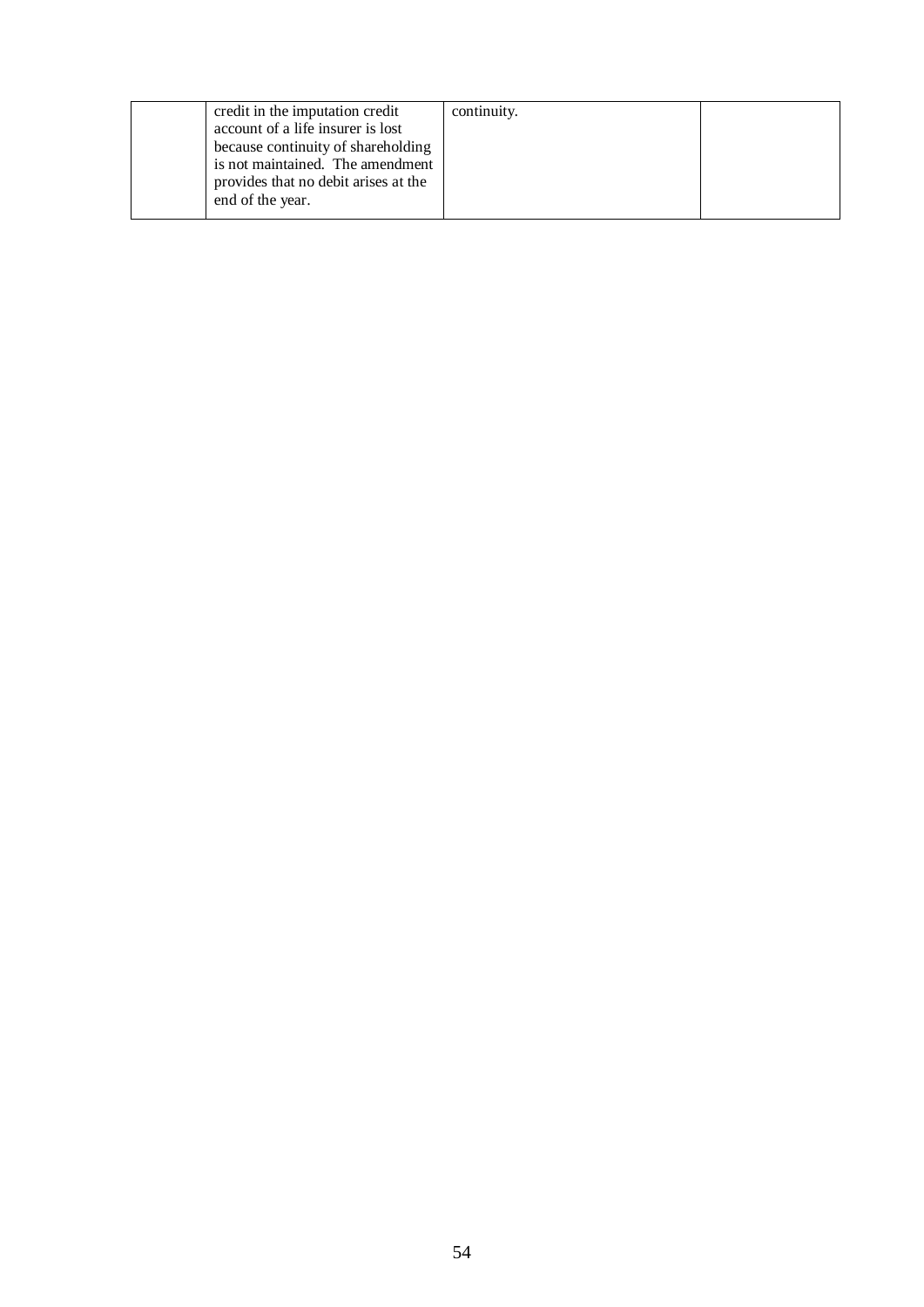## *(Clause 114)*

## **Summary of proposed amendment**

The Tax Administration Act 1994 is being amended to clarify that the time bar applies not only to the Commissioner amending an income tax assessment to increase the amount of tax payable, but also to the Commissioner reducing the amount of a net loss.

## **Application date**

The amendment will apply for the 2002–03 and later income years.

## **Key features**

The time bar in section 108 of the Tax Administration Act 1994 which applies to the Commissioner amending an assessment to increase the amount of tax payable, will be amended to ensure it also applies when the Commissioner reduces the amount of a net loss.

#### **Background**

Section 108(1) of the Tax Administration Act 1994 prevents the Commissioner amending an income tax assessment to increase the amount assessed if four years have passed since the end of the tax year in which the taxpayer provides their tax return, unless the return was fraudulent, wilfully misleading or failed to mention income of a particular nature or from a particular source.

Before the introduction of the income tax self-assessment regime in the 2002−03 income year, section 92(5) of the Tax Administration Act 1994 clarified that despite the words "so as to increase the amount assessed" in section 108(1), the time bar applied equally to prevent the Commissioner amending an assessment outside the time bar in order to reduce the amount of a net loss under a determination of loss.

Section 92(5) was repealed in its entirety as part of the introduction of the income tax self-assessment regime. A replacement provision was not enacted to confirm that a reduction in the amount of a net loss is to be treated as an increase in the amount assessed for the purposes of the time bar in section 108.

The amendment proposed in the bill corrects this oversight with effect from the application date for the repeal of section 92(5) so that the original policy intention is restored retrospectively.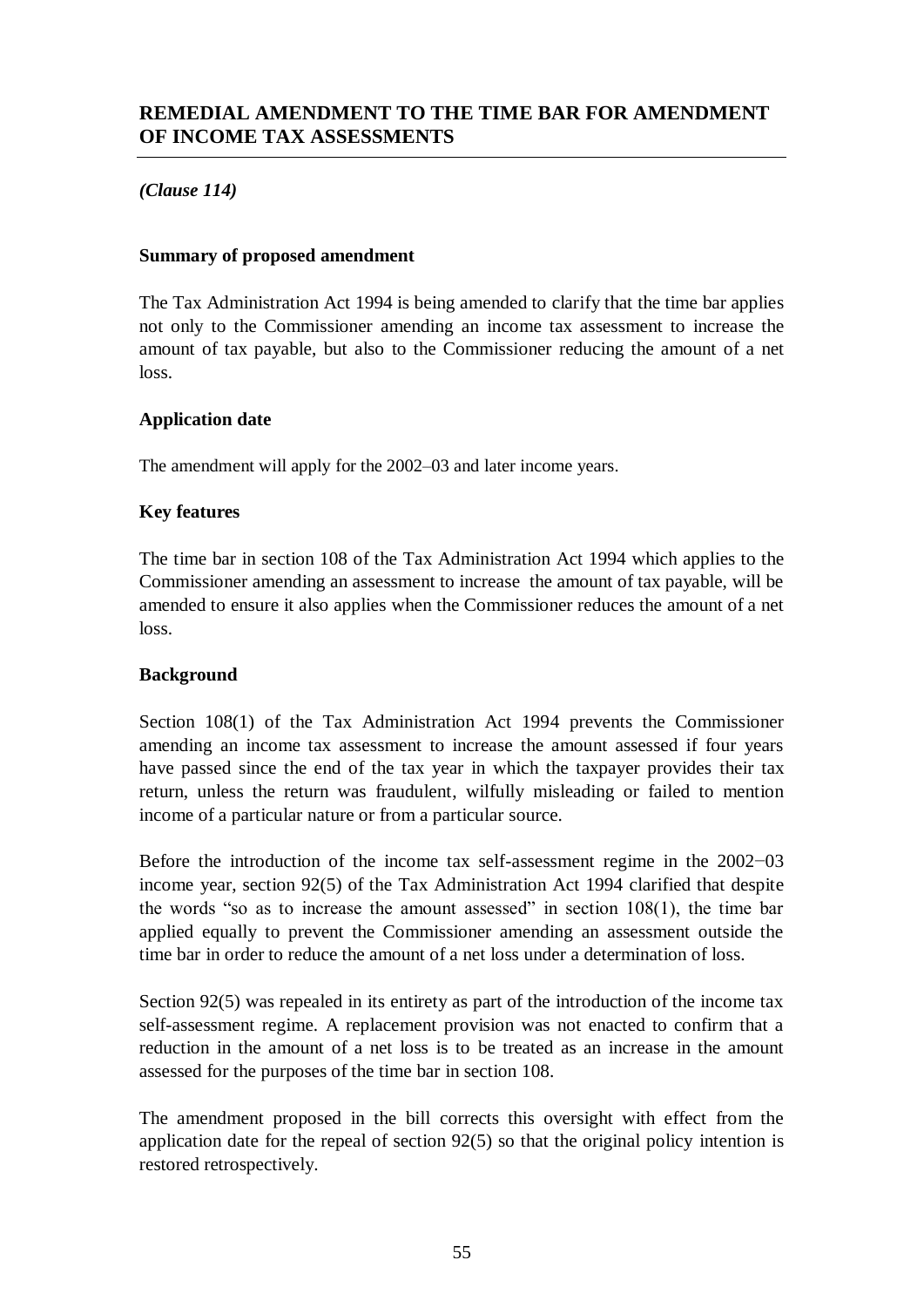## **REWRITE ADVISORY PANEL AMENDMENTS**

The following amendments reflect the recommendations of the Rewrite Advisory Panel following its consideration of submissions on the rewritten Income Tax Acts. The Panel monitors the working of the 2007 Income Tax Act and reviews submissions on what may be unintended changes in the law as a result of its having been rewritten. The Panel recommends legislative action, when necessary, to correct any problems.

## **Application dates**

Unless otherwise stated all the amendments will apply retrospectively, with effect from the beginning of the 2008–09 income year.

## **Minor maintenance items**

The following amendments relate to minor maintenance items referred to the Rewrite Advisory Panel as minor maintenance items and retrospectively correct any of the following:

- ambiguities;
- compilation errors;
- cross-references:
- drafting consistency, including readers' aids for example, the defined terms lists;
- grammar;
- punctuation;
- spelling;
- consequential amendments arising from substantive rewrite amendments; or
- the consistent use of terminology and definitions.

In the table below, amendments to the Income Tax Act 2004 apply from the beginning of the 2005–06 income year.